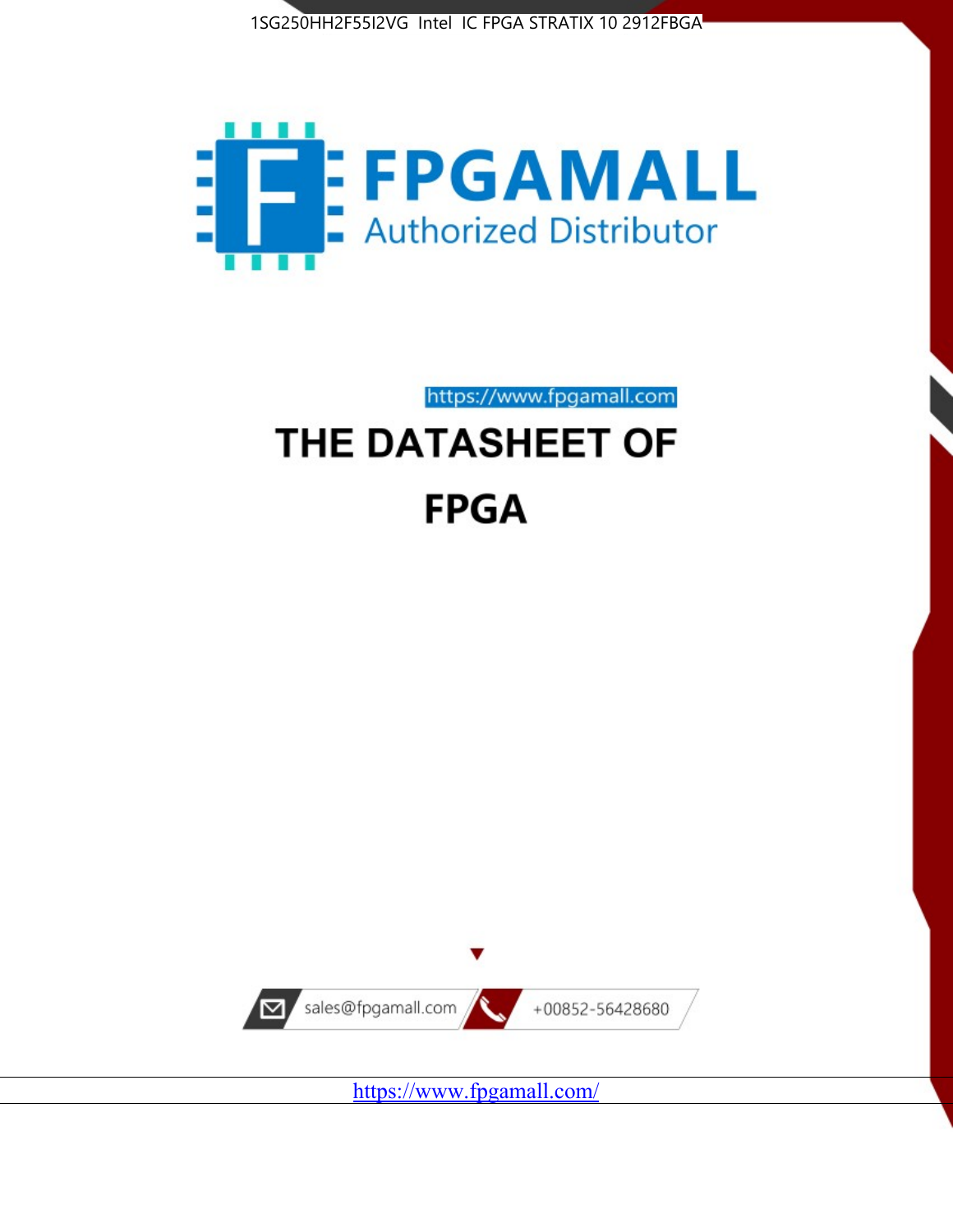1SG250HH2F55I2VG Intel IC FPGA STRATIX 10 2912FBGA



# **Intel® Stratix® 10 GX/SX Device Overview**



**S10-OVERVIEW | 2020.04.30** Latest document on the web: **[PDF](https://www.intel.com/content/dam/www/programmable/us/en/pdfs/literature/hb/stratix-10/s10-overview.pdf)** | **[HTML](https://www.intel.com/content/www/us/en/programmable/documentation/joc1442261161666.html)**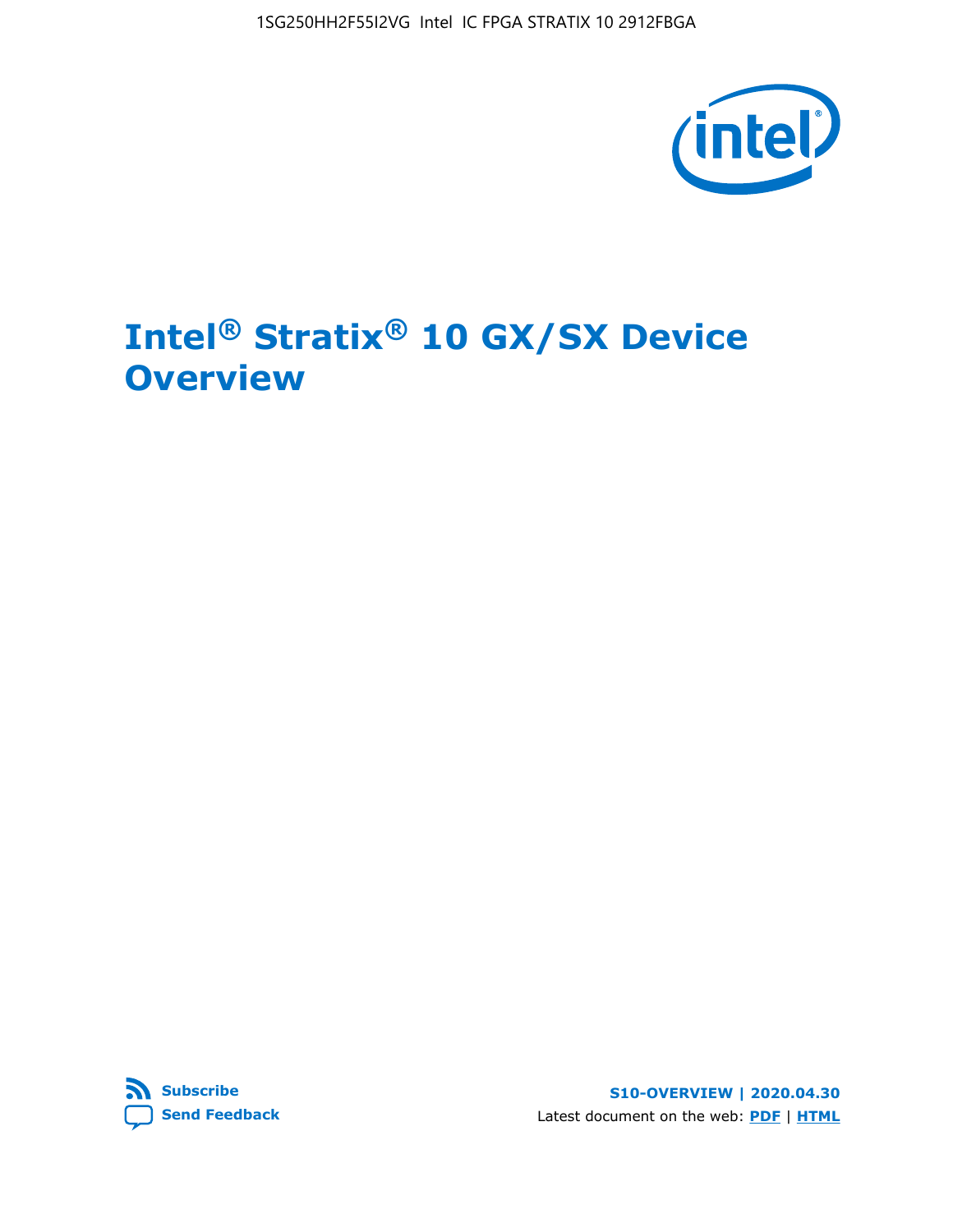

*Contents*

# **Contents**

| 1.26. Document Revision History for the Intel Stratix 10 GX/SX Device Overview36 |  |
|----------------------------------------------------------------------------------|--|

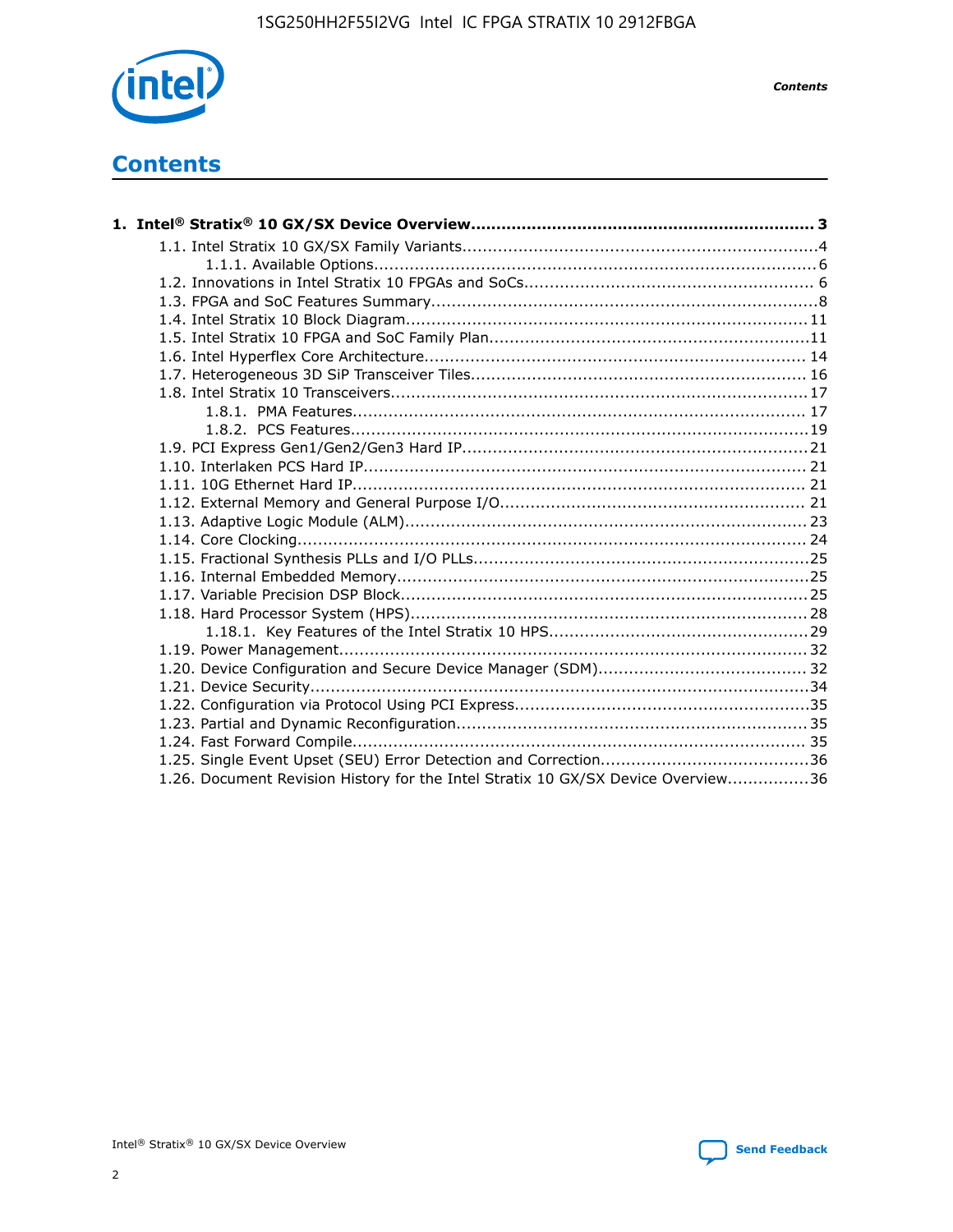**S10-OVERVIEW | 2020.04.30**

**[Send Feedback](mailto:FPGAtechdocfeedback@intel.com?subject=Feedback%20on%20Intel%20Stratix%2010%20GX/SX%20Device%20Overview%20(S10-OVERVIEW%202020.04.30)&body=We%20appreciate%20your%20feedback.%20In%20your%20comments,%20also%20specify%20the%20page%20number%20or%20paragraph.%20Thank%20you.)**



# **1. Intel® Stratix® 10 GX/SX Device Overview**

Intel's 14 nm Intel® Stratix® 10 GX FPGAs and SX SoCs deliver 2X the core performance and up to 70% lower power over previous generation high-performance FPGAs.

Featuring several groundbreaking innovations, including the all new Intel Hyperflex™ core architecture, this device family enables you to meet the demand for everincreasing bandwidth and processing performance in your most advanced applications, while meeting your power budget.

With an embedded hard processor system (HPS) based on a quad-core 64 bit Arm\* Cortex\*-A53, the Intel Stratix 10 SoC devices deliver power efficient, application-class processing and allow designers to extend hardware virtualization into the FPGA fabric. Intel Stratix 10 SoC devices demonstrate Intel's commitment to high-performance SoCs and extend Intel's leadership in programmable devices featuring an Arm-based processor system.

Important innovations in Intel Stratix 10 FPGAs and SoCs include:

- All new Intel Hyperflex core architecture delivering 2X the core performance compared to previous generation high-performance FPGAs
- Intel 14 nm tri-gate (FinFET) technology
- Heterogeneous 3D System-in-Package (SiP) technology
- Core fabric with up to 10.2 million logic elements (LEs)
- Up to 96 full duplex transceiver channels on heterogeneous 3D SiP transceiver tiles
- Transceiver data rates up to 28.3 Gbps chip-to-chip/module and backplane performance
- M20K (20 Kb) internal SRAM memory blocks
- Fractional synthesis and ultra-low jitter LC tank based transmit phase locked loops (PLLs)
- Hard PCI Express<sup>®</sup> Gen3 x16 intellectual property (IP) blocks
- Hard 10GBASE-KR/40GBASE-KR4 Forward Error Correction (FEC) in every transceiver channel
- Hard memory controllers and PHY supporting DDR4 rates up to 2666 Mbps per pin
- Hard fixed-point and IEEE 754 compliant hard floating-point variable precision digital signal processing (DSP) blocks with up to 10 TFLOP compute performance with a power efficiency of 80 GFLOP per Watt
- Quad-core 64 bit Arm Cortex-A53 embedded processor running up to 1.5 GHz in SoC family variants
- Programmable clock tree synthesis for flexible, low power, low skew clock trees

Intel Corporation. All rights reserved. Agilex, Altera, Arria, Cyclone, Enpirion, Intel, the Intel logo, MAX, Nios, Quartus and Stratix words and logos are trademarks of Intel Corporation or its subsidiaries in the U.S. and/or other countries. Intel warrants performance of its FPGA and semiconductor products to current specifications in accordance with Intel's standard warranty, but reserves the right to make changes to any products and services at any time without notice. Intel assumes no responsibility or liability arising out of the application or use of any information, product, or service described herein except as expressly agreed to in writing by Intel. Intel customers are advised to obtain the latest version of device specifications before relying on any published information and before placing orders for products or services. \*Other names and brands may be claimed as the property of others.

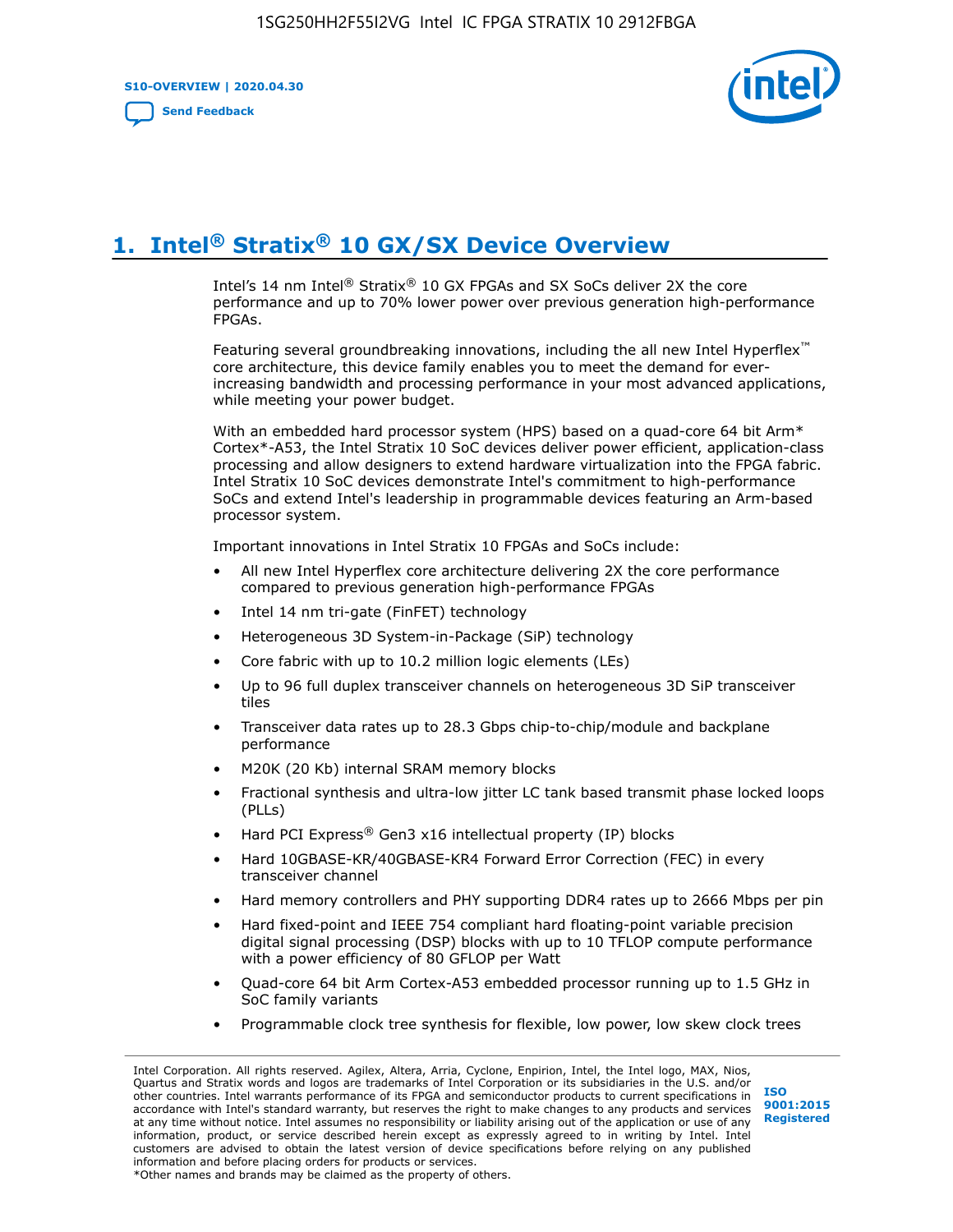

- Dedicated secure device manager (SDM) for:
	- Enhanced device configuration and security
	- AES-256, SHA-256/384 and ECDSA-256/384 encrypt/decrypt accelerators and authentication
	- Multi-factor authentication
	- Physically Unclonable Function (PUF) service and software programmable device configuration capability
- Comprehensive set of advanced power saving features delivering up to 70% lower power compared to previous generation high-performance FPGAs
- Non-destructive register state readback and writeback, to support ASIC prototyping and other applications

With these capabilities, Intel Stratix 10 FPGAs and SoCs are ideally suited for the most demanding applications in diverse markets such as:

- **Compute and Storage**—for custom servers, cloud computing and datacenter acceleration
- **Networking**—for Terabit, 400G and multi-100G bridging, aggregation, packet processing and traffic management
- **Optical Transport Networks**—for OTU4, 2xOTU4, 4xOTU4
- **Broadcast**—for high-end studio distribution, head end encoding/decoding, edge quadrature amplitude modulation (QAM)
- **Military**—for radar, electronic warfare, and secure communications
- **Medical**—for diagnostic scanners and diagnostic imaging
- **Test and Measurement**—for protocol and application testers
- **Wireless**—for next-generation 5G networks
- **ASIC Prototyping**—for designs that require the largest FPGA fabric with the highest I/O count

## **1.1. Intel Stratix 10 GX/SX Family Variants**

Intel Stratix 10 devices are available in FPGA (GX) and SoC (SX) variants.

- **Intel Stratix 10 GX** devices deliver up to 1 GHz core fabric performance and contain up to 10.2 million LEs in the fabric. They also feature up to 96 general purpose transceivers on separate transceiver tiles, and 2666 Mbps DDR4 external memory interface performance. The transceivers are capable of up to 28.3 Gbps short reach and across the backplane. These devices are optimized for FPGA applications that require the highest transceiver bandwidth and core fabric performance, with the power efficiency of Intel's 14 nm tri-gate process technology.
- **Intel Stratix 10 SX** devices have a feature set that is identical to Intel Stratix 10 GX devices, with the addition of an embedded quad-core 64 bit Arm Cortex A53 hard processor system.

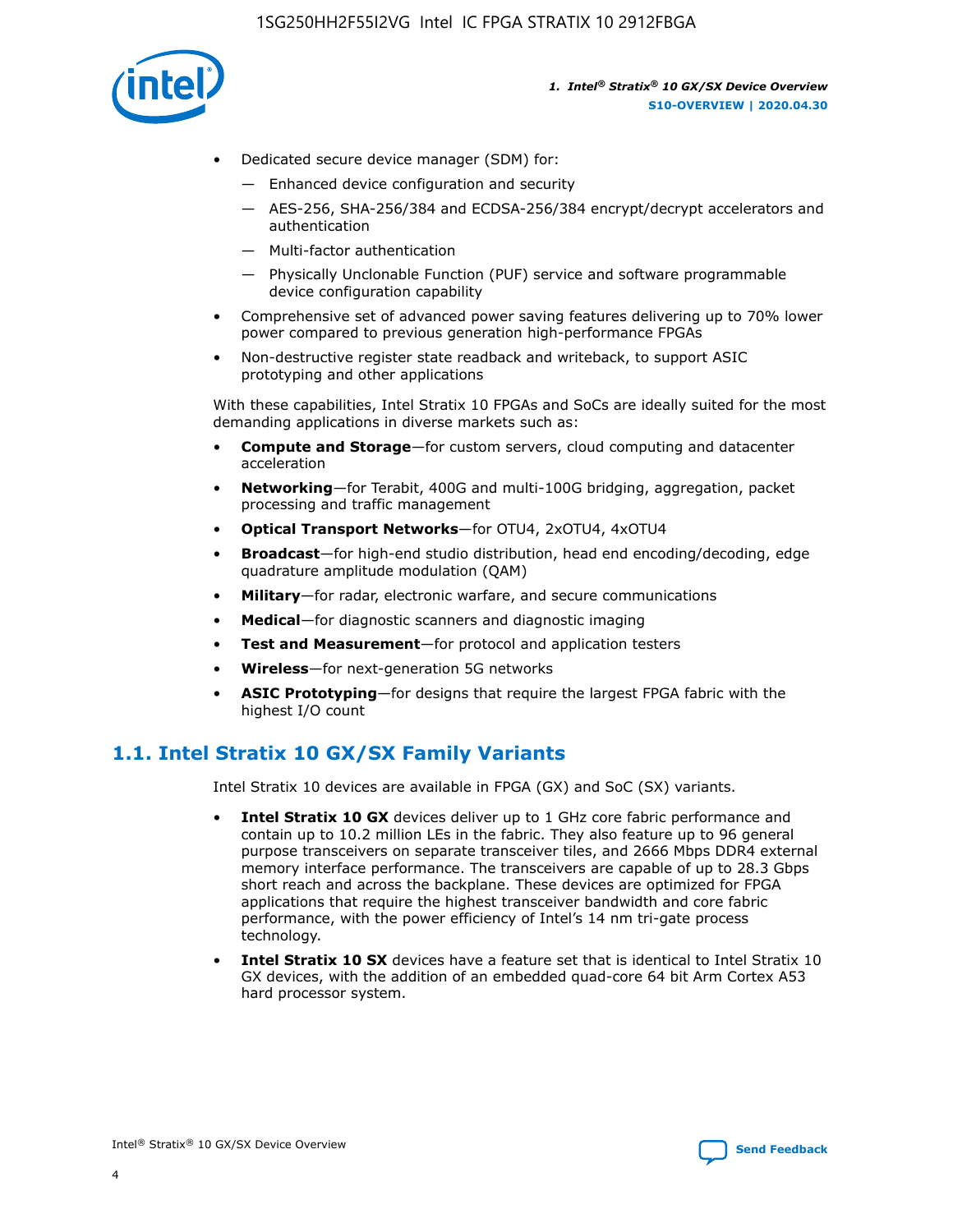

Common to all Intel Stratix 10 family variants is a high-performance fabric based on the new Intel Hyperflex core architecture that includes additional Hyper-Registers throughout the interconnect routing and at the inputs of all functional blocks. The core fabric also contains an enhanced logic array utilizing Intel's adaptive logic module (ALM) and a rich set of high performance building blocks including:

- M20K (20 Kb) embedded memory blocks
- Variable precision DSP blocks with hard IEEE 754 compliant floating-point units
- Fractional synthesis and integer PLLs
- Hard memory controllers and PHY for external memory interfaces
- General purpose IO cells

To clock these building blocks, Intel Stratix 10 devices use programmable clock tree synthesis, which uses dedicated clock tree routing to synthesize only those branches of the clock trees required for the application. All devices support in-system, finegrained partial reconfiguration of the logic array, allowing logic to be added and subtracted from the system while it is operating.

All family variants also contain high speed serial transceivers, containing both the physical medium attachment (PMA) and the physical coding sublayer (PCS), which can be used to implement a variety of industry standard and proprietary protocols. In addition to the hard PCS, Intel Stratix 10 devices contain multiple instantiations of PCI Express hard IP that supports Gen1/Gen2/Gen3 rates in x1/x2/x4/x8/x16 lane configurations, and hard 10GBASE-KR/40GBASE-KR4 FEC for every transceiver. The hard PCS, FEC, and PCI Express IP free up valuable core logic resources, save power, and increase your productivity.

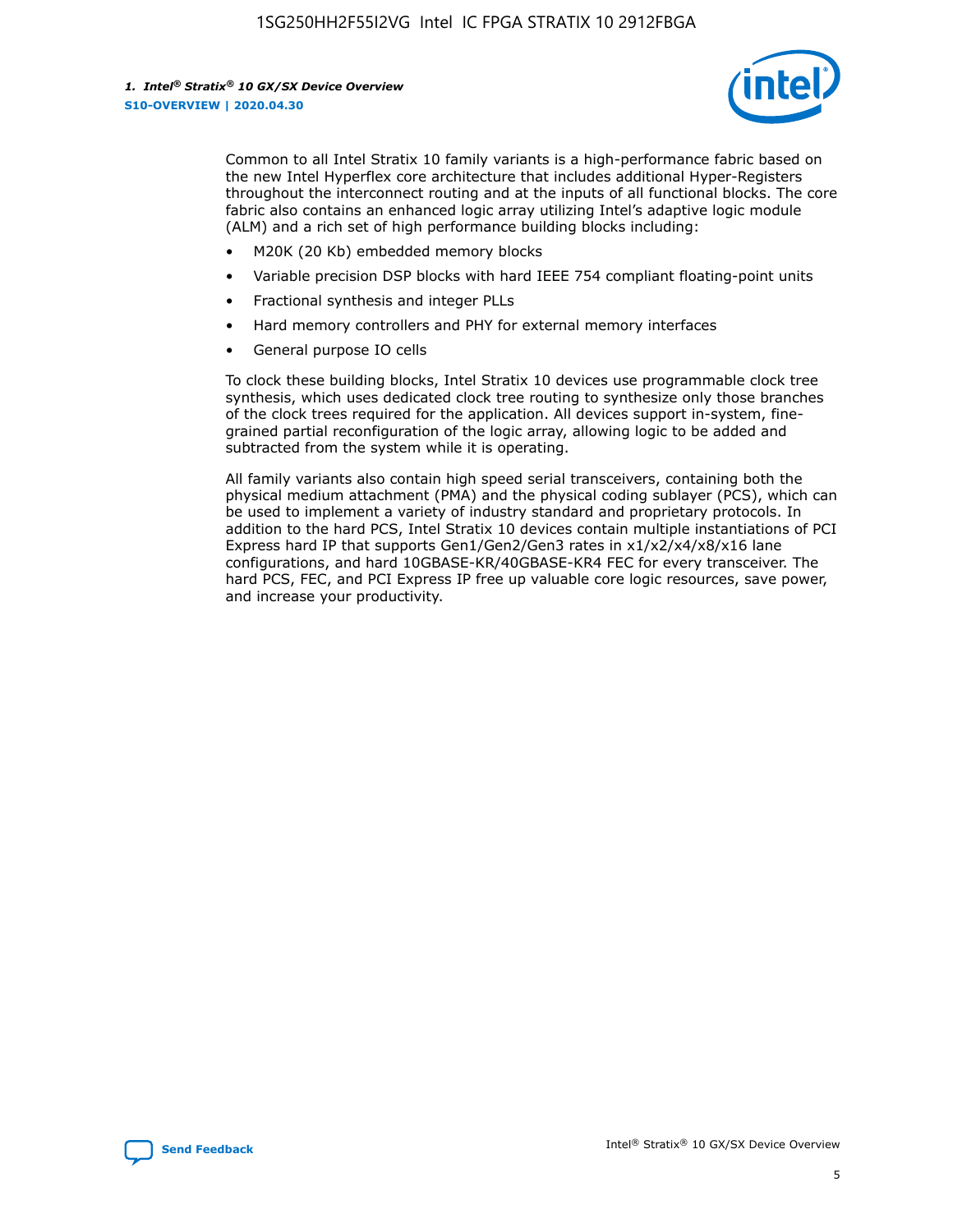

## **1.1.1. Available Options**

### **Figure 1. Sample Ordering Code and Available Options for Intel Stratix 10 Devices**



## **Related Information**

[My Intel Support](https://www.intel.com/content/www/us/en/programmable/my-intel/mal-home.html)

## **1.2. Innovations in Intel Stratix 10 FPGAs and SoCs**

Intel Stratix 10 FPGAs and SoCs deliver many significant improvements over the previous generation high-performance Stratix V FPGAs.

#### **Table 1. Key Features of Intel Stratix 10 Devices Compared to Stratix V Devices**

| <b>Feature</b>            | <b>Stratix V FPGAs</b>                                           | <b>Intel Stratix 10 FPGAs and SoCs</b>                                        |
|---------------------------|------------------------------------------------------------------|-------------------------------------------------------------------------------|
| <b>Process technology</b> | 28 nm TSMC (planar<br>transistor)                                | 14 nm Intel tri-gate (FinFET)                                                 |
| Hard processor core       | None                                                             | Quad-core 64 bit Arm Cortex-A53<br>(SoC only)                                 |
| Core architecture         | Conventional core architecture<br>with conventional interconnect | Intel Hyperflex core architecture with<br>Hyper-Registers in the interconnect |
|                           |                                                                  | continued                                                                     |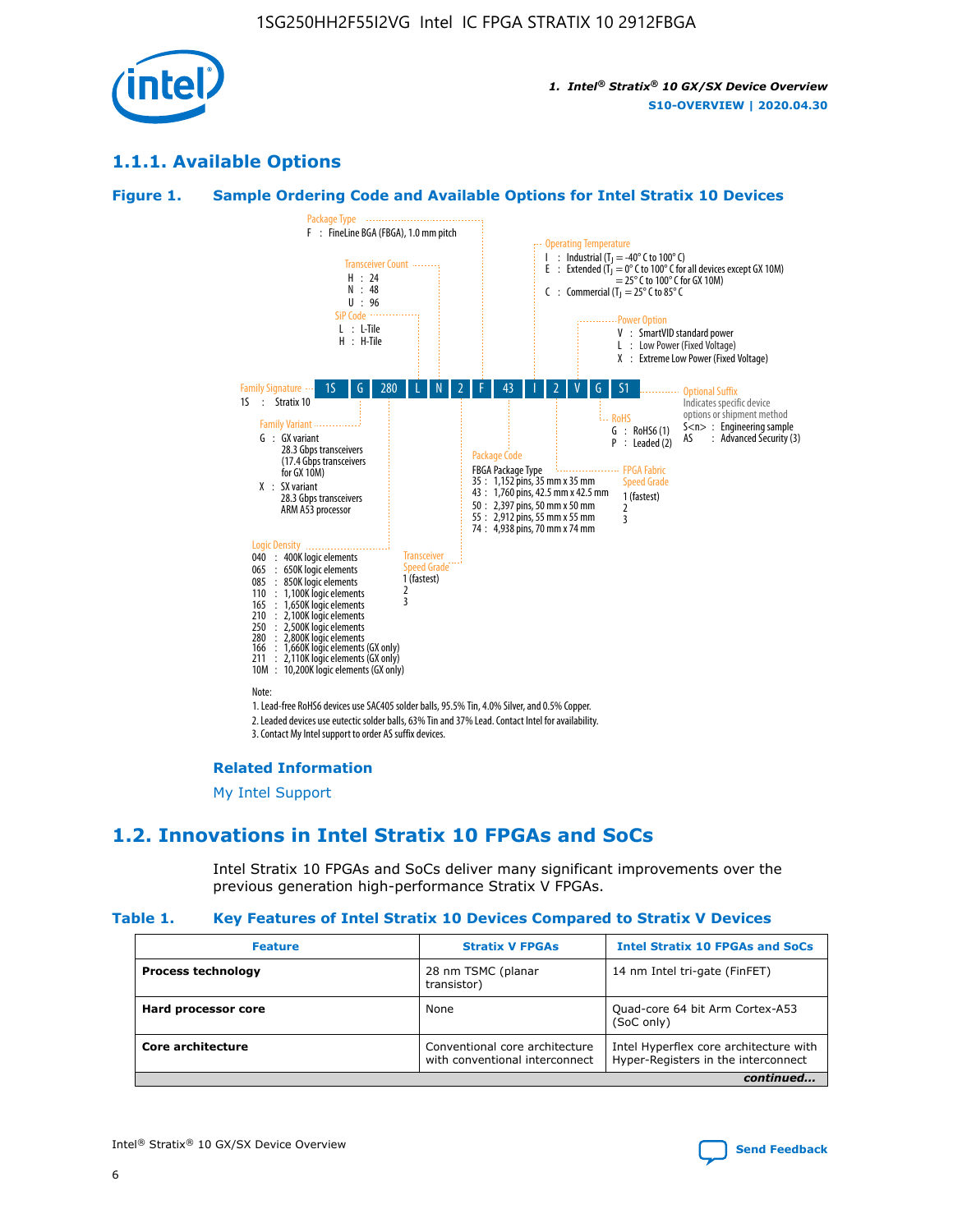

| <b>Feature</b>                                   | <b>Stratix V FPGAs</b>                                                              | <b>Intel Stratix 10 FPGAs and SoCs</b>                                                                                                       |
|--------------------------------------------------|-------------------------------------------------------------------------------------|----------------------------------------------------------------------------------------------------------------------------------------------|
| Core performance                                 | 500 MHz                                                                             | 1 GHz                                                                                                                                        |
| <b>Power dissipation</b>                         | 1x                                                                                  | As low as $0.3x$                                                                                                                             |
| Logic density                                    | <b>952 KLE</b>                                                                      | 10,200 KLE                                                                                                                                   |
| <b>Embedded memory (M20K)</b>                    | 52 Mbits                                                                            | 253 Mbits                                                                                                                                    |
| 18x19 multipliers                                | 3,926                                                                               | 11,520                                                                                                                                       |
|                                                  | Note: Multiplier is 18x18 in<br>Stratix V devices.                                  | Note: Multiplier is 18x19 in Intel<br>Stratix 10 devices.                                                                                    |
| <b>Floating point DSP capability</b>             | Up to 1 TFLOP, requires soft<br>floating point adder and<br>multiplier              | Up to 10 TFLOP, hard IEEE 754<br>compliant single precision floating<br>point adder and multiplier                                           |
| <b>Maximum transceivers</b>                      | 66                                                                                  | 96                                                                                                                                           |
| Maximum transceiver data rate (chip-to-<br>chip) | 28.05 Gbps                                                                          | 26.6 Gbps L-Tile<br>28.3 Gbps H-Tile                                                                                                         |
| Maximum transceiver data rate (backplane)        | 12.5 Gbps                                                                           | 12.5 Gbps L-Tile<br>28.3 Gbps H-Tile                                                                                                         |
| <b>Hard memory controller</b>                    | None                                                                                | DDR4 @ 1333 MHz/2666 Mbps<br>DDR3 @ 1067 MHz/2133 Mbps                                                                                       |
| <b>Hard protocol IP</b>                          | PCIe* Gen3 x8 (up to 4<br>instances)                                                | PCIe Gen3 x16 (up to 4 instances)<br>SR-IOV (4 physical functions / 2k<br>virtual functions) on H-Tile devices<br>10GBASE-KR/40GBASE-KR4 FEC |
| <b>Core clocking and PLLs</b>                    | Global, quadrant and regional<br>clocks supported by fractional-<br>synthesis fPLLs | Programmable clock tree synthesis<br>supported by fractional synthesis<br>fPLLs and integer IO PLLs                                          |
| Register state readback and writeback            | Not available                                                                       | Non-destructive register state<br>readback and writeback for ASIC<br>prototyping and other applications                                      |

These innovations result in the following improvements:

- **Improved Core Logic Performance**: The Intel Hyperflex core architecture combined with 14 nm Intel tri-gate technology allows Intel Stratix 10 devices to achieve 2X the core performance compared to the previous generation
- **Lower Power**: Intel Stratix 10 devices use up to 70% lower power compared to the previous generation, enabled by 14 nm Intel tri-gate technology, the Intel Hyperflex core architecture, and optional power saving features built into the architecture
- **Higher Density**: Intel Stratix 10 devices offer three times the level of integration, with up to 10.2 million logic elements (LEs), over 253 Mbits of embedded memory blocks (M20K), and 11,520 18x19 multipliers
- **Embedded Processing**: Intel Stratix 10 SoCs feature a Quad-Core 64 bit Arm Cortex-A53 processor optimized for power efficiency and software compatible with previous generation Arria® and Cyclone® SoC devices
- **Improved Transceiver Performance**: With up to 96 transceiver channels implemented in heterogeneous 3D SiP transceiver tiles, Intel Stratix 10 GX and SX devices support data rates up to 28.3 Gbps chip-to-chip and 28.3 Gbps across the backplane with signal conditioning circuits capable of equalizing over 30 dB of system loss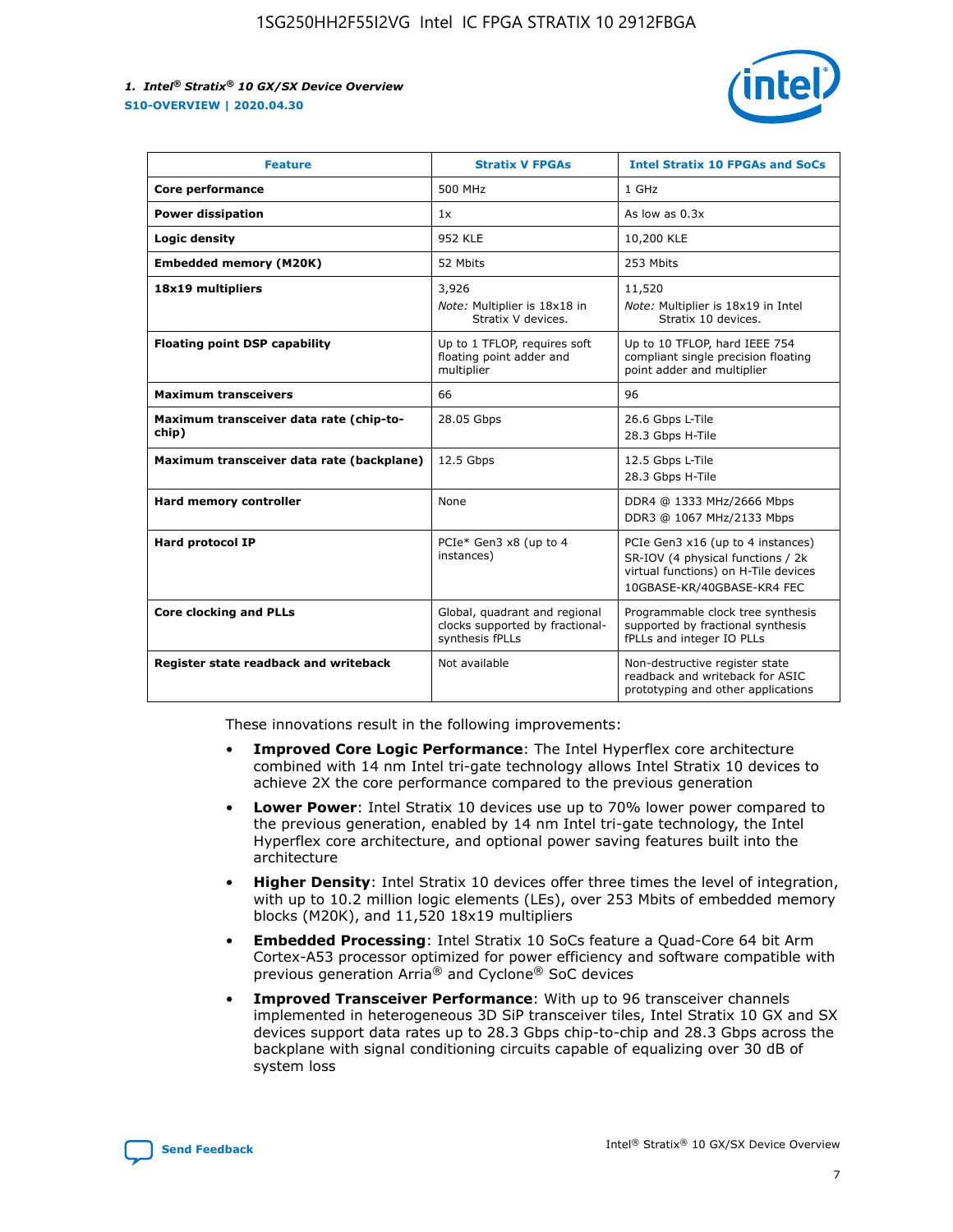

- **Improved DSP Performance**: The variable precision DSP block in Intel Stratix 10 devices features hard fixed and floating point capability, with up to 10 TFLOP IEEE754 single-precision floating point performance
- **Additional Hard IP**: Intel Stratix 10 devices include many more hard IP blocks than previous generation devices, with a hard memory controller included in each bank of 48 general purpose IOs, a hard PCIe Gen3 x16 full protocol stack in each transceiver tile, and a hard 10GBASE-KR/40GBASE-KR4 FEC in every transceiver channel
- **Enhanced Core Clocking**: Intel Stratix 10 devices feature programmable clock tree synthesis; clock trees are only synthesized where needed, increasing the flexibility and reducing the power dissipation of the clocking solution
- **Additional Core PLLs**: The core fabric in Intel Stratix 10 devices is supported by both integer IO PLLs and fractional synthesis fPLLs, resulting in a greater total number of PLLs available than the previous generation

## **1.3. FPGA and SoC Features Summary**

## **Table 2. Intel Stratix 10 FPGA and SoC Common Device Features**

| <b>Feature</b>                   | <b>Description</b>                                                                                                                                                                                                                                                                                                                                                                                                                                                                                                                                                                                                                                                                                                                                   |
|----------------------------------|------------------------------------------------------------------------------------------------------------------------------------------------------------------------------------------------------------------------------------------------------------------------------------------------------------------------------------------------------------------------------------------------------------------------------------------------------------------------------------------------------------------------------------------------------------------------------------------------------------------------------------------------------------------------------------------------------------------------------------------------------|
| Technology                       | 14 nm Intel tri-gate (FinFET) process technology<br>٠<br>SmartVID controlled core voltage, standard power devices<br>0.85-V fixed core voltage, low static power devices available                                                                                                                                                                                                                                                                                                                                                                                                                                                                                                                                                                   |
| Low power serial<br>transceivers | Up to 96 total transceivers available<br>$\bullet$<br>Continuous operating range of 1 Gbps to 28.3 Gbps for Intel Stratix 10 GX/SX devices<br>$\bullet$<br>Backplane support up to 28.3 Gbps for Intel Stratix 10 GX/SX devices<br>$\bullet$<br>Extended range down to 125 Mbps with oversampling<br>$\bullet$<br>ATX transmit PLLs with user-configurable fractional synthesis capability<br>$\bullet$<br>• XFP, SFP+, OSFP/OSFP28, CFP/CFP2/CFP4 optical module support<br>• Adaptive linear and decision feedback equalization<br>Transmit pre-emphasis and de-emphasis<br>Dynamic partial reconfiguration of individual transceiver channels<br>$\bullet$<br>On-chip instrumentation (Eye Viewer non-intrusive data eye monitoring)<br>$\bullet$ |
| General purpose I/Os             | Up to 2,304 total GPIO available<br>$\bullet$<br>1.6 Gbps LVDS-every pair can be configured as an input or output<br>$\bullet$<br>1333 MHz/2666 Mbps DDR4 external memory interface<br>1067 MHz/2133 Mbps DDR3 external memory interface<br>1.2 V to 3.3 $V^{(1)}$ single-ended LVCMOS/LVTTL interfacing<br>$\bullet$<br>On-chip termination (OCT)<br>$\bullet$                                                                                                                                                                                                                                                                                                                                                                                      |
| Embedded hard IP                 | • PCIe Gen1/Gen2/Gen3 complete protocol stack, $x1/x2/x4/x8/x16$ end point and root<br>port<br>DDR4/DDR3 hard memory controller (RLDRAM3/QDR II+/QDR IV using soft memory<br>controller)<br>Multiple hard IP instantiations in each device<br>$\bullet$<br>• Single Root I/O Virtualization (SR-IOV)                                                                                                                                                                                                                                                                                                                                                                                                                                                 |
| Transceiver hard IP              | 10GBASE-KR/40GBASE-KR4 Forward Error Correction (FEC)<br>$\bullet$<br>10G Ethernet PCS<br>$\bullet$<br>• PCI Express PIPE interface<br>continued                                                                                                                                                                                                                                                                                                                                                                                                                                                                                                                                                                                                     |

<sup>(1)</sup> Available in some configurations only

8

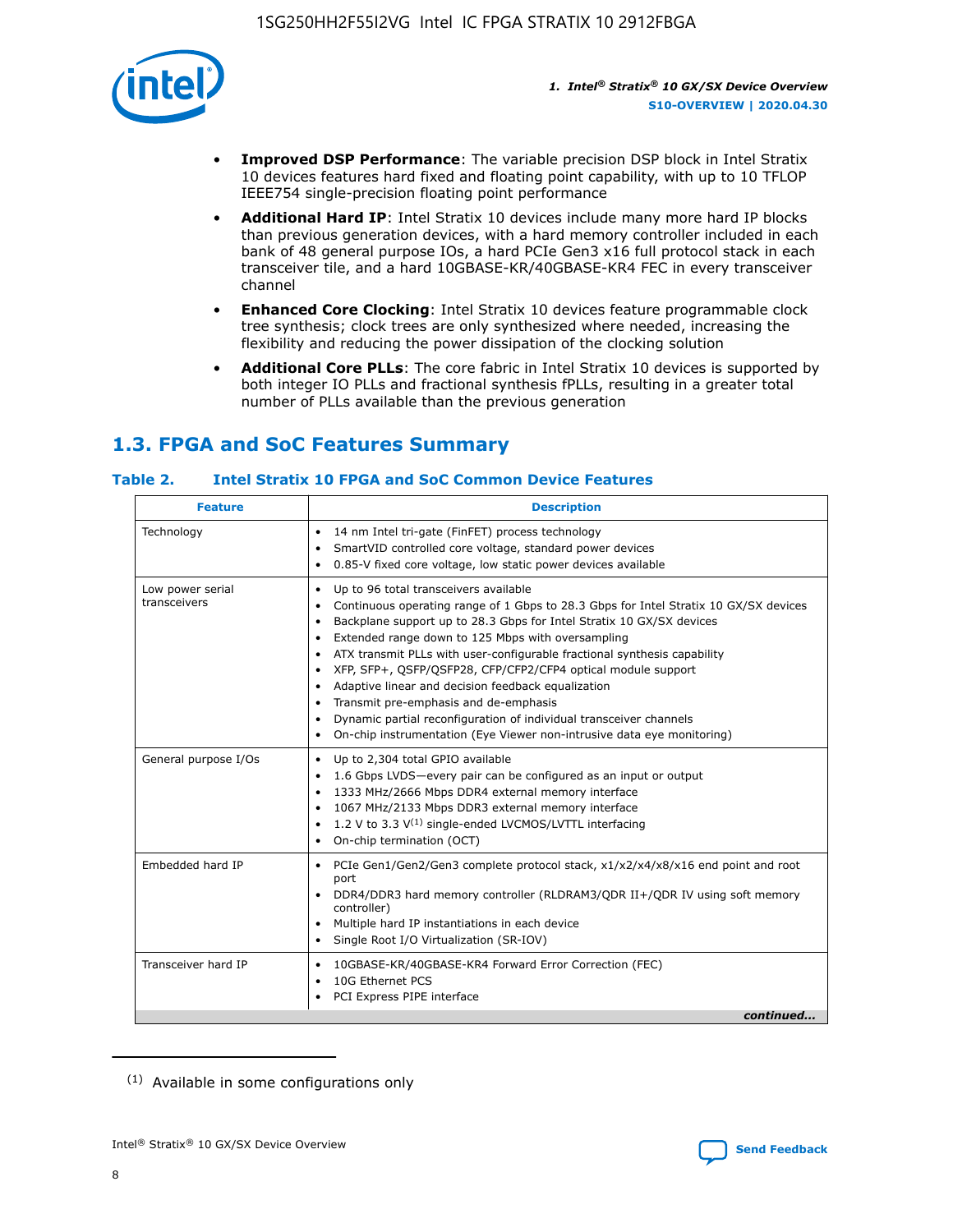

| <b>Feature</b>                   | <b>Description</b>                                                                                                                                                                                                                                                                                                                                                                                                                                                    |
|----------------------------------|-----------------------------------------------------------------------------------------------------------------------------------------------------------------------------------------------------------------------------------------------------------------------------------------------------------------------------------------------------------------------------------------------------------------------------------------------------------------------|
|                                  | Interlaken PCS<br>$\bullet$<br>Gigabit Ethernet PCS<br>$\bullet$<br>Deterministic latency support for Common Public Radio Interface (CPRI) PCS<br>$\bullet$<br>Fast lock-time support for Gigabit Passive Optical Networking (GPON) PCS<br>$\bullet$<br>8B/10B, 64B/66B, 64B/67B encoders and decoders<br>Custom mode support for proprietary protocols                                                                                                               |
| Power management                 | SmartVID controlled core voltage, standard power devices<br>$\bullet$<br>0.85-V fixed core voltage, low static power devices available<br>$\bullet$<br>Intel Quartus <sup>®</sup> Prime Pro Edition integrated power analysis<br>$\bullet$                                                                                                                                                                                                                            |
| High performance core fabric     | Intel Hyperflex core architecture with Hyper-Registers throughout the interconnect<br>routing and at the inputs of all functional blocks<br>Enhanced adaptive logic module (ALM)<br>$\bullet$<br>Improved multi-track routing architecture reduces congestion and improves compile<br>times<br>Hierarchical core clocking architecture with programmable clock tree synthesis<br>$\bullet$<br>Fine-grained partial reconfiguration                                    |
| Internal memory blocks           | M20K-20 Kb with hard ECC support<br>$\bullet$<br>MLAB-640 bit distributed LUTRAM<br>$\bullet$                                                                                                                                                                                                                                                                                                                                                                         |
| Variable precision DSP<br>blocks | IEEE 754-compliant hard single-precision floating point capability<br>$\bullet$<br>Supports signal processing with precision ranging from 18x19 up to 54x54<br>$\bullet$<br>Native 27x27 and 18x19 multiply modes<br>$\bullet$<br>64 bit accumulator and cascade for systolic FIRs<br>Internal coefficient memory banks<br>Pre-adder/subtractor improves efficiency<br>$\bullet$<br>Additional pipeline register increases performance and reduces power<br>$\bullet$ |
| Phase locked loops (PLL)         | Fractional synthesis PLLs (fPLL) support both fractional and integer modes<br>$\bullet$<br>Fractional mode with third-order delta-sigma modulation<br>Precision frequency synthesis<br>$\bullet$<br>Integer PLLs adjacent to general purpose I/Os, support external memory, and LVDS<br>$\bullet$<br>interfaces, clock delay compensation, zero delay buffering                                                                                                       |
| Core clock networks              | 1 GHz fabric clocking<br>$\bullet$<br>667 MHz external memory interface clocking, supports 2666 Mbps DDR4 interface<br>٠<br>800 MHz LVDS interface clocking, supports 1600 Mbps LVDS interface<br>$\bullet$<br>Programmable clock tree synthesis, backwards compatible with global, regional and<br>$\bullet$<br>peripheral clock networks<br>Clocks only synthesized where needed, to minimize dynamic power<br>continued                                            |

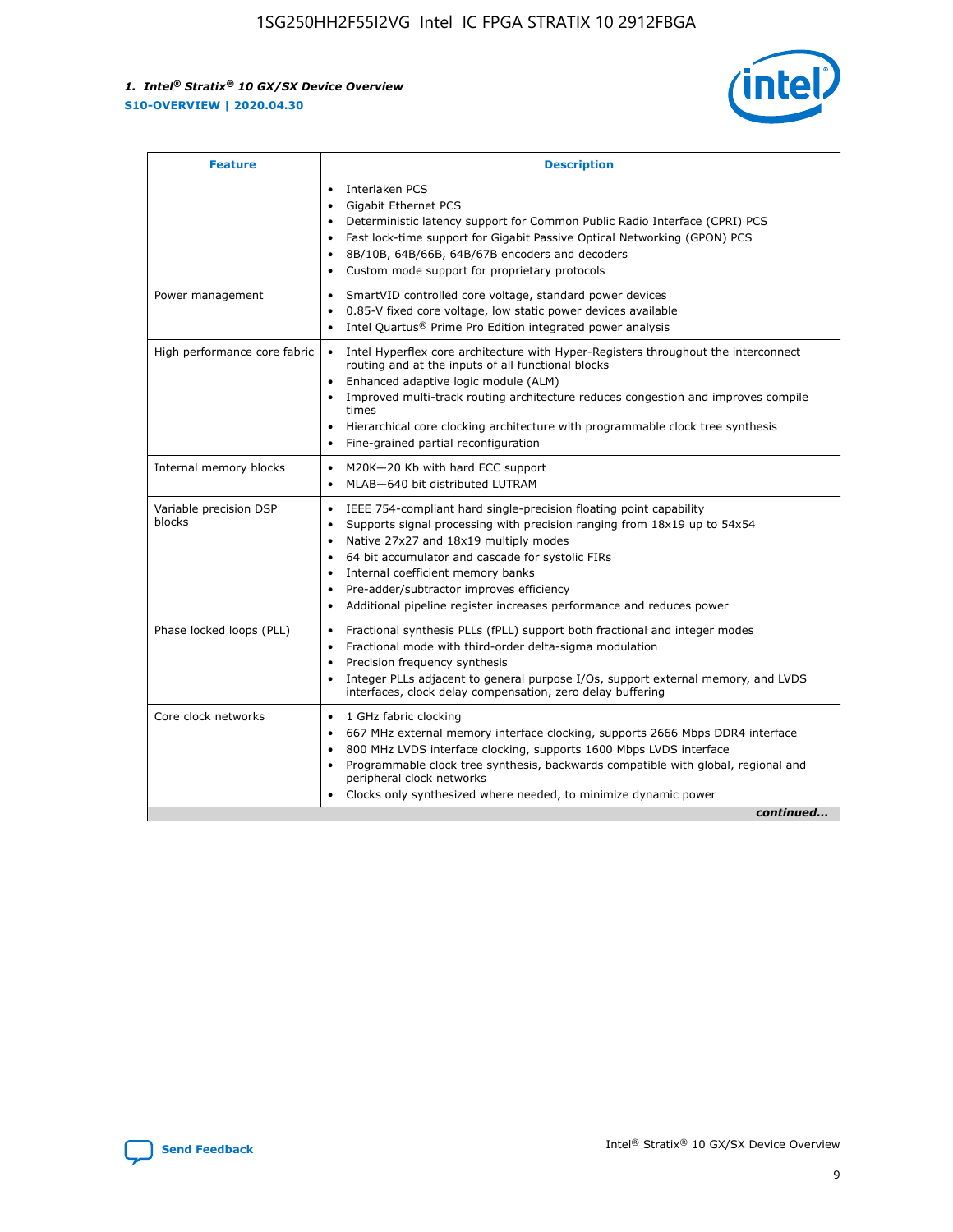

| <b>Feature</b>     | <b>Description</b>                                                                                                                                                                                                                                                                                                                                                                                                                                                                                                    |
|--------------------|-----------------------------------------------------------------------------------------------------------------------------------------------------------------------------------------------------------------------------------------------------------------------------------------------------------------------------------------------------------------------------------------------------------------------------------------------------------------------------------------------------------------------|
| Configuration      | Dedicated Secure Device Manager<br>٠<br>Software programmable device configuration<br>٠<br>Serial and parallel flash interface<br>٠<br>Configuration via protocol (CvP) using PCI Express Gen1/Gen2/Gen3<br>Fine-grained partial reconfiguration of core fabric<br>Dynamic reconfiguration of transceivers and PLLs<br>٠<br>Comprehensive set of security features including AES-256, SHA-256/384, and<br>ECDSA-256/384 accelerators, and multi-factor authentication<br>Physically Unclonable Function (PUF) service |
| Packaging          | Intel Embedded Multi-die Interconnect Bridge (EMIB) packaging technology<br>٠<br>Multiple devices with identical package footprints allows seamless migration across<br>٠<br>different device densities<br>1.0 mm ball-pitch FBGA packaging<br>٠<br>Lead and lead-free package options                                                                                                                                                                                                                                |
| Software and tools | Intel Quartus Prime Pro Edition design suite with new compiler and Hyper-Aware design<br>flow<br>Fast Forward compiler to allow Intel Hyperflex architecture performance exploration<br>٠<br>Transceiver toolkit<br>Platform designer integration tool<br>DSP Builder advanced blockset<br>OpenCL <sup>™</sup> support<br>SoC Embedded Design Suite (EDS)                                                                                                                                                             |

## **Table 3. Intel Stratix 10 SoC Specific Device Features**

| <b>SoC Subsystem</b>            | <b>Feature</b>                                  | <b>Description</b>                                                                                                                                                                                                                                         |
|---------------------------------|-------------------------------------------------|------------------------------------------------------------------------------------------------------------------------------------------------------------------------------------------------------------------------------------------------------------|
| <b>Hard Processor</b><br>System | Multi-processor unit (MPU) core                 | Quad-core Arm Cortex-A53 MPCore processor with Arm<br>$\bullet$<br>CoreSight* debug and trace technology<br>Scalar floating-point unit supporting single and double<br>٠<br>precision<br>Arm Neon* media processing engine for each processor<br>$\bullet$ |
|                                 | <b>System Controllers</b>                       | System Memory Management Unit (SMMU)<br>٠<br>Cache Coherency Unit (CCU)<br>٠                                                                                                                                                                               |
|                                 | Layer 1 Cache                                   | 32 KB L1 instruction cache with parity<br>$\bullet$<br>32 KB L1 data cache with ECC<br>$\bullet$                                                                                                                                                           |
|                                 | Layer 2 Cache                                   | 1 MB Shared L2 Cache with ECC<br>$\bullet$                                                                                                                                                                                                                 |
|                                 | On-Chip Memory                                  | 256 KB On-Chip RAM<br>$\bullet$                                                                                                                                                                                                                            |
|                                 | Direct memory access (DMA) controller           | • 8-Channel DMA                                                                                                                                                                                                                                            |
|                                 | Ethernet media access controller<br>(EMAC)      | Three 10/100/1000 EMAC with integrated DMA<br>$\bullet$                                                                                                                                                                                                    |
|                                 | USB On-The-Go controller (OTG)                  | 2 USB OTG with integrated DMA<br>$\bullet$                                                                                                                                                                                                                 |
|                                 | <b>UART</b> controller                          | 2 UART 16550 compatible<br>$\bullet$                                                                                                                                                                                                                       |
|                                 | Serial Peripheral Interface (SPI)<br>controller | $\bullet$ 4 SPI                                                                                                                                                                                                                                            |
|                                 | $I2C$ controller                                | 5 <sup>2</sup> C controllers                                                                                                                                                                                                                               |
|                                 | SD/SDIO/MMC controller                          | 1 eMMC version 4.5 with DMA and CE-ATA support<br>$\bullet$<br>SD, including eSD, version 3.0<br>٠<br>SDIO, including eSDIO, version 3.0<br>$\bullet$<br>CE-ATA - version 1.1<br>continued                                                                 |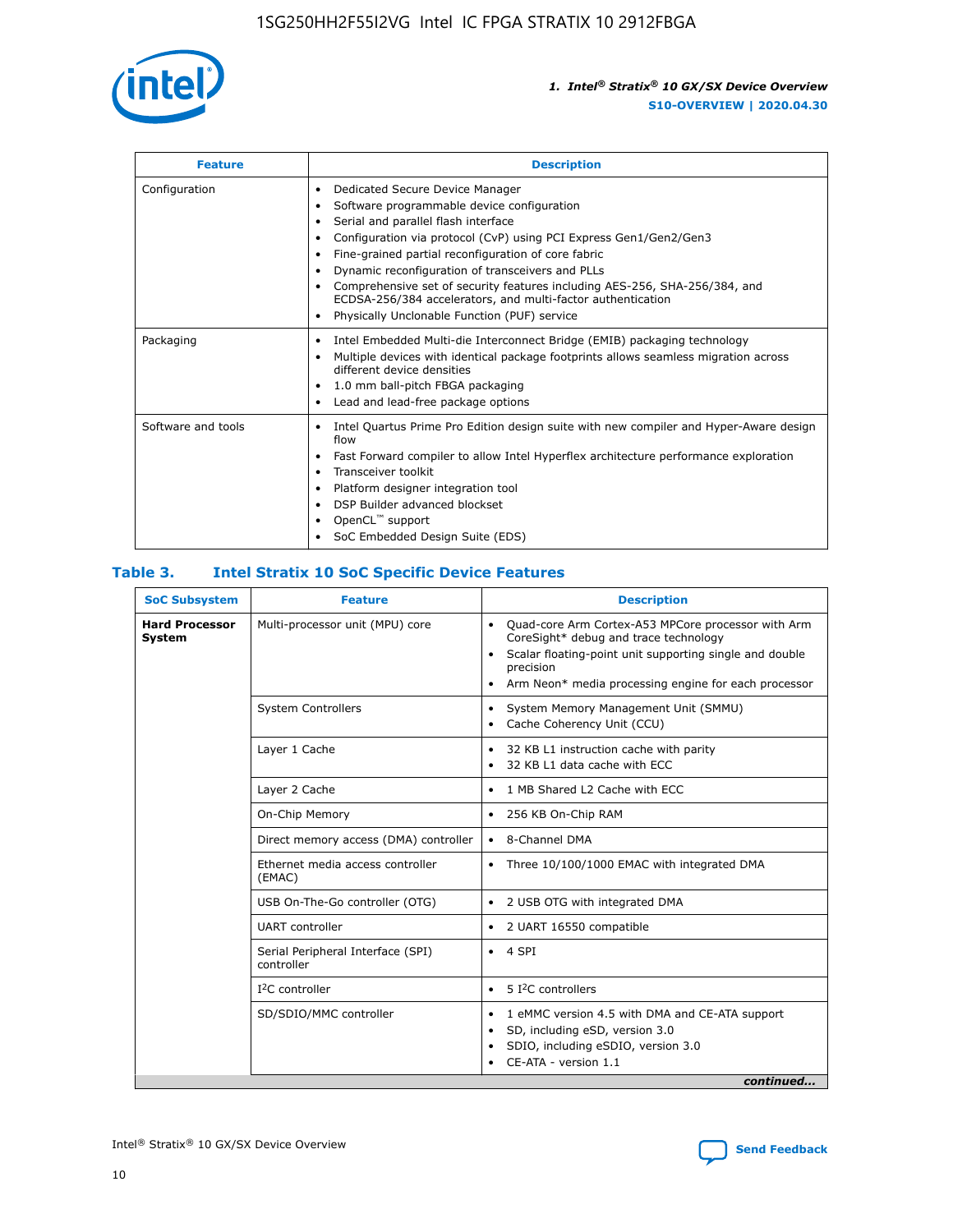

| <b>SoC Subsystem</b>                   | <b>Feature</b>             | <b>Description</b>                                                                                    |  |  |
|----------------------------------------|----------------------------|-------------------------------------------------------------------------------------------------------|--|--|
|                                        | NAND flash controller      | 1 ONFI 1.0, 8- and 16-bit support<br>$\bullet$                                                        |  |  |
|                                        | General-purpose I/O (GPIO) | Maximum of 48 software programmable GPIO<br>$\bullet$                                                 |  |  |
|                                        | Timers                     | 4 general-purpose timers<br>4 watchdog timers<br>٠                                                    |  |  |
| <b>Secure Device</b><br>Manager        | Security                   | Secure boot<br>$\bullet$<br>Advanced Encryption Standard (AES) and authentication<br>٠<br>(SHA/ECDSA) |  |  |
| External<br>Memory<br><b>Interface</b> | External Memory Interface  | Hard Memory Controller with DDR4 and DDR3<br>$\bullet$                                                |  |  |

## **1.4. Intel Stratix 10 Block Diagram**

## **Figure 2. Intel Stratix 10 FPGA and SoC Architecture Block Diagram**



HPS: Quad ARM Cortex-A53 Hard Processor System SDM: Secure Device Manager

## **1.5. Intel Stratix 10 FPGA and SoC Family Plan**

<sup>(2)</sup> The number of 27x27 multipliers is one-half the number of 18x19 multipliers.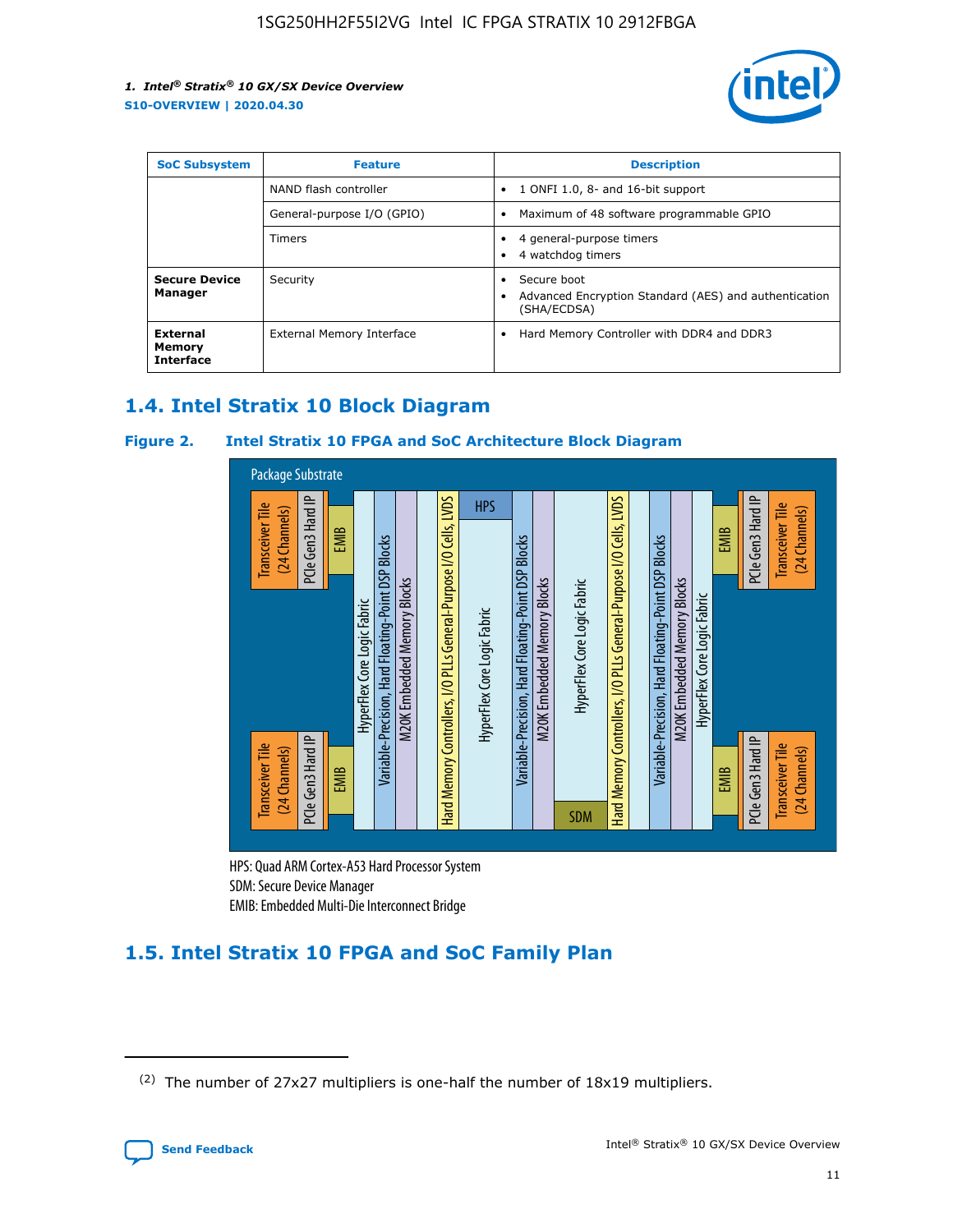

## **Table 4. Intel Stratix 10 GX/SX FPGA and SoC Family Plan—FPGA Core (part 1)**

| <b>Intel Stratix 10</b><br><b>GX/SX Device</b><br><b>Name</b> | <b>Logic Elements</b><br>(KLE) | <b>M20K Blocks</b> | <b>M20K Mbits</b> | <b>MLAB Counts</b> | <b>MLAB Mbits</b> | 18x19 Multi-<br>pliers <sup>(2)</sup> |
|---------------------------------------------------------------|--------------------------------|--------------------|-------------------|--------------------|-------------------|---------------------------------------|
| GX 400/<br>SX 400                                             | 378                            | 1,537              | 30                | 3,276              | 2                 | 1,296                                 |
| GX 650/<br>SX 650                                             | 612                            | 2,489              | 49                | 5,364              | 3                 | 2,304                                 |
| GX 850/<br>SX 850                                             | 841                            | 3,477              | 68                | 7,124              | $\overline{4}$    | 4,032                                 |
| GX 1100/<br>SX 1100                                           | 1,325                          | 5,461              | 107               | 11,556             | $\overline{7}$    | 5,184                                 |
| GX 1650/<br>SX 1650                                           | 1,624                          | 5,851              | 114               | 13,764             | 8                 | 6,290                                 |
| GX 2100/<br>SX 2100                                           | 2,005                          | 6,501              | 127               | 17,316             | 11                | 7,488                                 |
| GX 2500/<br>SX 2500                                           | 2,422                          | 9,963              | 195               | 20,529             | 13                | 10,022                                |
| GX 2800/<br>SX 2800                                           | 2,753                          | 11,721             | 229               | 23,796             | 15                | 11,520                                |
| GX 1660                                                       | 1,679                          | 6,162              | 120               | 14,230             | 9                 | 6,652                                 |
| GX 2110                                                       | 2,073                          | 6,847              | 134               | 17,856             | 11                | 7,920                                 |
| <b>GX 10M</b>                                                 | 10,200                         | 12,950             | 253               | 87,984             | 55                | 6,912                                 |

#### **Table 5. Intel Stratix 10 GX/SX FPGA and SoC Family Plan—Interconnects, PLLs and Hard IP (part 2)**

| <b>Intel Stratix 10</b>            |                      | <b>PLLs</b><br><b>Interconnects</b> |              |          | <b>Hard IP</b>                       |  |
|------------------------------------|----------------------|-------------------------------------|--------------|----------|--------------------------------------|--|
| <b>GX/SX Device</b><br><b>Name</b> | <b>Maximum GPIOs</b> | <b>Maximum XCVR</b>                 | <b>fPLLs</b> | I/O PLLs | <b>PCIe Hard IP</b><br><b>Blocks</b> |  |
| GX 400/<br>SX 400                  | 374                  | 24                                  | 8            | 8        | $\mathbf{1}$                         |  |
| GX 650/<br>SX 650                  | 392                  | 24                                  | 8            | 8        | $\mathbf{1}$                         |  |
| GX 850/<br>SX 850                  | 688                  | 48                                  | 16           | 16       | 2                                    |  |
| GX 1100/<br>SX 1100                | 688                  | 48                                  | 16           | 16       | 2                                    |  |
| GX 1650/<br>SX 1650                | 704                  | 96                                  | 32           | 24       | $\overline{4}$                       |  |
| GX 2100/<br>SX 2100                | 704                  | 96                                  | 32           | 24       | $\overline{4}$                       |  |
| GX 2500/<br>SX 2500                | 1,160                | 96                                  | 32           | 24       | $\overline{4}$                       |  |
| GX 2800/<br>SX 2800                | 1,160                | 96                                  | 32           | 24       | $\overline{4}$                       |  |
| continued                          |                      |                                     |              |          |                                      |  |

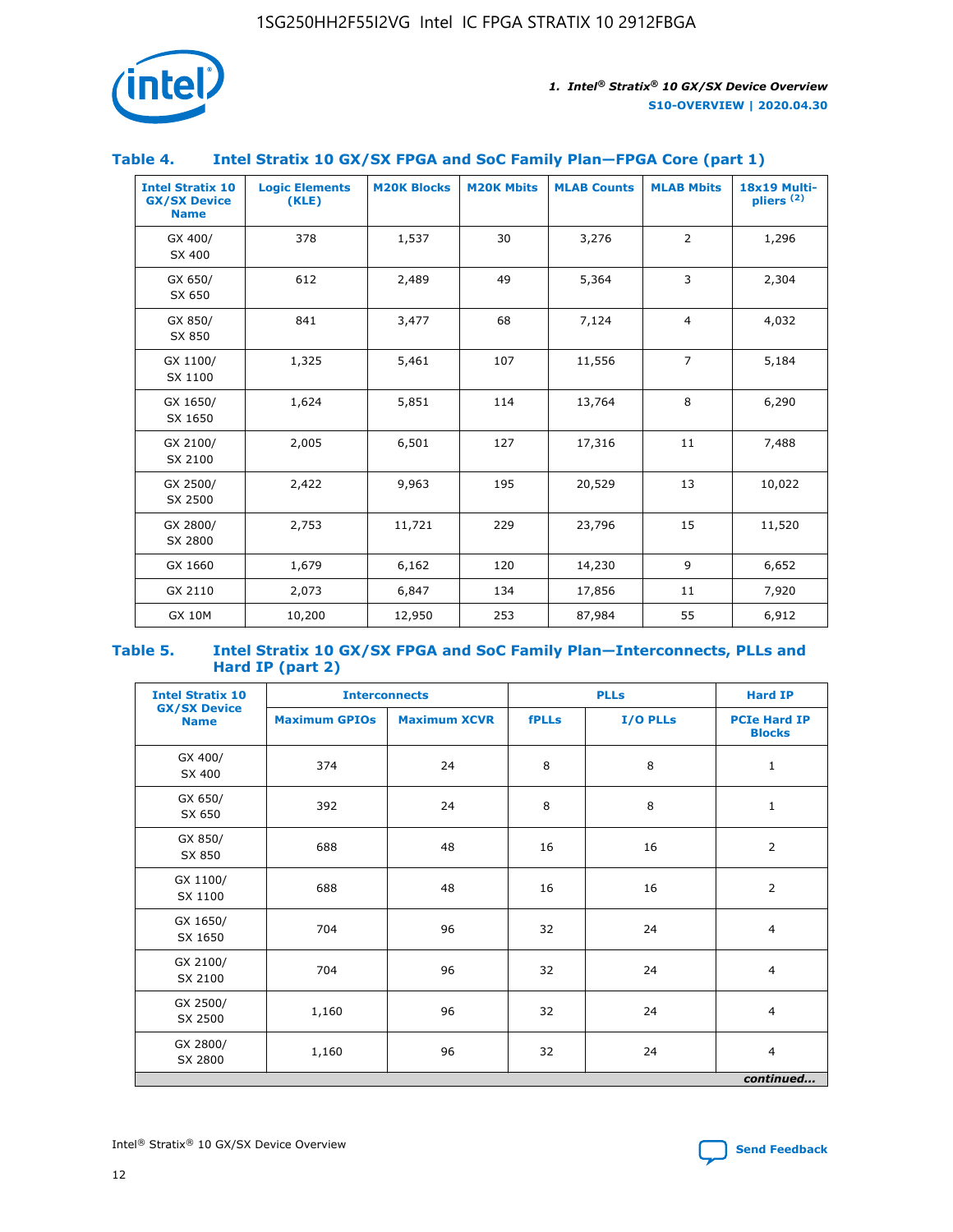

| <b>Intel Stratix 10</b>            | <b>Interconnects</b> |                     | <b>PLLs</b>  |          | <b>Hard IP</b>                       |
|------------------------------------|----------------------|---------------------|--------------|----------|--------------------------------------|
| <b>GX/SX Device</b><br><b>Name</b> | <b>Maximum GPIOs</b> | <b>Maximum XCVR</b> | <b>fPLLs</b> | I/O PLLs | <b>PCIe Hard IP</b><br><b>Blocks</b> |
| GX 1660                            | 688                  | 48                  | 16           | 16       |                                      |
| GX 2110                            | 688                  | 48                  | 16           | 16       |                                      |
| <b>GX 10M</b>                      | 2,304                | 48                  | 24           | 48       | 4                                    |

## **Table 6. Intel Stratix 10 GX/SX FPGA and SoC Family Package Plan**

Cell legend: General Purpose I/Os, High-Voltage I/Os, LVDS Pairs, Transceivers (3) (4) (5) (6) (7) (8)

| <b>Intel Stratix 10</b><br><b>GX/SX Device</b><br><b>Name</b> | F1152<br><b>HF35</b><br>$(35x35 \text{ mm}^2)$ | <b>F1760</b><br><b>NF43</b><br>(42.5x42.5<br>$mm2$ ) | F2397<br><b>UF50</b><br>$(50x50 \text{ mm}^2)$ | F2912<br><b>HF55</b><br>$(55x55 \text{ mm}^2)$ | F4938<br><b>NF74</b><br>$(70x74)$ mm <sup>2</sup> |
|---------------------------------------------------------------|------------------------------------------------|------------------------------------------------------|------------------------------------------------|------------------------------------------------|---------------------------------------------------|
| GX 400/<br>SX 400                                             | 374, 56, 120, 24 <sup>(9)</sup>                | $\overline{\phantom{a}}$                             | $\overline{\phantom{a}}$                       |                                                |                                                   |
| GX 650/<br>SX 650                                             | 392, 8, 192, 24                                | ٠                                                    | $\overline{\phantom{a}}$                       |                                                |                                                   |
| GX 850/<br>SX 850                                             |                                                | 688, 16, 336, 48                                     |                                                |                                                |                                                   |
| GX 1100/<br>SX 1100                                           |                                                | 688, 16, 336, 48                                     |                                                |                                                |                                                   |
| GX 1650/<br>SX 1650                                           |                                                | 688, 16, 336, 48                                     | 704, 32, 336, 96                               |                                                |                                                   |
| GX 2100/<br>SX 2100                                           |                                                | 688, 16, 336, 48                                     | 704, 32, 336, 96                               | -                                              | ۰                                                 |
| GX 2500/<br>SX 2500                                           |                                                | 688, 16, 336, 48                                     | 704, 32, 336, 96                               | 1160, 8, 576, 24                               |                                                   |
| GX 2800/                                                      | $\overline{\phantom{a}}$                       | 688, 16, 336, 48                                     | 704, 32, 336, 96                               | 1160, 8, 576, 24                               | ٠<br>continued                                    |

- (3) All packages are ball grid arrays with 1.0 mm pitch.
- (4) High-Voltage I/O pins are used for 3 V and 2.5 V interfacing.
- $(5)$  Each LVDS pair can be configured as either a differential input or a differential output.
- (6) High-Voltage I/O pins and LVDS pairs are included in the General Purpose I/O count. Transceivers are counted separately.
- $(7)$  Each package column offers pin migration (common circuit board footprint) for all devices in the column.
- $(8)$  Intel Stratix 10 GX devices are pin migratable with Intel Stratix 10 SX devices in the same package.
- $(9)$  The Intel Stratix 10 SX/GX 400 device has a level shifter, and this imposes some restrictions on the number of LVDS pairs and I/O banks available (see "Intel Stratix 10 SX/GX 400 Device Level Shifter Details").

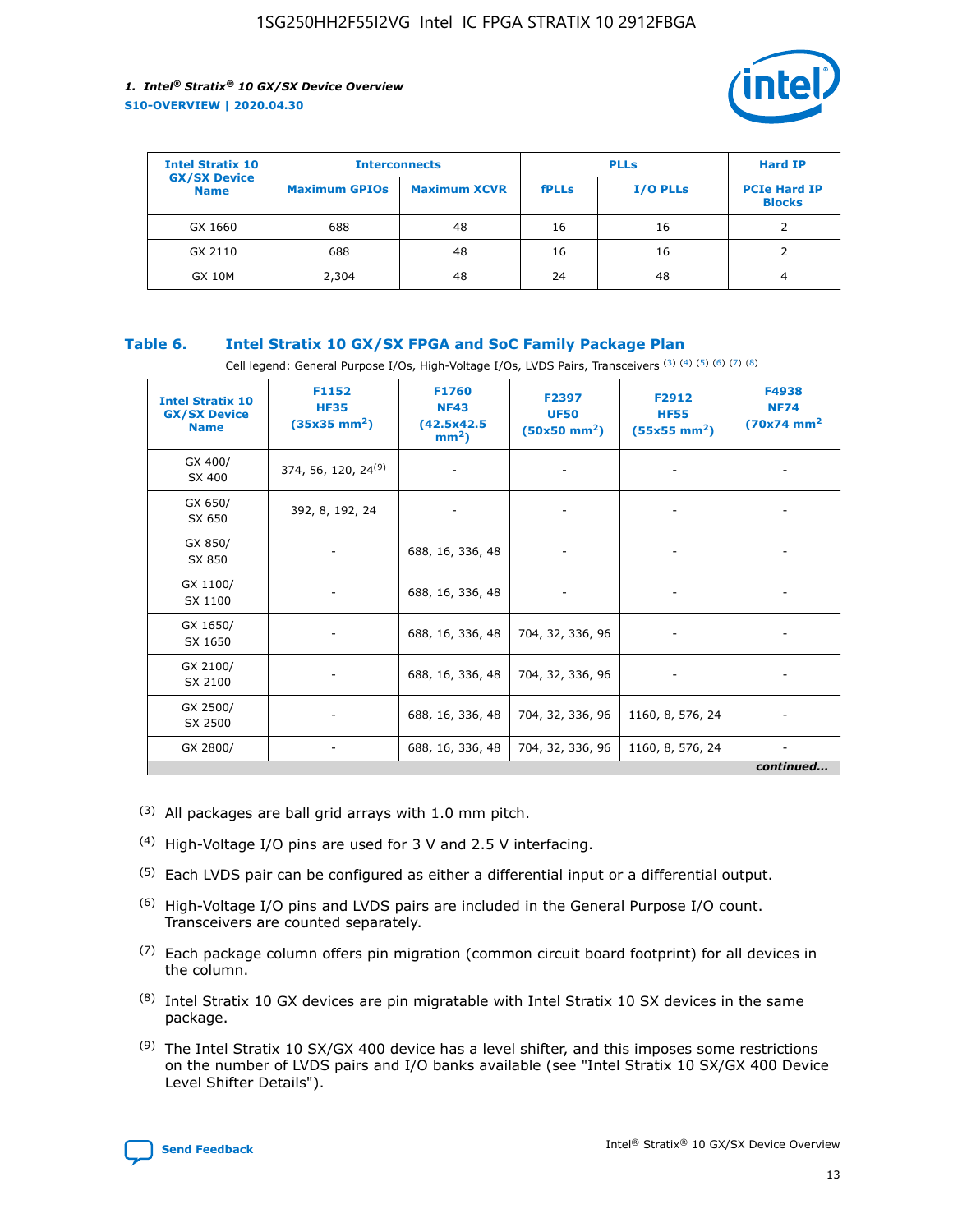

| <b>Intel Stratix 10</b><br><b>GX/SX Device</b><br><b>Name</b> | F1152<br><b>HF35</b><br>$(35x35)$ mm <sup>2</sup> ) | F1760<br><b>NF43</b><br>(42.5x42.5<br>$mm2$ ) | F2397<br><b>UF50</b><br>$(50x50 \text{ mm}^2)$ | F2912<br><b>HF55</b><br>$(55x55$ mm <sup>2</sup> ) | F4938<br><b>NF74</b><br>$(70x74)$ mm <sup>2</sup> |
|---------------------------------------------------------------|-----------------------------------------------------|-----------------------------------------------|------------------------------------------------|----------------------------------------------------|---------------------------------------------------|
| SX 2800                                                       |                                                     |                                               |                                                |                                                    |                                                   |
| GX 1660                                                       | -                                                   | 688, 16, 336, 48                              | $\overline{\phantom{a}}$                       |                                                    |                                                   |
| GX 2110                                                       |                                                     | 688, 16, 336, 48                              | $\overline{\phantom{a}}$                       |                                                    |                                                   |
| <b>GX 10M</b>                                                 | ۰                                                   |                                               |                                                |                                                    | 2304, 32, 1152,<br>48                             |





## **1.6. Intel Hyperflex Core Architecture**

Intel Stratix 10 FPGAs and SoCs are based on a core fabric featuring the new Intel Hyperflex core architecture. The Intel Hyperflex core architecture delivers 2X the clock frequency performance and up to 70% lower power compared to previous generation high-end FPGAs. Along with this performance breakthrough, the Intel Hyperflex core architecture delivers a number of advantages including:

- **Higher Throughput**—Capitalizes on 2X core clock frequency performance to obtain throughput breakthroughs
- **Improved Power Efficiency**—Uses reduced IP size, enabled by Intel Hyperflex, to consolidate designs which previously spanned multiple devices into a single device, thereby reducing power by up to 70% versus previous generation devices
- **Greater Design Functionality**—Uses faster clock frequency to reduce bus widths and reduce IP size, freeing up additional FPGA resources to add greater functionality
- **Increased Designer Productivity**—Boosts performance with less routing congestion and fewer design iterations using Hyper-Aware design tools, obtaining greater timing margin for more rapid timing closure

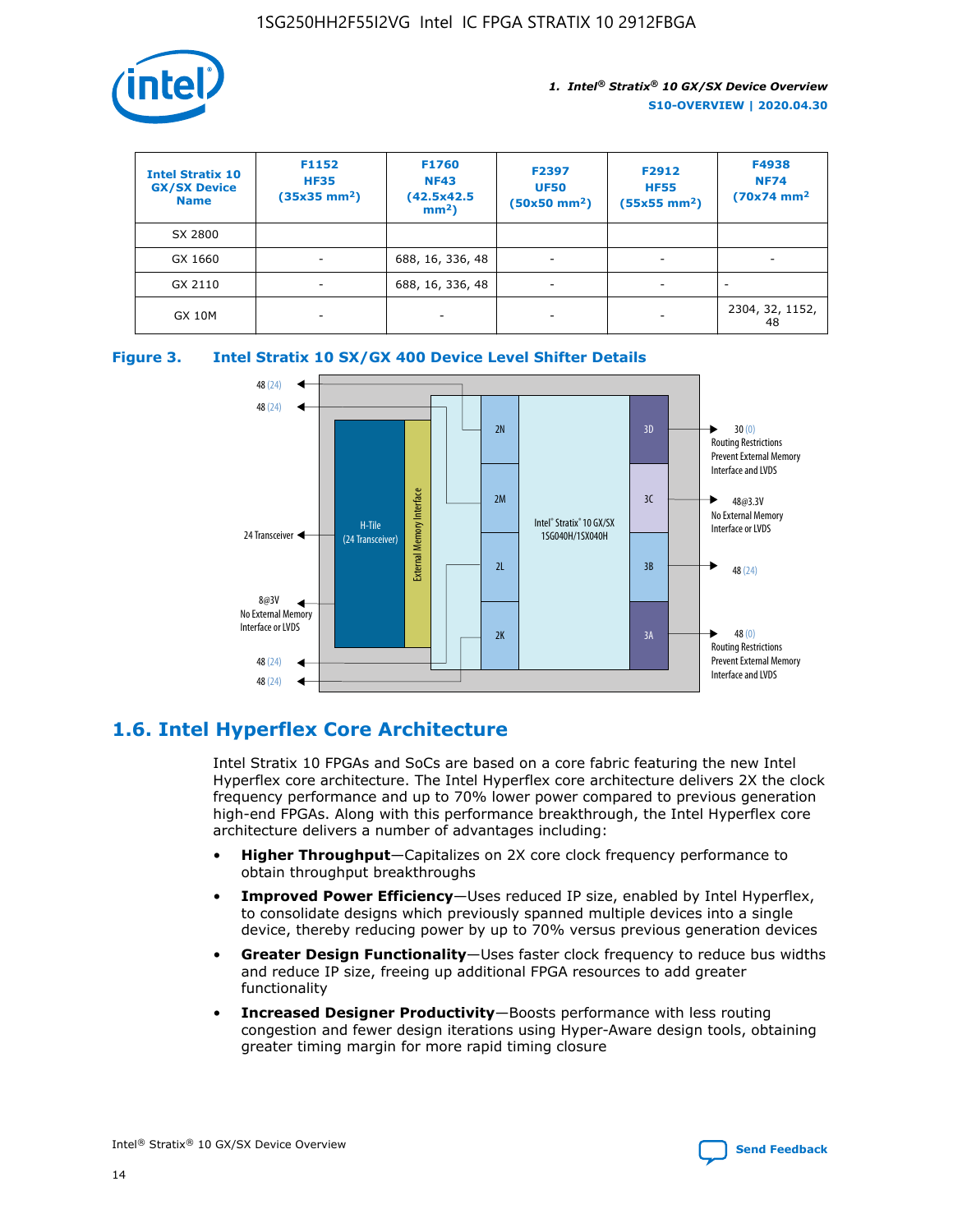

In addition to the traditional user registers found in the Adaptive Logic Modules (ALM), the Intel Hyperflex core architecture introduces additional bypassable registers everywhere throughout the fabric of the FPGA. These additional registers, called Hyper-Registers are available on every interconnect routing segment and at the inputs of all functional blocks.

#### **Figure 4. Bypassable Hyper-Register**



The Hyper-Registers enable the following key design techniques to achieve the 2X core performance increases:

- Fine grain Hyper-Retiming to eliminate critical paths
- Zero latency Hyper-Pipelining to eliminate routing delays
- Flexible Hyper-Optimization for best-in-class performance

By implementing these techniques in your design, the Hyper-Aware design tools automatically make use of the Hyper-Registers to achieve maximum core clock frequency.



## **Figure 5. Intel Hyperflex Core Architecture**

New Hyper-Registers throughout the core fabric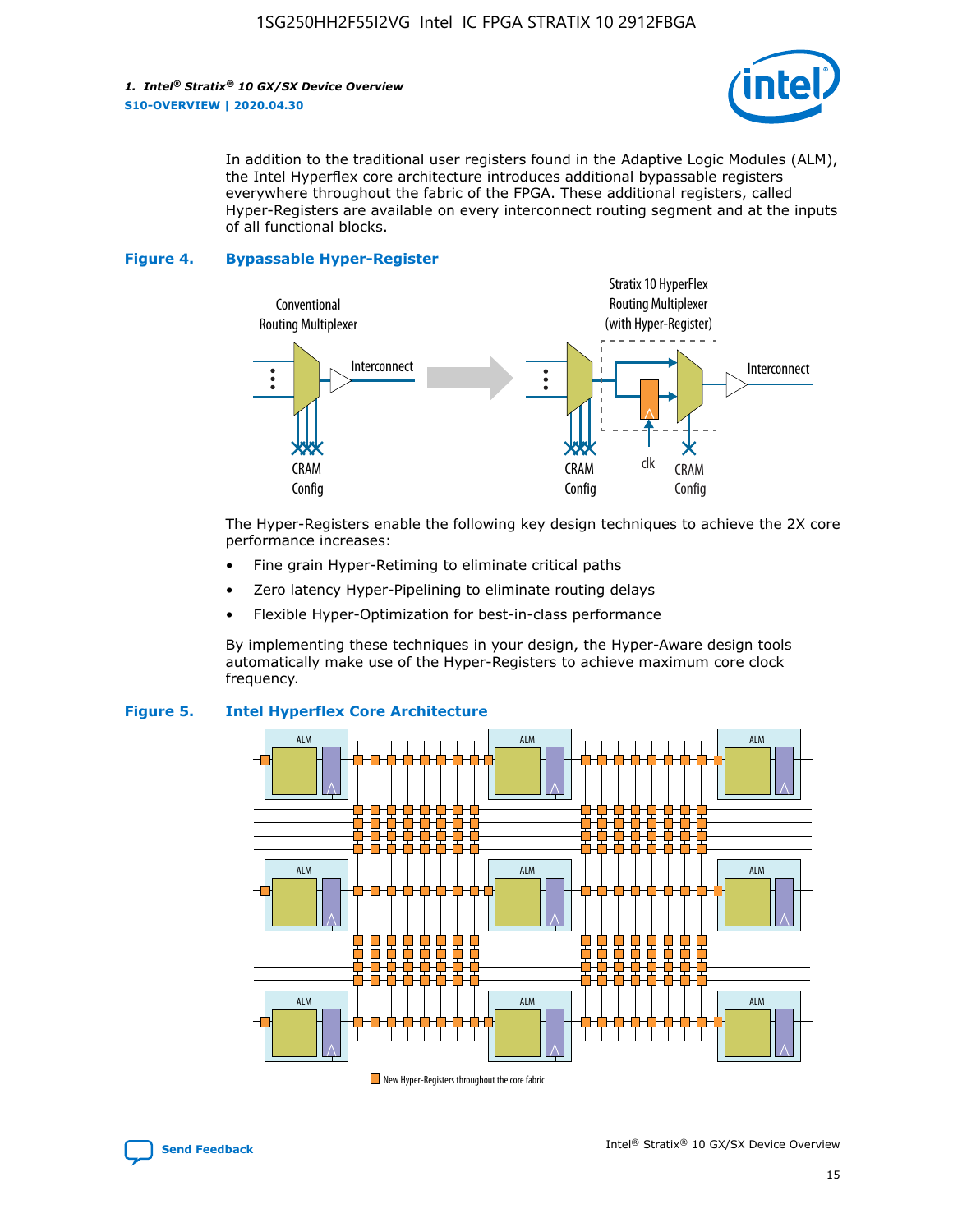

## **1.7. Heterogeneous 3D SiP Transceiver Tiles**

Intel Stratix 10 FPGAs and SoCs feature power efficient, high bandwidth, low latency transceivers. The transceivers are implemented on heterogeneous 3D System-in-Package (SiP) transceiver tiles, each containing 24 full-duplex transceiver channels. In addition to providing a high-performance transceiver solution to meet current connectivity needs, this allows for future flexibility and scalability as data rates, modulation schemes, and protocol IPs evolve.

## **Figure 6. Monolithic Core Fabric and Heterogeneous 3D SiP Transceiver Tiles**



## **Figure 7. Dual Core Fabric and Heterogeneous 3D SiP Transceiver Tiles (for the Intel Stratix 10 GX 10M Variant Only)**



Each transceiver tile contains:

- 24 full-duplex transceiver channels (PMA and PCS) $(10)$
- Reference clock distribution network
- Transmit PLLs
- High-speed clocking and bonding networks
- One instance of PCI Express hard IP

16

 $(10)$  12 full-duplex transceiver channels for the Intel Stratix 10 GX 10M variant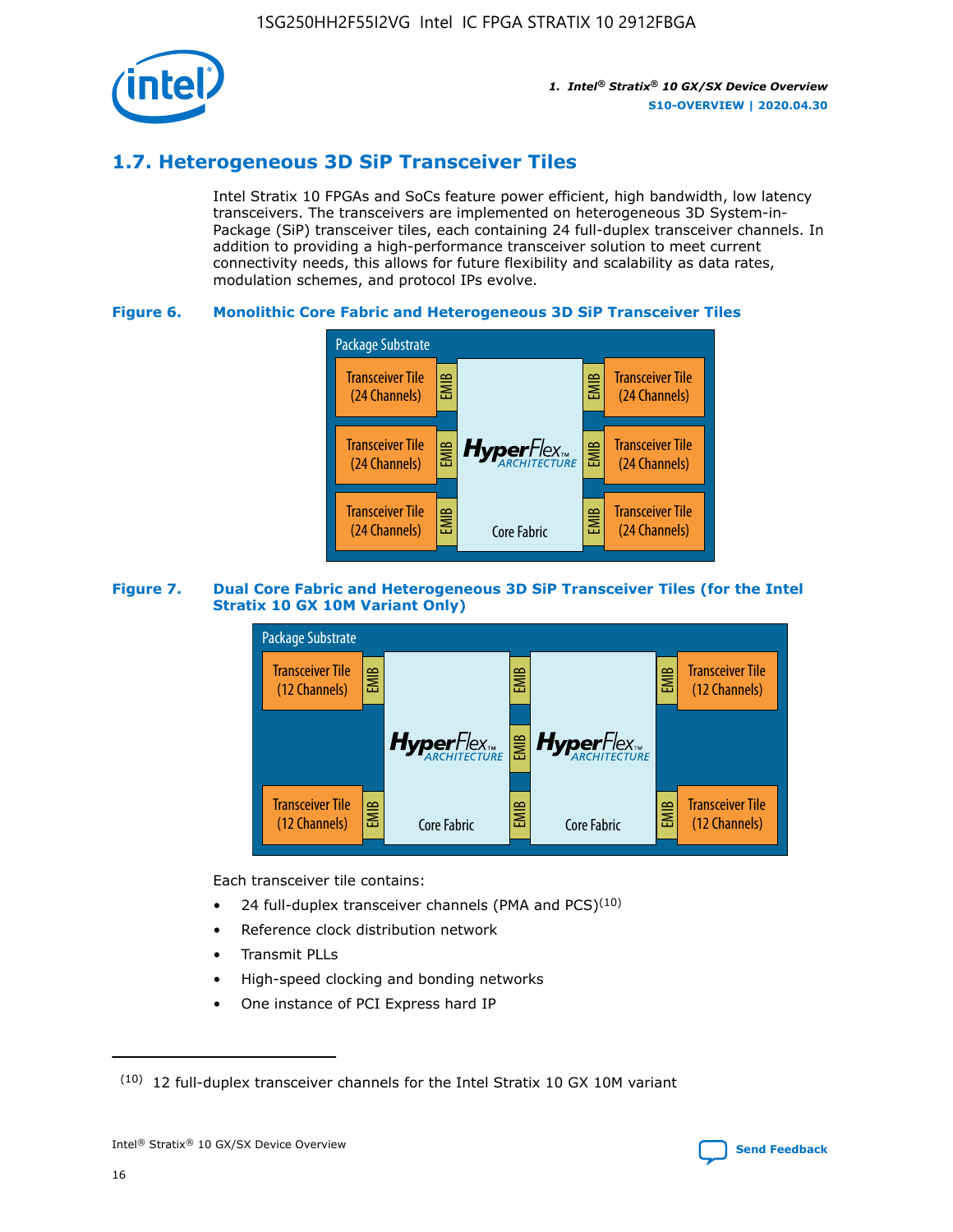



## **Figure 8. Heterogeneous 3D SiP Transceiver Tile Architecture**

## **1.8. Intel Stratix 10 Transceivers**

Intel Stratix 10 devices offer up to 96 total full-duplex transceiver channels. These channels provide continuous data rates from 1 Gbps to 28.3 Gbps for chip-to-chip, chip-to-module, and backplane applications. In each device,two thirds of the transceivers can be configured up to the maximum data rate of 28.3 Gbps to drive 100G interfaces and C form-factor pluggable CFP2/CFP4 optical modules. For longerreach backplane driving applications, advanced adaptive equalization circuits are used to equalize over 30 dB of system loss.

All transceiver channels feature a dedicated Physical Medium Attachment (PMA) and a hardened Physical Coding Sublayer (PCS).

- The PMA provides primary interfacing capabilities to physical channels.
- The PCS typically handles encoding/decoding, word alignment, and other preprocessing functions before transferring data to the FPGA core fabric.

Within each transceiver tile, the transceivers are arranged in four banks of six PMA-PCS groups. A wide variety of bonded and non-bonded data rate configurations are possible within each bank, and within each tile, using a highly configurable clock distribution network.

## **1.8.1. PMA Features**

PMA channels are comprised of transmitter (TX), receiver (RX), and high speed clocking resources.

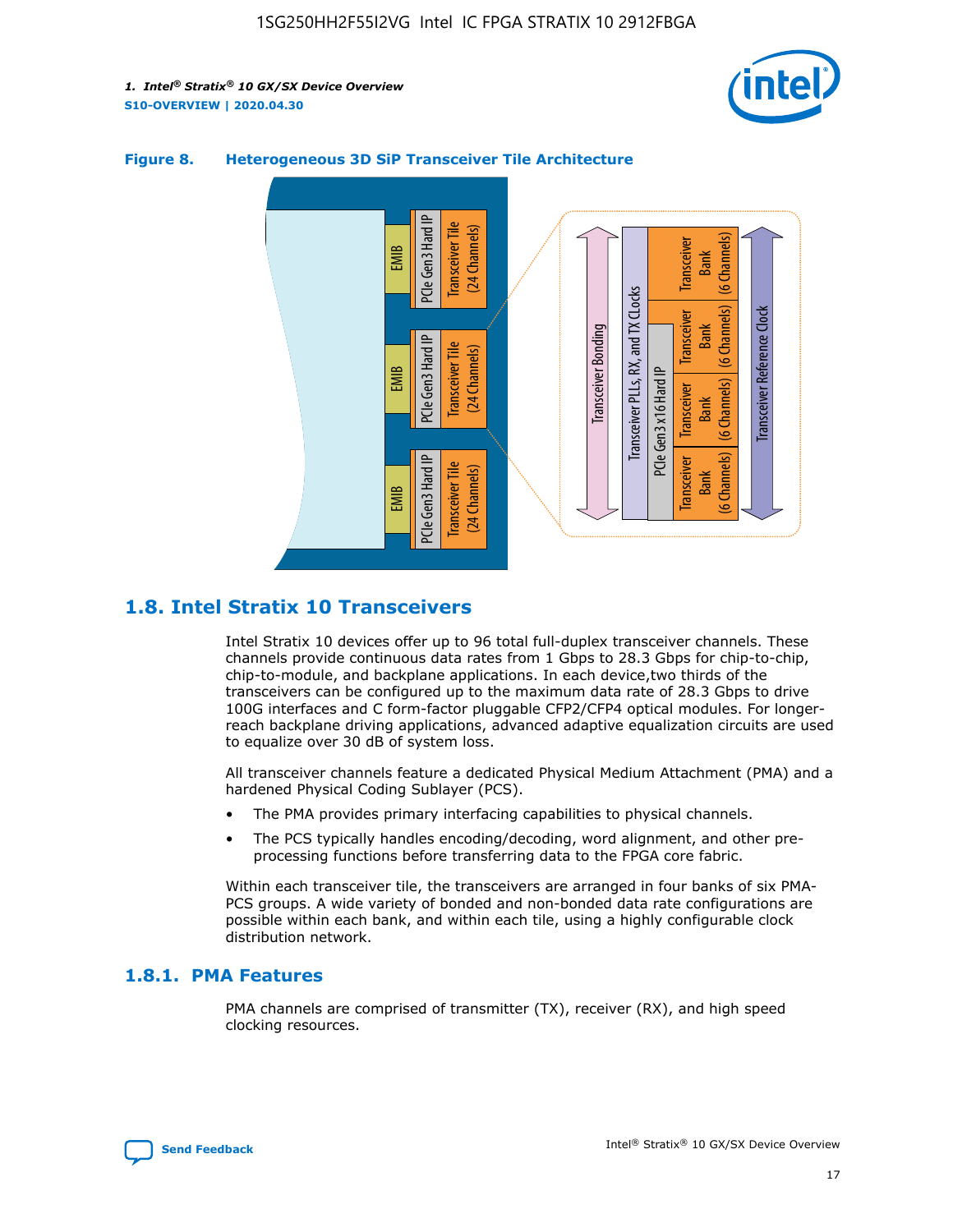

Intel Stratix 10 device features provide exceptional signal integrity at data rates up to 28.3 Gbps. Clocking options include ultra-low jitter LC tank-based (ATX) PLLs with optional fractional synthesis capability, channel PLLs operating as clock multiplier units (CMUs), and fractional synthesis PLLs (fPLLs).

- **ATX PLL**—can be configured in integer mode, or optionally, in a new fractional synthesis mode. Each ATX PLL spans the full frequency range of the supported data rate range providing a stable, flexible clock source with the lowest jitter.
- **CMU PLL**—when not being used as a transceiver, select PMA channels can be configured as channel PLLs operating as CMUs to provide an additional master clock source within the transceiver bank.
- **fPLL**—In addition, dedicated fPLLs are available with precision frequency synthesis capabilities. fPLLs can be used to synthesize multiple clock frequencies from a single reference clock source and replace multiple reference oscillators for multiprotocol and multi-rate applications.

On the receiver side, each PMA has an independent channel PLL that allows analog tracking for clock-data recovery. Each PMA also has advanced equalization circuits that compensate for transmission losses across a wide frequency spectrum.

- **Variable Gain Amplifier (VGA)**—to optimize the receiver's dynamic range
- **Continuous Time Linear Equalizer (CTLE)**—to compensate for channel losses with lowest power dissipation
- **Decision Feedback Equalizer (DFE)**—to provide additional equalization capability on backplanes even in the presence of crosstalk and reflections
- **On-Die Instrumentation (ODI)**—to provide on-chip eye monitoring capabilities (Eye Viewer). This capability helps to optimize link equalization parameters during board bring-up and supports in-system link diagnostics and equalization margin testing

#### **Figure 9. Intel Stratix 10 Receiver Block Features**



All link equalization parameters feature automatic adaptation using the new Advanced Digital Adaptive Parametric Tuning (ADAPT) circuit. This circuit is used to dynamically set DFE tap weights, adjust CTLE parameters, and optimize VGA gain and threshold voltage. Finally, optimal and consistent signal integrity is ensured by using the new

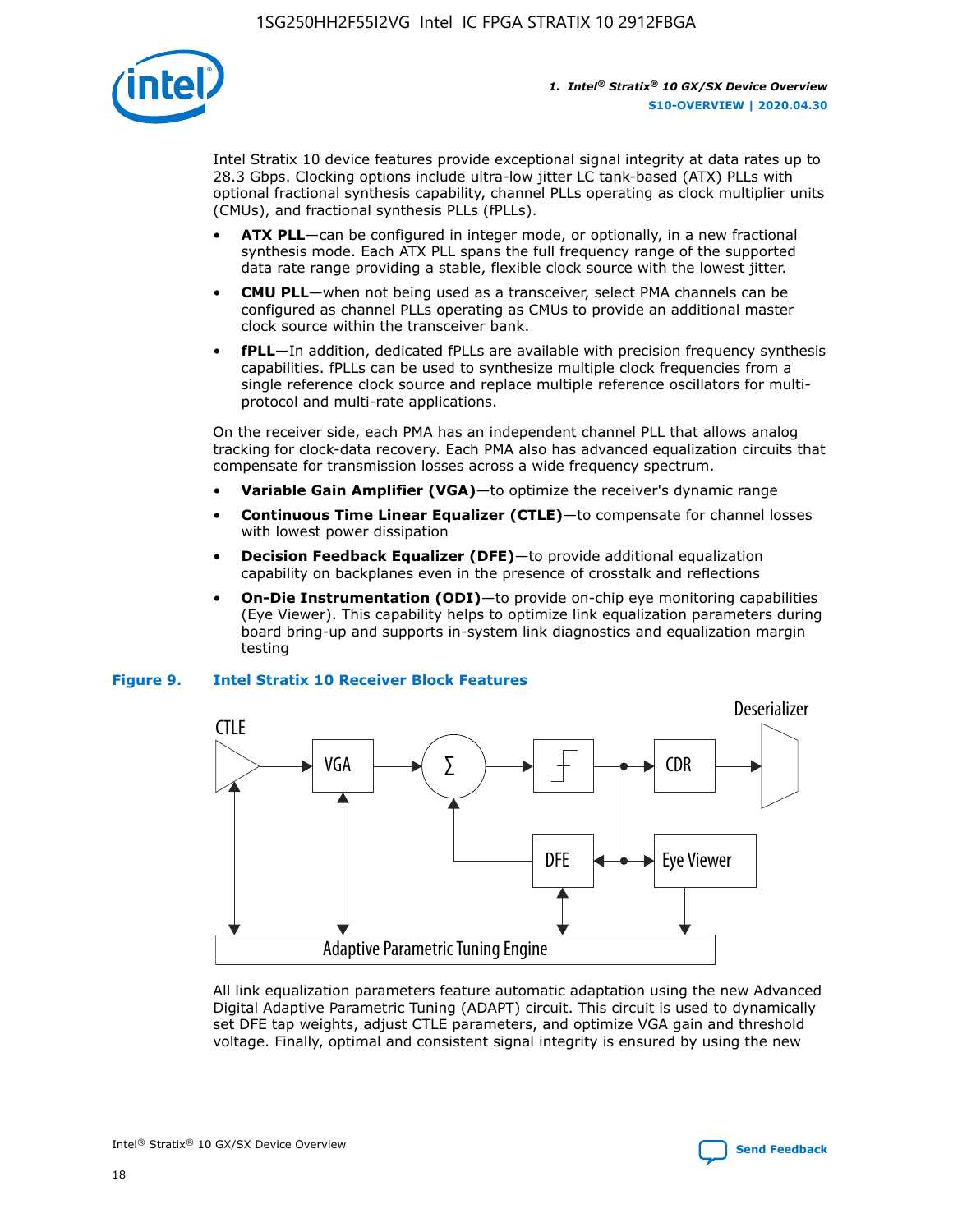

hardened Precision Signal Integrity Calibration Engine (PreSICE) to automatically calibrate all transceiver circuit blocks on power-up. This gives the most link margin and ensures robust, reliable, and error-free operation.

#### **Table 7. Transceiver PMA Features**

| <b>Feature</b>                                                       | <b>Capability</b>                                                                                                                                                                                         |
|----------------------------------------------------------------------|-----------------------------------------------------------------------------------------------------------------------------------------------------------------------------------------------------------|
| Chip-to-Chip Data Rates                                              | 1 Gbps (11) to 28.3 Gbps (Intel Stratix 10 GX/SX devices)                                                                                                                                                 |
| <b>Backplane Support</b>                                             | Drive backplanes at data rates up to 28.3 Gbps, including 10GBASE-KR compliance                                                                                                                           |
| Optical Module Support                                               | SFP+/SFP, XFP, CXP, QSFP/QSFP28, QSFPDD, CFP/CFP2/CFP4                                                                                                                                                    |
| Cable Driving Support                                                | SFP+ Direct Attach, PCI Express over cable, eSATA                                                                                                                                                         |
| <b>Transmit Pre-Emphasis</b>                                         | 5-tap transmit pre-emphasis and de-emphasis to compensate for system channel loss                                                                                                                         |
| Continuous Time Linear<br>Equalizer (CTLE)                           | Dual mode, high-gain, and high-data rate, linear receive equalization to compensate for<br>system channel loss                                                                                            |
| Decision Feedback Equalizer<br>(DFE)                                 | 15 fixed tap DFE to equalize backplane channel loss in the presence of crosstalk and noisy<br>environments                                                                                                |
| Advanced Digital Adaptive<br>Parametric Tuning (ADAPT)               | Fully digital adaptation engine to automatically adjust all link equalization parameters-<br>including CTLE, DFE, and VGA blocks-that provide optimal link margin without intervention<br>from user logic |
| Precision Signal Integrity<br>Calibration Engine (PreSICE)           | Hardened calibration controller to quickly calibrate all transceiver control parameters on<br>power-up, which provides the optimal signal integrity and jitter performance                                |
| <b>ATX Transmit PLLs</b>                                             | Low jitter ATX (inductor-capacitor) transmit PLLs with continuous tuning range to cover a<br>wide range of standard and proprietary protocols, with optional fractional frequency<br>synthesis capability |
| <b>Fractional PLLs</b>                                               | On-chip fractional frequency synthesizers to replace on-board crystal oscillators and reduce<br>system cost                                                                                               |
| Digitally Assisted Analog<br>CDR.                                    | Superior jitter tolerance with fast lock time                                                                                                                                                             |
| On-Die Instrumentation-<br>Eye Viewer and Jitter Margin<br>Tool      | Simplify board bring-up, debug, and diagnostics with non-intrusive, high-resolution eye<br>monitoring (Eye Viewer). Also inject jitter from transmitter to test link margin in system.                    |
| Dynamic Reconfiguration                                              | Allows for independent control of each transceiver channel Avalon memory-mapped<br>interface for the most transceiver flexibility.                                                                        |
| Multiple PCS-PMA and PCS-<br>Core to FPGA fabric interface<br>widths | 8, 10, 16, 20, 32, 40, or 64 bit interface widths for flexibility of deserialization width,<br>encoding, and reduced latency                                                                              |

## **1.8.2. PCS Features**

Intel Stratix 10 PMA channels interface with core logic through configurable and bypassable PCS interface layers.

The PCS contains multiple gearbox implementations to decouple the PMA and PCS interface widths. This feature provides the flexibility to implement a wide range of applications with 8, 10, 16, 20, 32, 40, or 64 bit interface width between each transceiver and the core logic.

<sup>(11)</sup> Stratix 10 transceivers can support data rates below 1 Gbps with over sampling.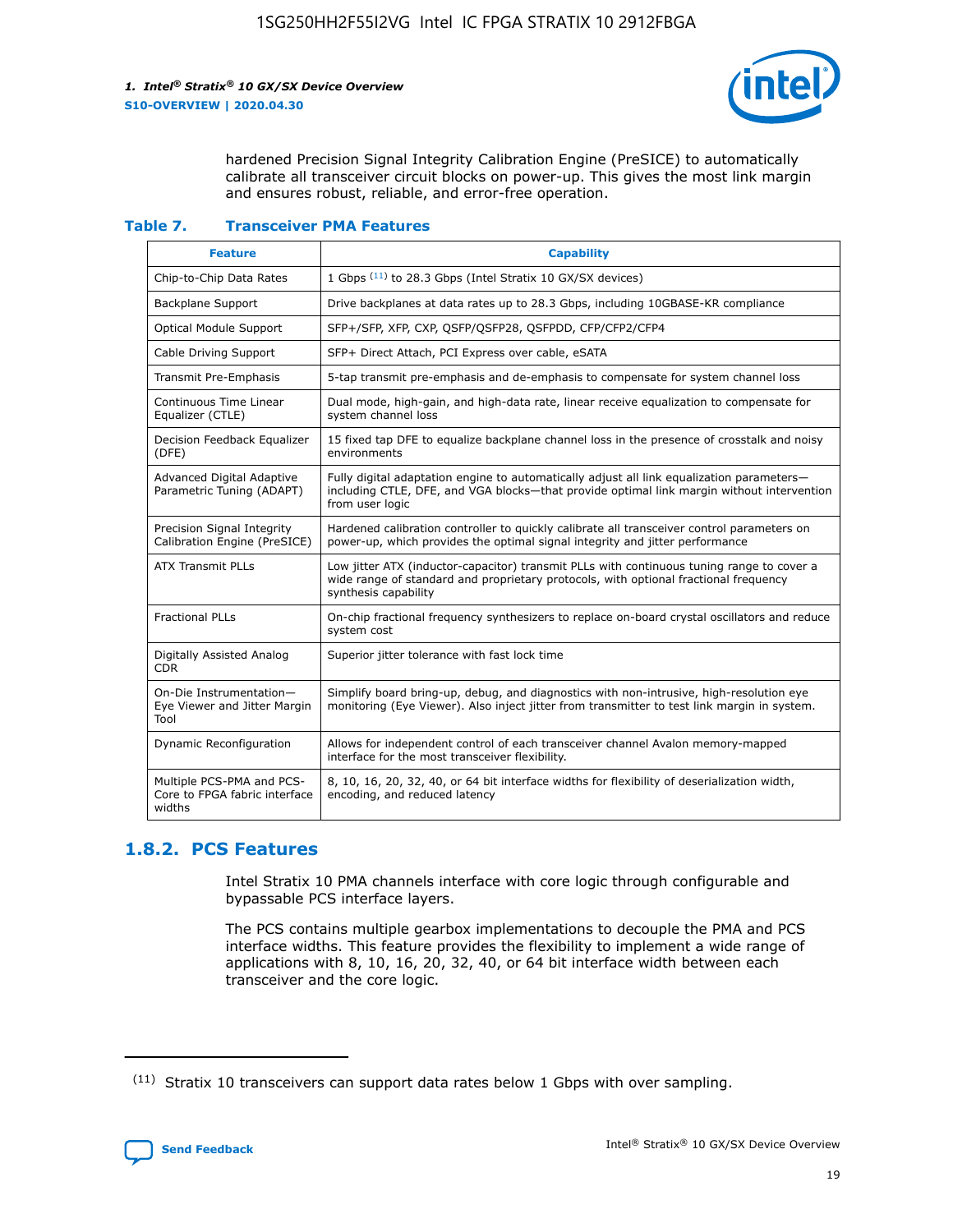

The PCS also contains hard IP to support a variety of standard and proprietary protocols across a wide range of data rates and encoding schemes. The Standard PCS mode provides support for 8B/10B encoded applications up to 12.5 Gbps. The Enhanced PCS mode supports 64B/66B and 64B/67B encoded applications up to 17.4 Gbps. The enhanced PCS mode also includes an integrated 10GBASE-KR/40GBASE-KR4 Forward Error Correction (FEC) circuit. For highly customized implementations, a PCS Direct mode provides an interface up to 64 bits wide to allow for custom encoding and support for data rates up to 28.3 Gbps.

For more information about the PCS-Core interface or the double rate transfer mode, refer to the *Intel Stratix 10 L- and H-Tile Transceiver PHY User Guide*, and the *Intel Stratix 10 E-Tile Transceiver PHY User Guide*.

| <b>PCS Protocol</b><br><b>Support</b>           | <b>Data Rate (Gbps)</b> | <b>Transmitter Data Path</b>                                                                                                                                              | <b>Receiver Data Path</b>                                                                                                                                                                                      |
|-------------------------------------------------|-------------------------|---------------------------------------------------------------------------------------------------------------------------------------------------------------------------|----------------------------------------------------------------------------------------------------------------------------------------------------------------------------------------------------------------|
| Standard PCS                                    | 1 to 12.5               | Phase compensation FIFO, byte<br>serializer, 8B/10B encoder, bit-slipper,<br>channel bonding                                                                              | Rate match FIFO, word-aligner, 8B/10B<br>decoder, byte deserializer, byte<br>ordering                                                                                                                          |
| PCI Express<br>Gen1/Gen2 x1,<br>x2, x4, x8, x16 | $2.5$ and $5.0$         | Same as Standard PCS plus PIPE 2.0<br>interface to core                                                                                                                   | Same as Standard PCS plus PIPE 2.0<br>interface to core                                                                                                                                                        |
| PCI Express Gen3<br>x1, x2, x4, x8,<br>x16      | 8.0                     | Phase compensation FIFO, byte<br>serializer, encoder, scrambler, bit-<br>slipper, gear box, channel bonding, and<br>PIPE 3.0 interface to core, auto speed<br>negotiation | Rate match FIFO (0-600 ppm mode),<br>word-aligner, decoder, descrambler,<br>phase compensation FIFO, block sync,<br>byte deserializer, byte ordering, PIPE<br>3.0 interface to core, auto speed<br>negotiation |
| CPRI                                            | 0.6144 to 9.8           | Same as Standard PCS plus<br>deterministic latency serialization                                                                                                          | Same as Standard PCS plus<br>deterministic latency deserialization                                                                                                                                             |
| <b>Enhanced PCS</b>                             | 2.5 to 17.4             | FIFO, channel bonding, bit-slipper, and<br>gear box                                                                                                                       | FIFO, block sync, bit-slipper, and gear<br>box                                                                                                                                                                 |
| 10GBASE-R                                       | 10.3125                 | FIFO, 64B/66B encoder, scrambler,<br>FEC, and gear box                                                                                                                    | FIFO, 64B/66B decoder, descrambler,<br>block sync, FEC, and gear box                                                                                                                                           |
| Interlaken                                      | 4.9 to 17.4             | FIFO, channel bonding, frame<br>generator, CRC-32 generator,<br>scrambler, disparity generator, bit-<br>slipper, and gear box                                             | FIFO, CRC-32 checker, frame sync,<br>descrambler, disparity checker, block<br>sync, and gear box                                                                                                               |
| SFI-S/SFI-5.2                                   | 11.3                    | FIFO, channel bonding, bit-slipper, and<br>gear box                                                                                                                       | FIFO, bit-slipper, and gear box                                                                                                                                                                                |
| <b>IEEE 1588</b>                                | 1.25 to 10.3125         | FIFO (fixed latency), 64B/66B encoder,<br>scrambler, and gear box                                                                                                         | FIFO (fixed latency), 64B/66B decoder,<br>descrambler, block sync, and gear box                                                                                                                                |
| SDI                                             | up to 12.5              | FIFO and gear box                                                                                                                                                         | FIFO, bit-slipper, and gear box                                                                                                                                                                                |
| GigE                                            | 1.25                    | Same as Standard PCS plus GigE state<br>machine                                                                                                                           | Same as Standard PCS plus GigE state<br>machine                                                                                                                                                                |
| <b>PCS Direct</b>                               | up to 28.3              | Custom                                                                                                                                                                    | Custom                                                                                                                                                                                                         |

## **Table 8. Transceiver PCS Features**

#### **Related Information**

[Intel Stratix 10 L- and H-Tile Transceiver PHY User Guide](https://www.altera.com/documentation/wry1479165198810.html)

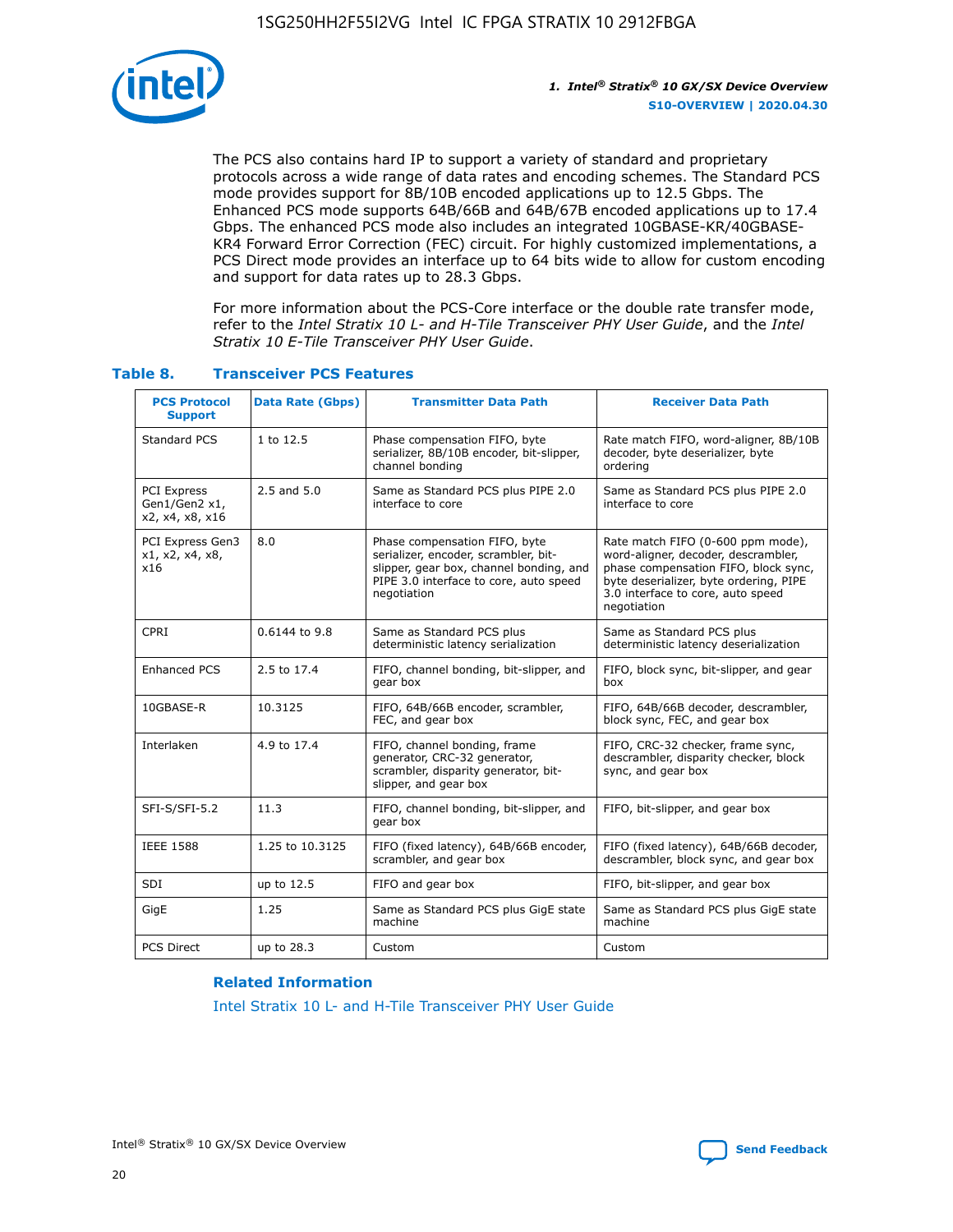

## **1.9. PCI Express Gen1/Gen2/Gen3 Hard IP**

Intel Stratix 10 devices contain embedded PCI Express hard IP designed for performance, ease-of-use, increased functionality, and designer productivity.

The PCI Express hard IP consists of the PHY, Data Link, and Transaction layers. It also supports PCI Express Gen1/Gen2/Gen3 end point and root port, in x1/x2/x4/x8/x16 lane configurations. The PCI Express hard IP is capable of operating independently from the core logic (autonomous mode). This feature allows the PCI Express link to power up and complete link training in less than 100 ms, while the rest of the device is still in the process of being configured. The hard IP also provides added functionality, which makes it easier to support emerging features such as Single Root I/O Virtualization (SR-IOV) and optional protocol extensions.

The PCI Express hard IP has improved end-to-end data path protection using Error Checking and Correction (ECC). In addition, the hard IP supports configuration of the device via protocol (CvP) across the PCI Express bus at Gen1/Gen2/Gen3 rates.

## **1.10. Interlaken PCS Hard IP**

Intel Stratix 10 devices have integrated Interlaken PCS hard IP supporting rates up to 17.4 Gbps per lane.

The Interlaken PCS hard IP is based on the proven functionality of the PCS developed for Intel's previous generation FPGAs, which has demonstrated interoperability with Interlaken ASSP vendors and third-party IP suppliers. The Interlaken PCS hard IP is present in every transceiver channel in Intel Stratix 10 devices.

## **1.11. 10G Ethernet Hard IP**

Intel Stratix 10 devices include IEEE 802.3 10-Gbps Ethernet (10GbE) compliant 10GBASE-R PCS and PMA hard IP. The scalable 10GbE hard IP supports multiple independent 10GbE ports while using a single PLL for all the 10GBASE-R PCS instantiations, which saves on core logic resources and clock networks.

The integrated serial transceivers simplify multi-port 10GbE systems compared to 10 GbE Attachment Unit Interface (XAUI) interfaces that require an external XAUI-to-10G PHY. Furthermore, the integrated transceivers incorporate signal conditioning circuits, which enable direct connection to standard 10G XFP and SFP+ pluggable optical modules. The transceivers also support backplane Ethernet applications and include a hard 10GBASE-KR/40GBASE-KR4 Forward Error Correction (FEC) circuit that can be used for both 10G and 40G applications. The integrated 10G Ethernet hard IP and 10G transceivers save external PHY cost, board space and system power. The 10G Ethernet PCS hard IP and 10GBASE-KR FEC are present in every transceiver channel.

## **1.12. External Memory and General Purpose I/O**

Intel Stratix 10 devices offer substantial external memory bandwidth, with up to ten 72 bit wide DDR4 memory interfaces running at up to 2666 Mbps. For external memory interface and LVDS restrictions, see [AN 906: Intel Stratix 10 GX 400, SX 400,](https://www.intel.com/content/www/us/en/programmable/documentation/sjf1574667190623.html#bft1574667627484) [and TX 400 Routing and Designing Floorplan Guidelines.](https://www.intel.com/content/www/us/en/programmable/documentation/sjf1574667190623.html#bft1574667627484)

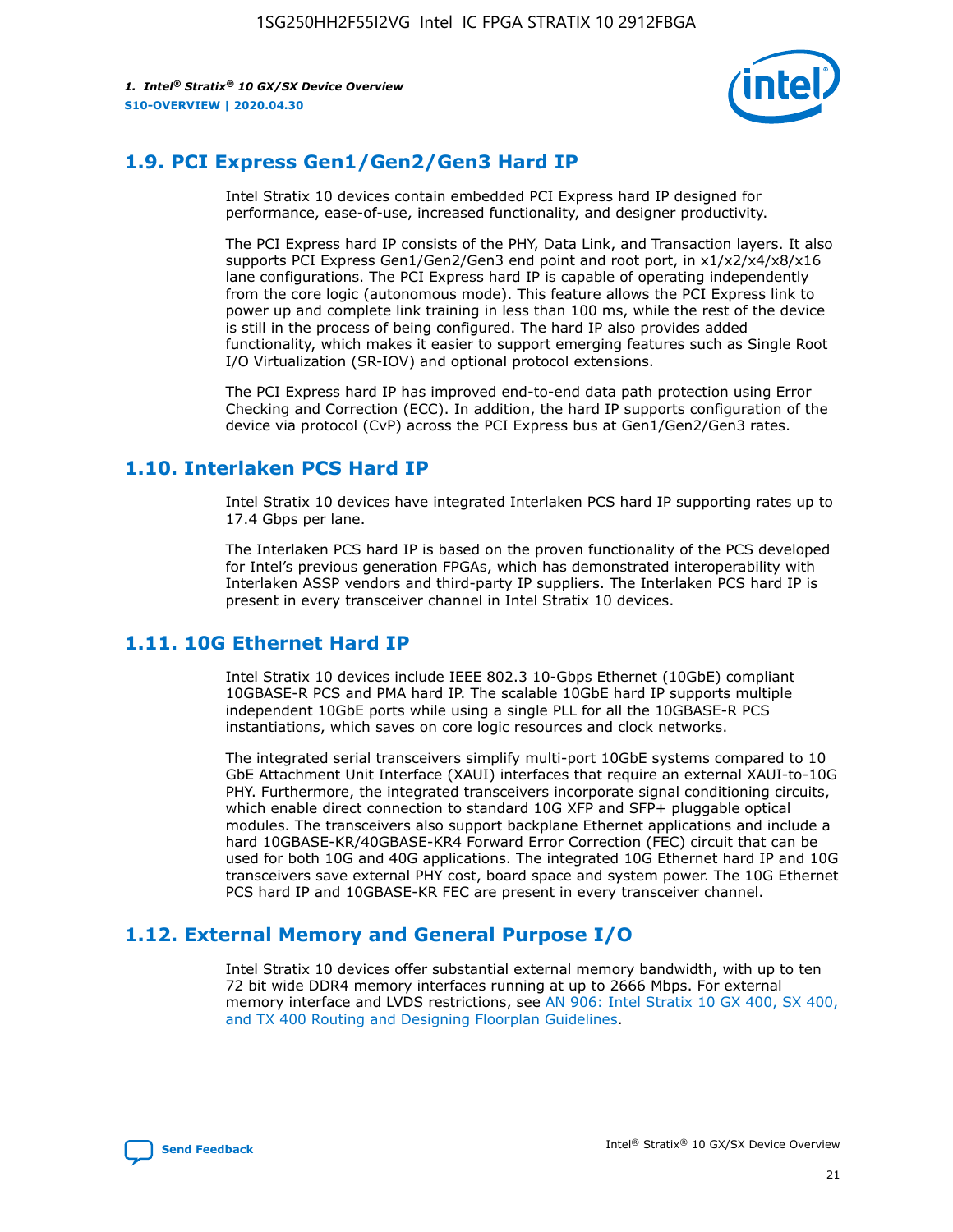

This bandwidth is provided along with the ease of design, lower power, and resource efficiencies of hardened high-performance memory controllers. The external memory interfaces can be configured up to a maximum width of 144 bits when using either hard or soft memory controllers.

### **Figure 10. Hard Memory Controller**



Each I/O bank contains 48 general purpose I/Os and a high-efficiency hard memory controller capable of supporting many different memory types, each with different performance capabilities. The hard memory controller is also capable of being bypassed and replaced by a soft controller implemented in user logic. The I/Os each have a hardened double data rate (DDR) read/write path (PHY) capable of performing key memory interface functionality such as:

- Read/write leveling
- FIFO buffering to lower latency and improve margin
- Timing calibration
- On-chip termination

The timing calibration is aided by the inclusion of hard microcontrollers based on Intel's Nios® II technology, specifically tailored to control the calibration of multiple memory interfaces. This calibration allows the Intel Stratix 10 device to compensate for any changes in process, voltage, or temperature either within the Intel Stratix 10 device itself, or within the external memory device. The advanced calibration algorithms ensure maximum bandwidth and robust timing margin across all operating conditions.

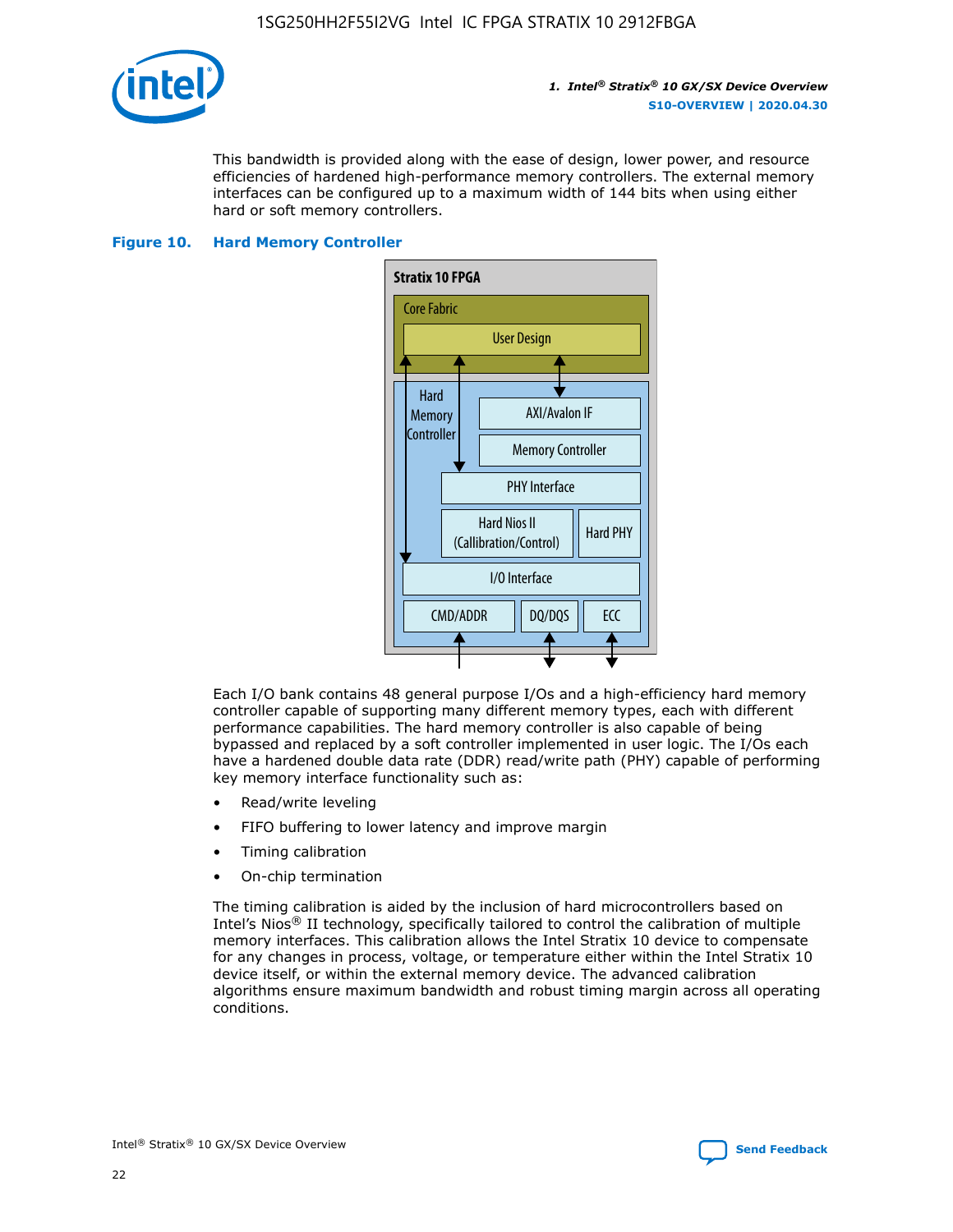

#### **Table 9. External Memory Interface Performance**

The listed speeds are for the 1-rank case.

| <b>Interface</b>     | <b>Controller Type</b> | <b>Performance</b><br>(maximum rate possible) |
|----------------------|------------------------|-----------------------------------------------|
| DDR4                 | Hard                   | 2666 Mbps                                     |
| DDR <sub>3</sub>     | Hard                   | 2133 Mbps                                     |
| QDRII+               | Soft                   | 1,100 Mtps                                    |
| <b>ODRII+ Xtreme</b> | Soft                   | 1,266 Mtps                                    |
| <b>ODRIV</b>         | Soft                   | 2,133 Mtps                                    |
| RLDRAM III           | Soft                   | 2400 Mbps                                     |
| <b>RLDRAM II</b>     | Soft                   | 533 Mbps                                      |

In addition to parallel memory interfaces, Intel Stratix 10 devices support serial memory technologies such as the Hybrid Memory Cube (HMC). The HMC is supported by the Intel Stratix 10 high-speed serial transceivers, which connect up to four HMC links, with each link running at data rates of 15 Gbps (HMC short reach specification).

Intel Stratix 10 devices also feature general purpose I/Os capable of supporting a wide range of single-ended and differential I/O interfaces. LVDS rates up to 1.6 Gbps are supported, with each pair of pins having both a differential driver and a differential input buffer. This enables configurable direction for each LVDS pair.

## **1.13. Adaptive Logic Module (ALM)**

Intel Stratix 10 devices use a similar adaptive logic module (ALM) as the previous generation Intel Arria 10 and Stratix V FPGAs, allowing for efficient implementation of logic functions and easy conversion of IP between the devices.

The ALM block diagram shown in the following figure has eight inputs with a fracturable look-up table (LUT), two dedicated embedded adders, and four dedicated registers.

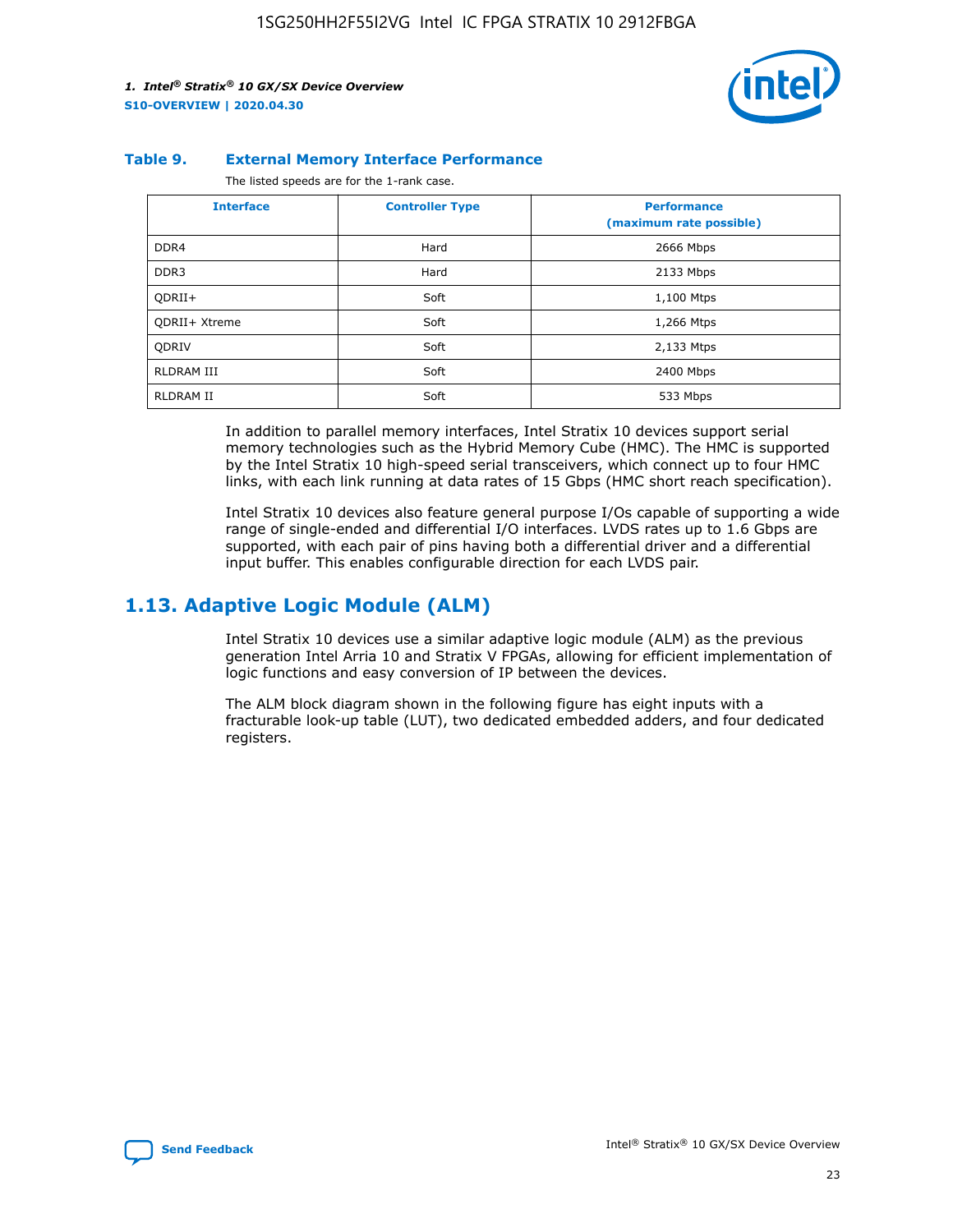

## **Figure 11. Intel Stratix 10 FPGA and SoC ALM Block Diagram**



Key features and capabilities of the ALM include:

- High register count with 4 registers per 8-input fracturable LUT, operating in conjunction with the new Intel Hyperflex architecture, enables Intel Stratix 10 devices to maximize core performance at very high core logic utilization
- Implements select 7-input logic functions, all 6-input logic functions, and two independent functions consisting of smaller LUT sizes (such as two independent 4 input LUTs) to optimize core logic utilization

The Intel Quartus Prime software takes advantage of the ALM logic structure to deliver the highest performance, optimal logic utilization, and lowest compile times. The Intel Quartus Prime software simplifies design reuse as it automatically maps legacy designs into the Intel Stratix 10 ALM architecture.

## **1.14. Core Clocking**

Core clocking in Intel Stratix 10 devices makes use of programmable clock tree synthesis.

This technique uses dedicated clock tree routing and switching circuits, and allows the Intel Quartus Prime software to create the exact clock trees required for your design. Clock tree synthesis minimizes clock tree insertion delay, reduces dynamic power dissipation in the clock tree and allows greater clocking flexibility in the core while still maintaining backwards compatibility with legacy global and regional clocking schemes.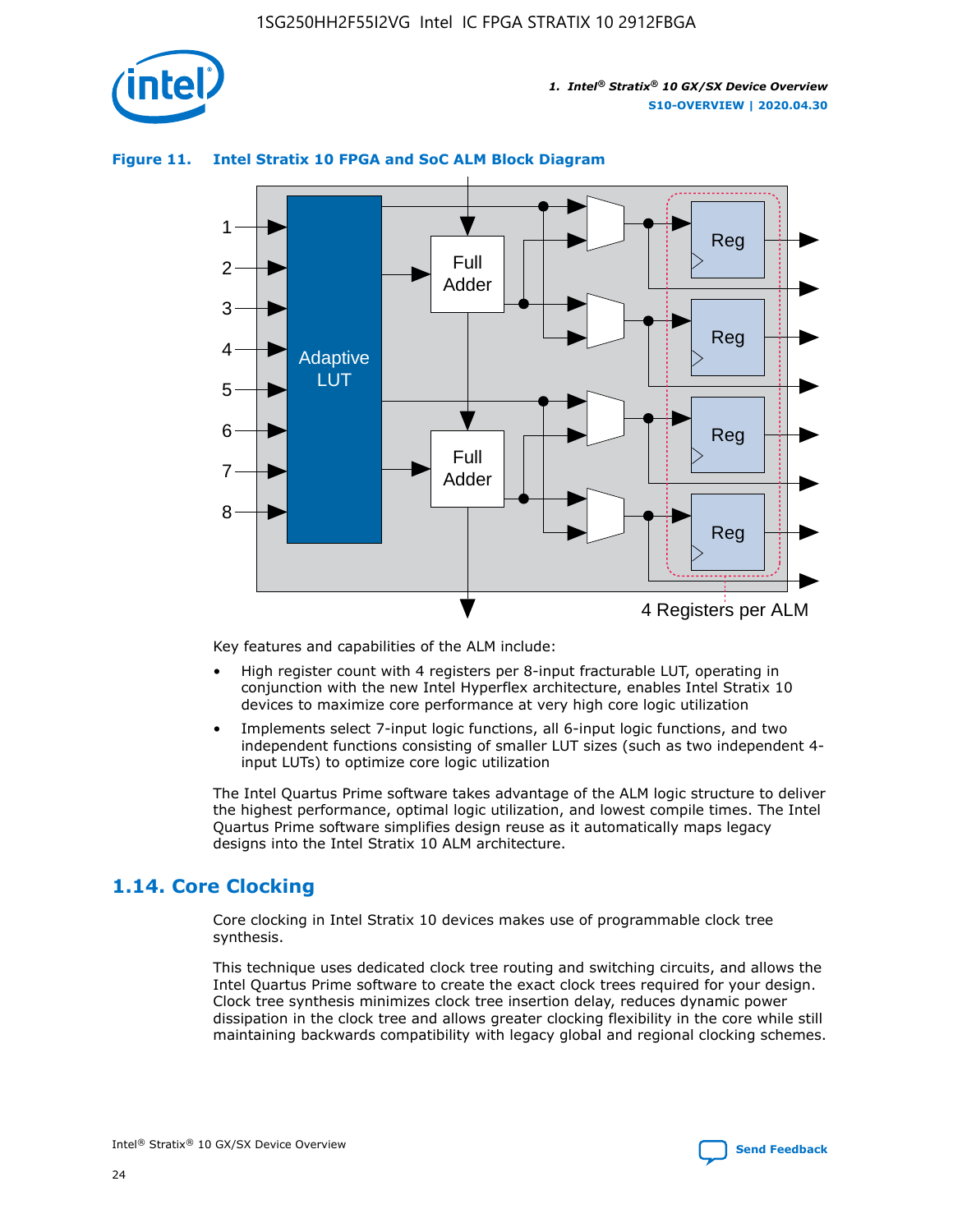

The core clock network in Intel Stratix 10 devices supports the new Intel Hyperflex core architecture at clock rates up to 1 GHz. It also supports the hard memory controllers up to 2666 Mbps with a quarter rate transfer to the core. The core clock network is supported by dedicated clock input pins, fractional clock synthesis PLLs, and integer I/O PLLs.

## **1.15. Fractional Synthesis PLLs and I/O PLLs**

Intel Stratix 10 devices have up to 32 fractional synthesis PLLs (fPLL) available for use with transceivers or in the core fabric.

The fPLLs are located in the 3D SiP transceiver L-tiles and H-tiles, eight per tile, adjacent to the transceiver channels. The fPLLs can be used to reduce both the number of oscillators required on the board and the number of clock pins required, by synthesizing multiple clock frequencies from a single reference clock source. In addition to synthesizing reference clock frequencies for the transceiver transmit PLLs, the fPLLs can also be used directly for transmit clocking. Each fPLL can be independently configured for conventional integer mode, or enhanced fractional synthesis mode with third-order delta-sigma modulation.

In addition to the fPLLs, Intel Stratix 10 devices contain up to 24 integer I/O PLLs (IOPLLs) available for general purpose use in the core fabric and for simplifying the design of external memory interfaces and high-speed LVDS interfaces. The IOPLLs are located in each bank of 48 general purpose I/O, 1 per I/O bank, adjacent to the hard memory controllers and LVDS SerDes in each I/O bank. This makes it easier to close timing because the IOPLLs are tightly coupled with the I/Os that need to use them. The IOPLLs can be used for general purpose applications in the core such as clock network delay compensation and zero-delay clock buffering.

## **1.16. Internal Embedded Memory**

Intel Stratix 10 devices contain two types of embedded memory blocks: M20K (20 Kb) and MLAB (640 bit).

The M20K and MLAB blocks are familiar block sizes carried over from previous Intel device families. The MLAB blocks are ideal for wide and shallow memories, while the M20K blocks are intended to support larger memory configurations and include hard ECC. Both M20K and MLAB embedded memory blocks can be configured as a singleport or dual-port RAM, FIFO, ROM, or shift register. These memory blocks are highly flexible and support a number of memory configurations as shown in Table 10 on page 25.

#### **Table 10. Internal Embedded Memory Block Configurations**

| MLAB (640 bits)                                                | <b>M20K (20 Kb)</b>                                                                    |
|----------------------------------------------------------------|----------------------------------------------------------------------------------------|
| $64 \times 10$ (supported through emulation)<br>$32 \times 20$ | $2K \times 10$ (or $x8$ )<br>$1K \times 20$ (or $x16$ )<br>$512 \times 40$ (or $x32$ ) |

## **1.17. Variable Precision DSP Block**

The Intel Stratix 10 DSP blocks are based upon the Variable Precision DSP Architecture used in Intel's previous generation devices. They feature hard fixed point and IEEE 754 compliant floating point capability.

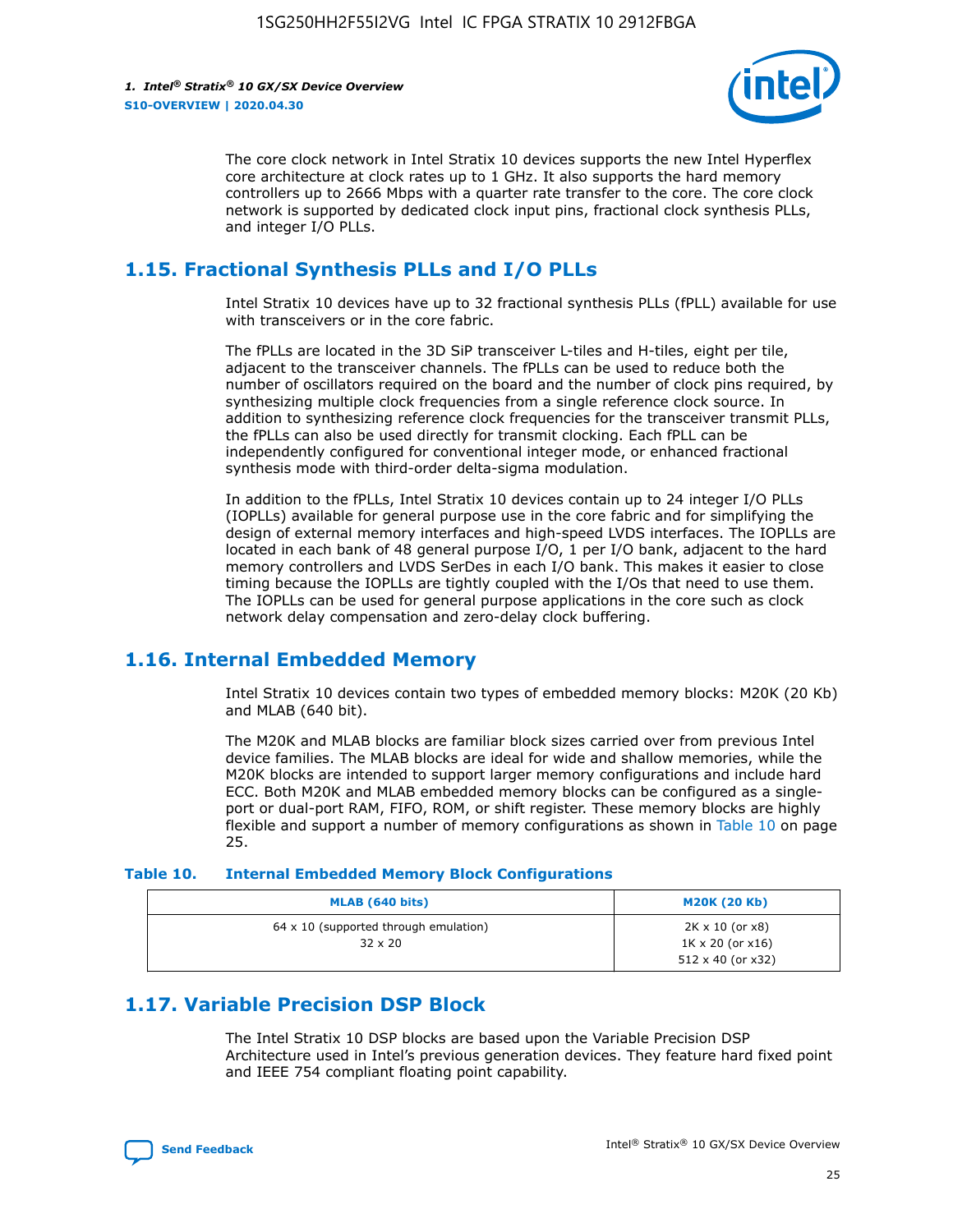

The DSP blocks can be configured to support signal processing with precision ranging from 18x19 up to 54x54. A pipeline register has been added to increase the maximum operating frequency of the DSP block and reduce power consumption.





#### **Figure 13. DSP Block: High Precision Fixed Point Mode**

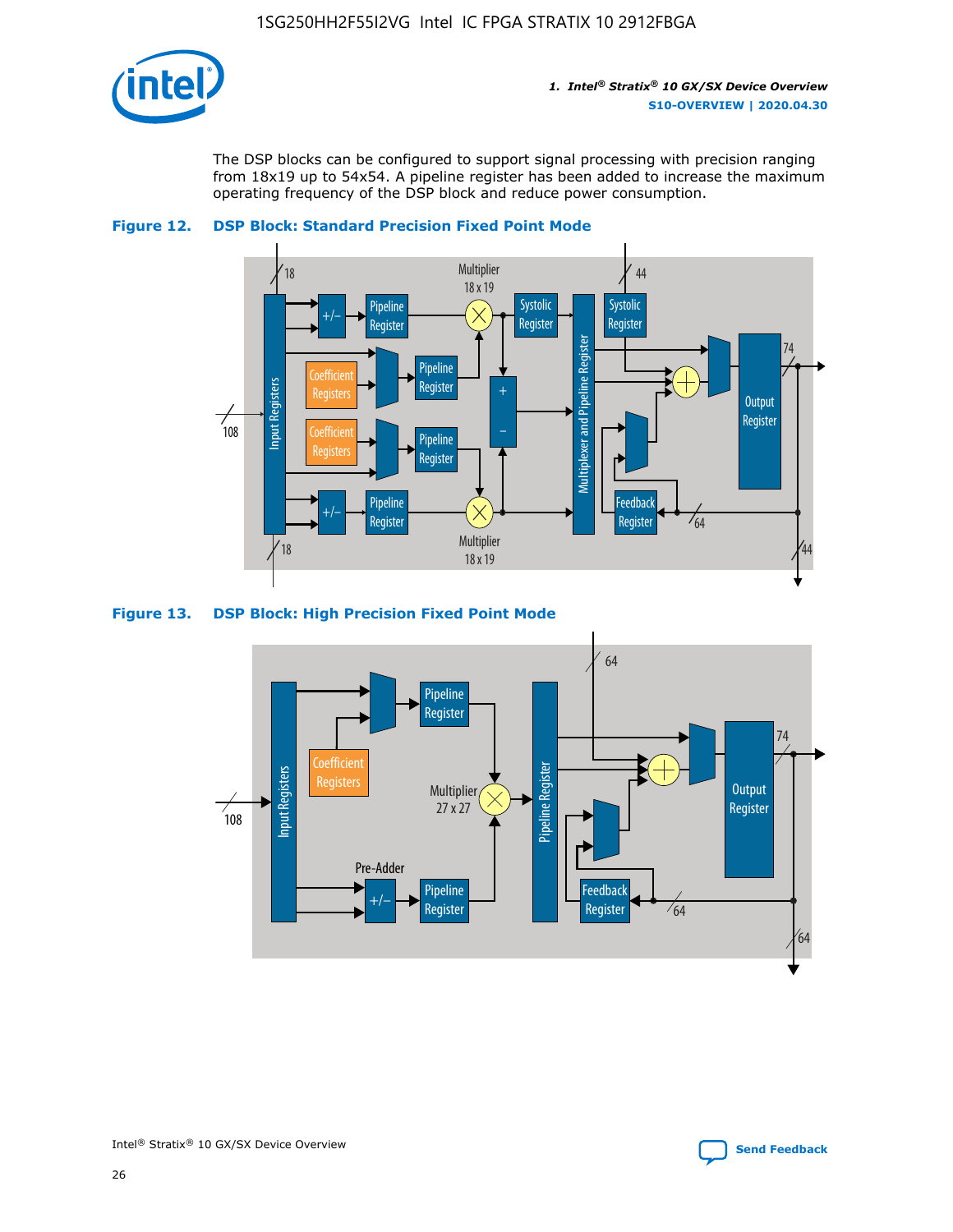



## **Figure 14. DSP Block: Single Precision Floating Point Mode**

Each DSP block can be independently configured at compile time as either dual 18x19 or a single 27x27 multiply accumulate. With a dedicated 64 bit cascade bus, multiple variable precision DSP blocks can be cascaded to implement even higher precision DSP functions efficiently.

In floating point mode, each DSP block provides one single precision floating point multiplier and adder. Floating point additions, multiplications, mult-adds and multaccumulates are supported.

The following table shows how different precisions are accommodated within a DSP block, or by utilizing multiple blocks.

| <b>Multiplier Size</b>             | <b>DSP Block Resources</b>                                                               | <b>Expected Usage</b>           |
|------------------------------------|------------------------------------------------------------------------------------------|---------------------------------|
| $18x19$ bits                       | 1/2 of Variable Precision DSP Block                                                      | Medium precision fixed point    |
| 27x27 bits                         | 1 Variable Precision DSP Block                                                           | High precision fixed point      |
| $19x36$ bits                       | 1 Variable Precision DSP Block with external<br>adder                                    | Fixed point FFTs                |
| 36x36 bits                         | 2 Variable Precision DSP Blocks with external<br>adder                                   | Very high precision fixed point |
| 54x54 bits                         | 4 Variable Precision DSP Blocks with external<br>adder                                   | Double Precision floating point |
| Single Precision<br>floating point | 1 Single Precision floating point adder, 1 Single<br>Precision floating point multiplier | Floating point                  |

#### **Table 11. Variable Precision DSP Block Configurations**

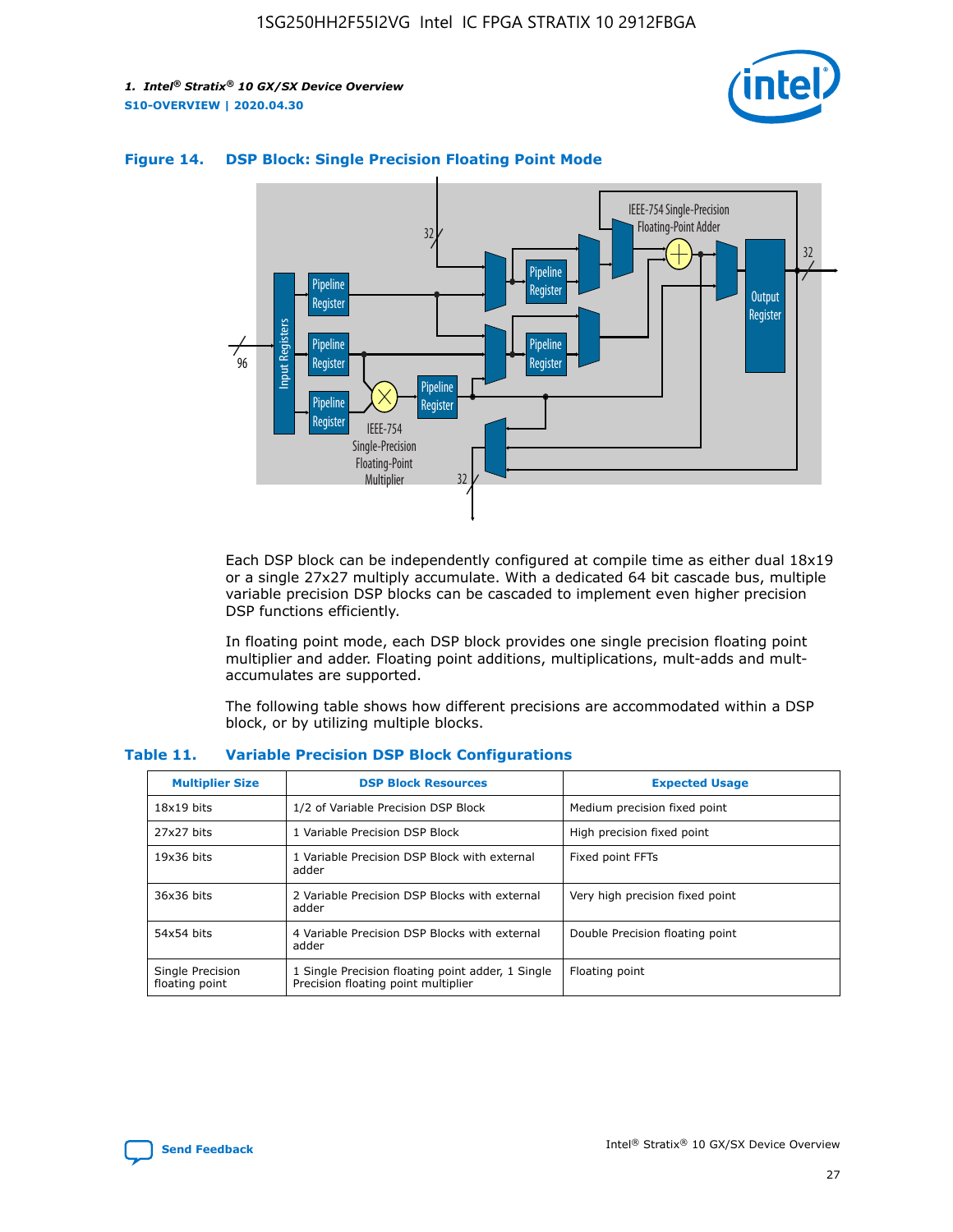

Complex multiplication is very common in DSP algorithms. One of the most popular applications of complex multipliers is the FFT algorithm. This algorithm has the characteristic of increasing precision requirements on only one side of the multiplier. The Variable Precision DSP block supports the FFT algorithm with proportional increase in DSP resources as the precision grows.

### **Table 12. Complex Multiplication With Variable Precision DSP Block**

| <b>Complex Multiplier</b><br><b>Size</b> | <b>DSP Block Resources</b>      | <b>FFT Usage</b>       |
|------------------------------------------|---------------------------------|------------------------|
| $18x19$ bits                             | 2 Variable Precision DSP Blocks | Resource optimized FFT |
| 27x27 bits                               | 4 Variable Precision DSP Blocks | Highest precision FFT  |

For FFT applications with high dynamic range requirements, the Intel FFT IP Core offers an option of single precision floating point implementation with resource usage and performance similar to high precision fixed point implementations.

Other features of the DSP block include:

- Hard 18 bit and 25 bit pre-adders
- Hard floating point multipliers and adders
- 64 bit dual accumulator (for separate I, Q product accumulations)
- Cascaded output adder chains for 18 and 27 bit FIR filters
- Embedded coefficient registers for 18 and 27 bit coefficients
- Fully independent multiplier outputs
- Inferability using HDL templates supplied by the Intel Quartus Prime software for most modes

The Variable Precision DSP block is ideal to support the growing trend towards higher bit precision in high performance DSP applications. At the same time, it can efficiently support the many existing 18 bit DSP applications, such as high definition video processing and remote radio heads. With the Variable Precision DSP block architecture and hard floating point multipliers and adders, Intel Stratix 10 devices can efficiently support many different precision levels up to and including floating point implementations. This flexibility can result in increased system performance, reduced power consumption, and reduce architecture constraints on system algorithm designers.

## **1.18. Hard Processor System (HPS)**

The Intel Stratix 10 SoC Hard Processor System (HPS) is Intel's third generation HPS. Leveraging the performance of Intel 14 nm tri-gate technology, Intel Stratix 10 SoC devices more than double the performance of previous generation SoCs with an integrated quad-core 64-bit Arm Cortex-A53. The HPS also enables system-wide hardware virtualization capabilities by adding a system memory management unit. These architecture improvements ensure that Intel Stratix 10 SoCs meet the requirements of current and future embedded markets, including wireless and wireline communications, datacenter acceleration, and numerous military applications.

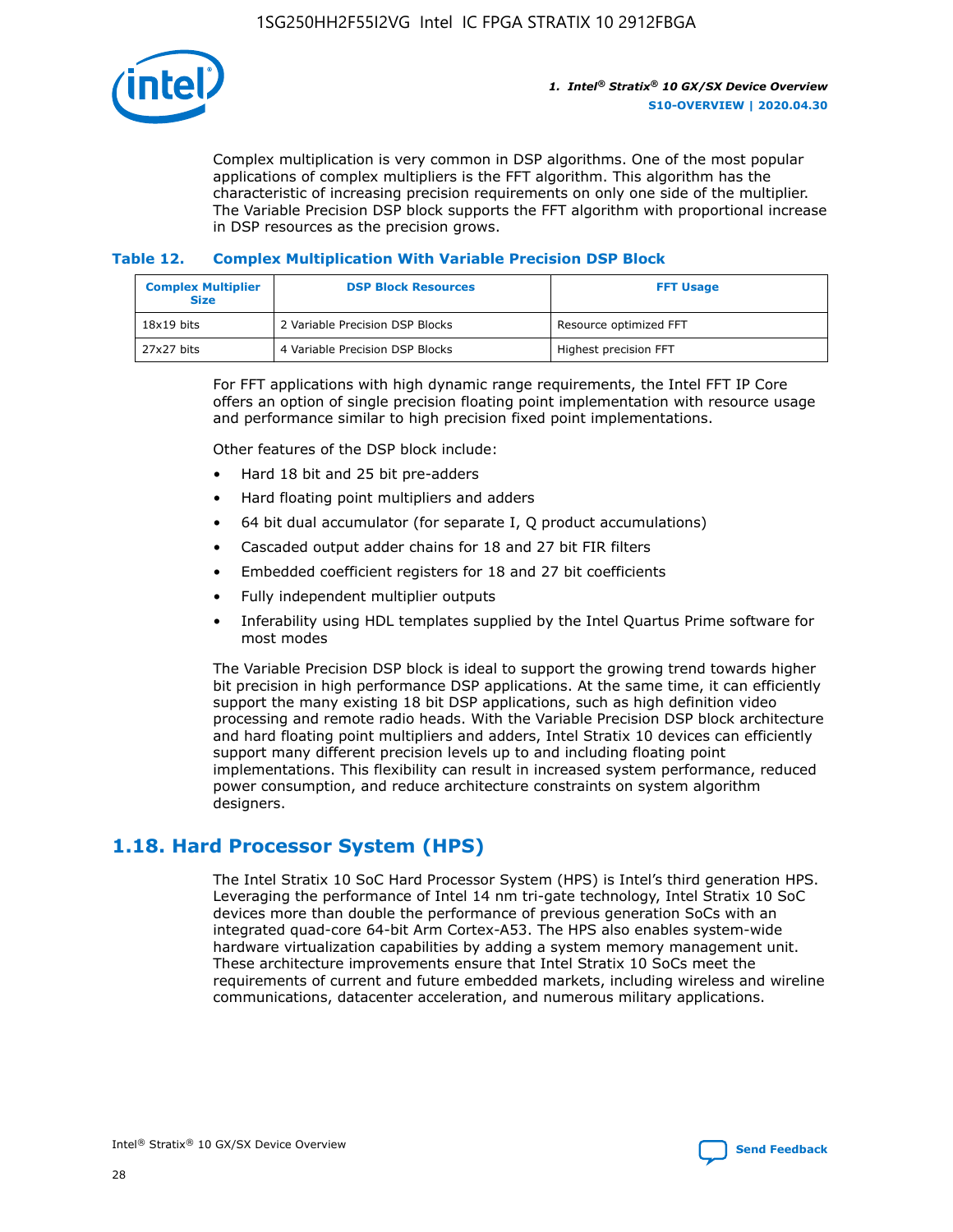

#### **Figure 15. HPS Block Diagram**

|  | Quad Arm Cortex-A53-Based Hard Processor System                            |                  |                           |                                           |                                     |                              |                          |                                        |          |
|--|----------------------------------------------------------------------------|------------------|---------------------------|-------------------------------------------|-------------------------------------|------------------------------|--------------------------|----------------------------------------|----------|
|  | <b>Arm Cortex - A53</b>                                                    |                  |                           | Arm Cortex - A53                          |                                     |                              |                          |                                        | SD/SDIO/ |
|  | <b>NEON</b>                                                                |                  | <b>FPU</b>                | <b>NEON</b>                               |                                     | <b>FPU</b>                   | USB OTG                  | $MMC$ <sup>1,2</sup>                   |          |
|  | 32 KB I-Cache<br>with Parity                                               |                  | 32 KB D-Cache<br>with ECC | 32 KB I-Cache<br>with Parity              |                                     | 32 KB D - Cache<br>with ECC  | $(x2)^{1,2}$             |                                        |          |
|  |                                                                            | Arm Cortex - A53 |                           |                                           |                                     | Arm Cortex - A53             | UART (x2)                | <b>DMA</b><br>$(8 \text{ Channel})^2$  |          |
|  | <b>NEON</b>                                                                |                  | <b>FPU</b>                | <b>NEON</b>                               |                                     | <b>FPU</b>                   |                          |                                        |          |
|  | 32 KB I-Cache<br>with Parity                                               |                  | 32 KB D-Cache<br>with ECC | 32 KB I-Cache<br>with Parity              |                                     | 32 KB D-Cache<br>with ECC    | I <sup>2</sup> C(x5)     | <b>HPS 10</b>                          |          |
|  | 1 MB L2 Cache with ECC<br><b>Cache Coherency Unit</b><br><b>System MMU</b> |                  |                           | <b>EMAC</b> $(x3)^{1,2}$                  | <b>NAND</b><br>Flash <sup>1,2</sup> |                              |                          |                                        |          |
|  | JTAG Debug<br>or Trace                                                     |                  | 256 KB                    | <b>Timers</b><br>RAM <sup>2</sup><br>(x8) |                                     |                              |                          | SPI(x4)                                |          |
|  | Lightweight HPS-to-<br><b>FPGA BRIDGE</b>                                  |                  |                           | HPS-to-FPGA<br><b>BRIDGE</b>              |                                     | FPGA-to-HPS<br><b>BRIDGE</b> | HPS-to-SDM<br>SDM-to-HPS | <b>SDRAM</b><br>Scheduler <sup>3</sup> |          |
|  |                                                                            |                  |                           |                                           |                                     |                              |                          |                                        |          |
|  | <b>FPGA Fabric</b>                                                         |                  |                           |                                           |                                     |                              | <b>SDM</b>               | <b>Hard Memory</b><br>Controller       |          |

Notes:

1. Integrated direct memory access (DMA)

2. Integrated error correction code (ECC)

3. Multiport front-end interface to hard memory controller

## **1.18.1. Key Features of the Intel Stratix 10 HPS**

## **Table 13. Key Features of the Intel Stratix 10 GX/SX HPS**

| <b>Feature</b>                                    | <b>Description</b>                                                                                                                                                                                                                                                                                                                          |
|---------------------------------------------------|---------------------------------------------------------------------------------------------------------------------------------------------------------------------------------------------------------------------------------------------------------------------------------------------------------------------------------------------|
| Quad-core Arm Cortex-A53<br>MPCore processor unit | • 2.3 MIPS/MHz instruction efficiency<br>CPU frequency up to 1.5 GHz<br>٠<br>At 1.5 GHz total performance of 13,800 MIPS<br>Army8-A architecture<br>Runs 64 bit and 32 bit Arm instructions<br>16 bit and 32 bit Thumb instructions for 30% reduction in memory footprint<br>Jazelle* RCT execution architecture with 8 bit Java byte codes |
|                                                   |                                                                                                                                                                                                                                                                                                                                             |

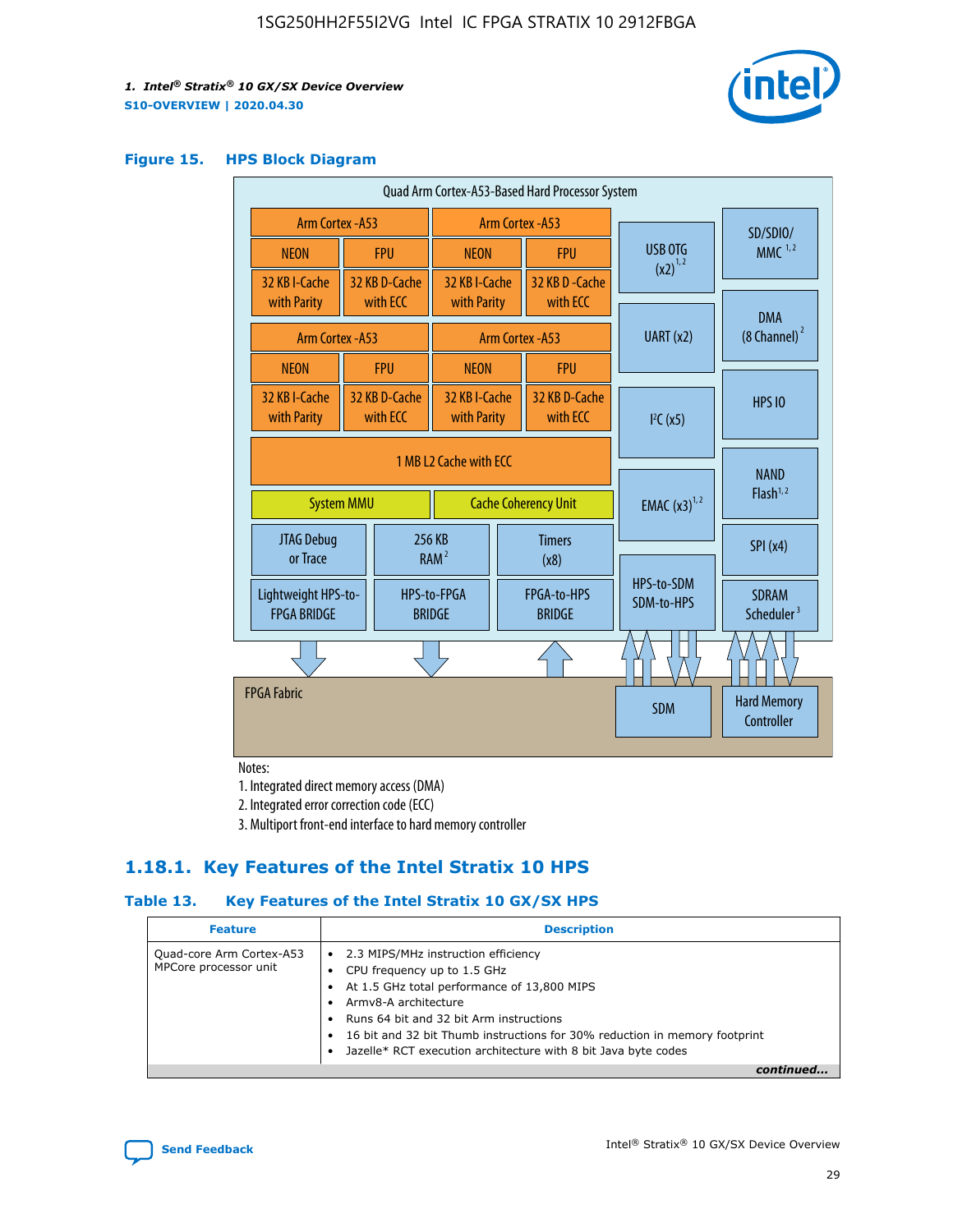

| <b>Feature</b>                                        | <b>Description</b>                                                                                                                                                                                                                                                                                                                                                                                                                                                                                                                                                                                                                                                                                                                                                                                                                                                                                                                                                                                                                                                                                                                                                                                                     |
|-------------------------------------------------------|------------------------------------------------------------------------------------------------------------------------------------------------------------------------------------------------------------------------------------------------------------------------------------------------------------------------------------------------------------------------------------------------------------------------------------------------------------------------------------------------------------------------------------------------------------------------------------------------------------------------------------------------------------------------------------------------------------------------------------------------------------------------------------------------------------------------------------------------------------------------------------------------------------------------------------------------------------------------------------------------------------------------------------------------------------------------------------------------------------------------------------------------------------------------------------------------------------------------|
|                                                       | Superscalar, variable length, out-of-order pipeline with dynamic branch prediction<br>Improved Arm Neon* media processing engine<br>$\bullet$<br>Single- and double-precision floating-point unit<br>Arm CoreSight* debug and trace technology<br>$\bullet$                                                                                                                                                                                                                                                                                                                                                                                                                                                                                                                                                                                                                                                                                                                                                                                                                                                                                                                                                            |
| <b>System Memory</b><br>Management Unit               | Enables a unified memory model and extends hardware virtualization into peripherals<br>$\bullet$<br>implemented in the FPGA fabric                                                                                                                                                                                                                                                                                                                                                                                                                                                                                                                                                                                                                                                                                                                                                                                                                                                                                                                                                                                                                                                                                     |
| Cache Coherency unit                                  | $\bullet$<br>Changes in shared data stored in cache are propagated throughout the system<br>providing bi-directional coherency for co-processing elements.                                                                                                                                                                                                                                                                                                                                                                                                                                                                                                                                                                                                                                                                                                                                                                                                                                                                                                                                                                                                                                                             |
| Cache                                                 | L1 Cache<br>$\bullet$<br>- 32 KB of instruction cache w/ parity check<br>- 32 KB of L1 data cache w /ECC<br>- Parity checking<br>L2 Cache<br>$-$ 1MB shared<br>- 8-way set associative<br>- SEU Protection with parity on TAG ram and ECC on data RAM<br>- Cache lockdown support                                                                                                                                                                                                                                                                                                                                                                                                                                                                                                                                                                                                                                                                                                                                                                                                                                                                                                                                      |
| On-Chip Memory                                        | 256 KB of scratch on-chip RAM<br>$\bullet$                                                                                                                                                                                                                                                                                                                                                                                                                                                                                                                                                                                                                                                                                                                                                                                                                                                                                                                                                                                                                                                                                                                                                                             |
| External SDRAM and Flash<br>Memory Interfaces for HPS | Hard memory controller with support for DDR4, DDR3<br>$\bullet$<br>$-$ 40 bit (32 bit + 8 bit ECC) with select packages supporting 72 bit (64 bit + 8 bit<br>ECC)<br>- Support for up to 2666 Mbps DDR4 and 2166 Mbps DDR3 frequencies<br>- Error correction code (ECC) support including calculation, error correction, write-<br>back correction, and error counters<br>- Software Configurable Priority Scheduling on individual SDRAM bursts<br>- Fully programmable timing parameter support for all JEDEC-specified timing<br>parameters<br>- Multiport front-end (MPFE) scheduler interface to the hard memory controller, which<br>supports the $AXI^{\circledR}$ Quality of Service (QoS) for interface to the FPGA fabric<br>NAND flash controller<br>$-$ ONFI 1.0<br>- Integrated descriptor based with DMA<br>- Programmable hardware ECC support<br>- Support for 8 and 16 bit Flash devices<br>Secure Digital SD/SDIO/MMC controller<br>$-$ eMMC 4.5<br>- Integrated descriptor based DMA<br>- CE-ATA digital commands supported<br>- 50 MHz operating frequency<br>Direct memory access (DMA) controller<br>$\bullet$<br>- 8-channel<br>- Supports up to 32 peripheral handshake interface<br>continued |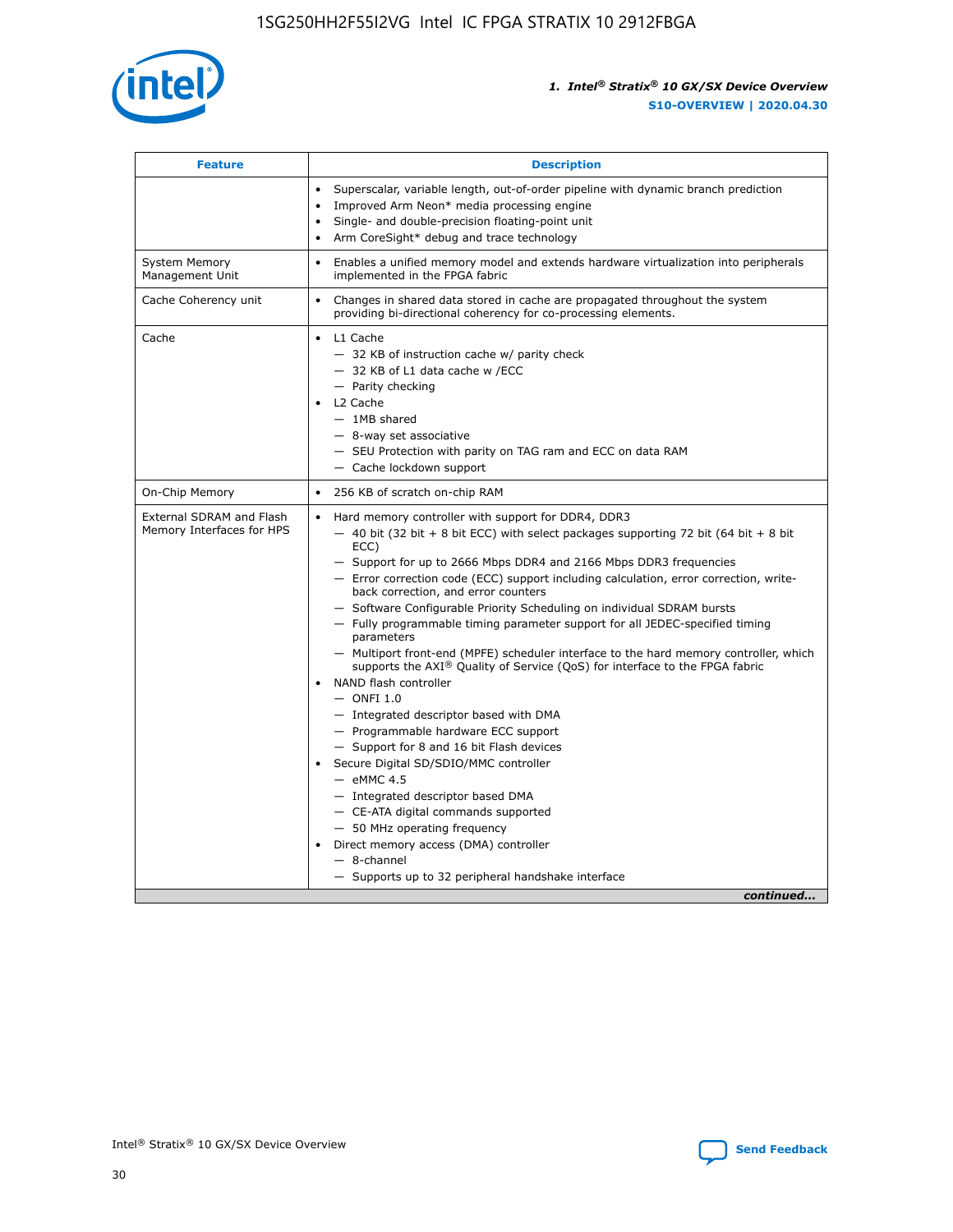

| <b>Feature</b>                         | <b>Description</b>                                                                                                                                                                                                                                                                                                                                                                                                                                                                                                                                                                                                                                                                                                                                                                                                                                                                                                                                                                                                                                                                                                                                                                                                                                                                                                                                                                                                                                                                                                  |
|----------------------------------------|---------------------------------------------------------------------------------------------------------------------------------------------------------------------------------------------------------------------------------------------------------------------------------------------------------------------------------------------------------------------------------------------------------------------------------------------------------------------------------------------------------------------------------------------------------------------------------------------------------------------------------------------------------------------------------------------------------------------------------------------------------------------------------------------------------------------------------------------------------------------------------------------------------------------------------------------------------------------------------------------------------------------------------------------------------------------------------------------------------------------------------------------------------------------------------------------------------------------------------------------------------------------------------------------------------------------------------------------------------------------------------------------------------------------------------------------------------------------------------------------------------------------|
| Communication Interface<br>Controllers | Three 10/100/1000 Ethernet media access controls (MAC) with integrated DMA<br>$\bullet$<br>- Supports RGMII and RMII external PHY Interfaces<br>- Option to support other PHY interfaces through FPGA logic<br>GMII<br>$\bullet$<br>MII<br>$\bullet$<br>• RMII (requires MII to RMII adapter)<br>• RGMII (requires GMII to RGMII adapter)<br>• SGMII (requires GMII to SGMII adapter)<br>- Supports IEEE 1588-2002 and IEEE 1588-2008 standards for precision networked<br>clock synchronization<br>- Supports IEEE 802.1Q VLAN tag detection for reception frames<br>- Supports Ethernet AVB standard<br>Two USB On-the-Go (OTG) controllers with DMA<br>- Dual-Role Device (device and host functions)<br>• High-speed (480 Mbps)<br>• Full-speed (12 Mbps)<br>• Low-speed (1.5 Mbps)<br>• Supports USB 1.1 (full-speed and low-speed)<br>- Integrated descriptor-based scatter-gather DMA<br>- Support for external ULPI PHY<br>- Up to 16 bidirectional endpoints, including control endpoint<br>$-$ Up to 16 host channels<br>- Supports generic root hub<br>- Configurable to OTG 1.3 and OTG 2.0 modes<br>Five $I^2C$ controllers (three can be used by EMAC for MIO to external PHY)<br>- Support both 100 Kbps and 400 Kbps modes<br>- Support both 7 bit and 10 bit addressing modes<br>- Support Master and Slave operating mode<br>Two UART 16550 compatible<br>- Programmable baud rate up to 115.2 Kbaud<br>• Four serial peripheral interfaces (SPI) (2 Masters, 2 Slaves)<br>- Full and Half duplex |
| Timers and I/O                         | $\bullet$ Timers<br>- 4 general-purpose timers<br>$-4$ watchdog timers<br>48 HPS direct I/O allow HPS peripherals to connect directly to I/O<br>Up to three IO48 banks may be assigned to HPS for HPS DDR access                                                                                                                                                                                                                                                                                                                                                                                                                                                                                                                                                                                                                                                                                                                                                                                                                                                                                                                                                                                                                                                                                                                                                                                                                                                                                                    |
| Interconnect to Logic Core             | • FPGA-to-HPS Bridge<br>- Allows IP bus masters in the FPGA fabric to access to HPS bus slaves<br>- Configurable 32, 64, or 128 bit AMBA AXI interface<br>HPS-to-FPGA Bridge<br>- Allows HPS bus masters to access bus slaves in FPGA fabric<br>- Configurable 32, 64, or 128 bit AMBA AXI interface allows high-bandwidth HPS<br>master transactions to FPGA fabric<br>HPS-to-SDM and SDM-to-HPS Bridges<br>- Allows the HPS to reach the SDM block and the SDM to bootstrap the HPS<br>Light Weight HPS-to-FPGA Bridge<br>- Light weight 32 bit AXI interface suitable for low-latency register accesses from HPS<br>to soft peripherals in FPGA fabric<br>FPGA-to-HPS SDRAM Bridge<br>- Up to three AMBA AXI interfaces supporting 32, 64, or 128 bit data paths                                                                                                                                                                                                                                                                                                                                                                                                                                                                                                                                                                                                                                                                                                                                                 |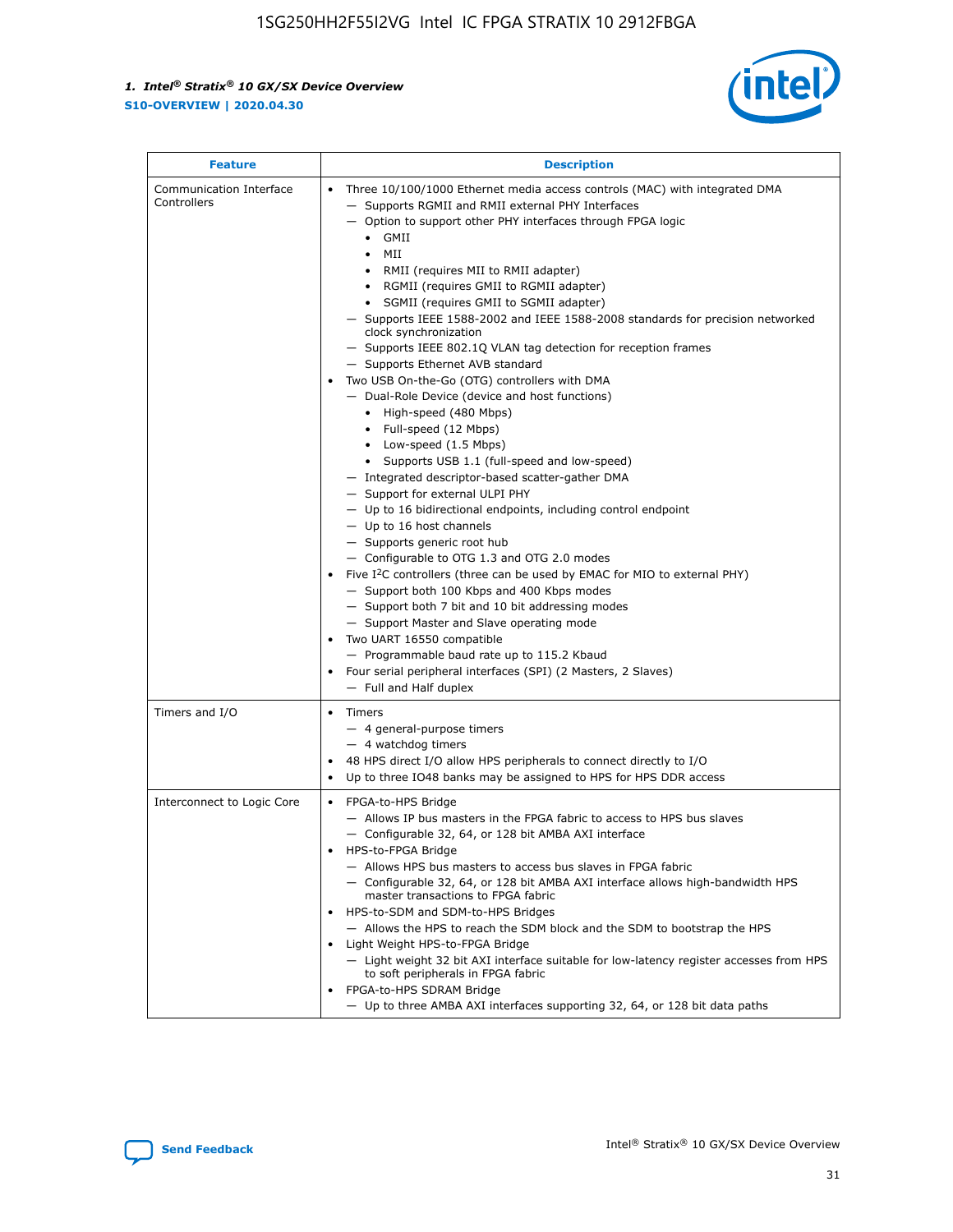

## **1.19. Power Management**

Intel Stratix 10 devices use the advanced Intel 14 nm tri-gate process technology, the all new Intel Hyperflex core architecture to enable Hyper-Folding, power gating, and several optional power reduction techniques to reduce total power consumption by as much as 70% compared to previous generation high-performance Stratix V devices.

Intel Stratix 10 standard power devices (-V) are SmartVID devices. The core voltage supplies (VCC and VCCP) for each SmartVID device must be driven by a PMBus voltage regulator dedicated to that Intel Stratix 10 device. Use of a PMBus voltage regulator for each SmartVID (-V) device is mandatory; it is not an option. A code is programmed into each SmartVID device during manufacturing that allows the PMBus voltage regulator to operate at the optimum core voltage to meet the device performance specifications.

With the new Intel Hyperflex core architecture, designs can run 2X faster than previous generation FPGAs. With 2X performance and same required throughput, architects can cut the data path width in half to save power. This optimization is called Hyper-Folding. Additionally, power gating reduces static power of unused resources in the FPGA by powering them down. The Intel Quartus Prime software automatically powers down specific unused resource blocks such as DSP and M20K blocks, at configuration time.

The optional power reduction techniques in Intel Stratix 10 devices include:

• **Available Low Static Power Devices**—Intel Stratix 10 devices are available with a fixed core voltage that provides lower static power than the SmartVID standard power devices, while maintaining device performance

Furthermore, Intel Stratix 10 devices feature Intel's low power transceivers and include a number of hard IP blocks that not only reduce logic resources but also deliver substantial power savings compared to soft implementations. In general, hard IP blocks consume up to 50% less power than the equivalent soft logic implementations.

## **1.20. Device Configuration and Secure Device Manager (SDM)**

All Intel Stratix 10 devices contain a Secure Device Manager (SDM), which is a dedicated triple-redundant processor that serves as the point of entry into the device for all JTAG and configuration commands. The SDM also bootstraps the HPS in SoC devices ensuring that the HPS can boot using the same security features that the FPGA devices have.

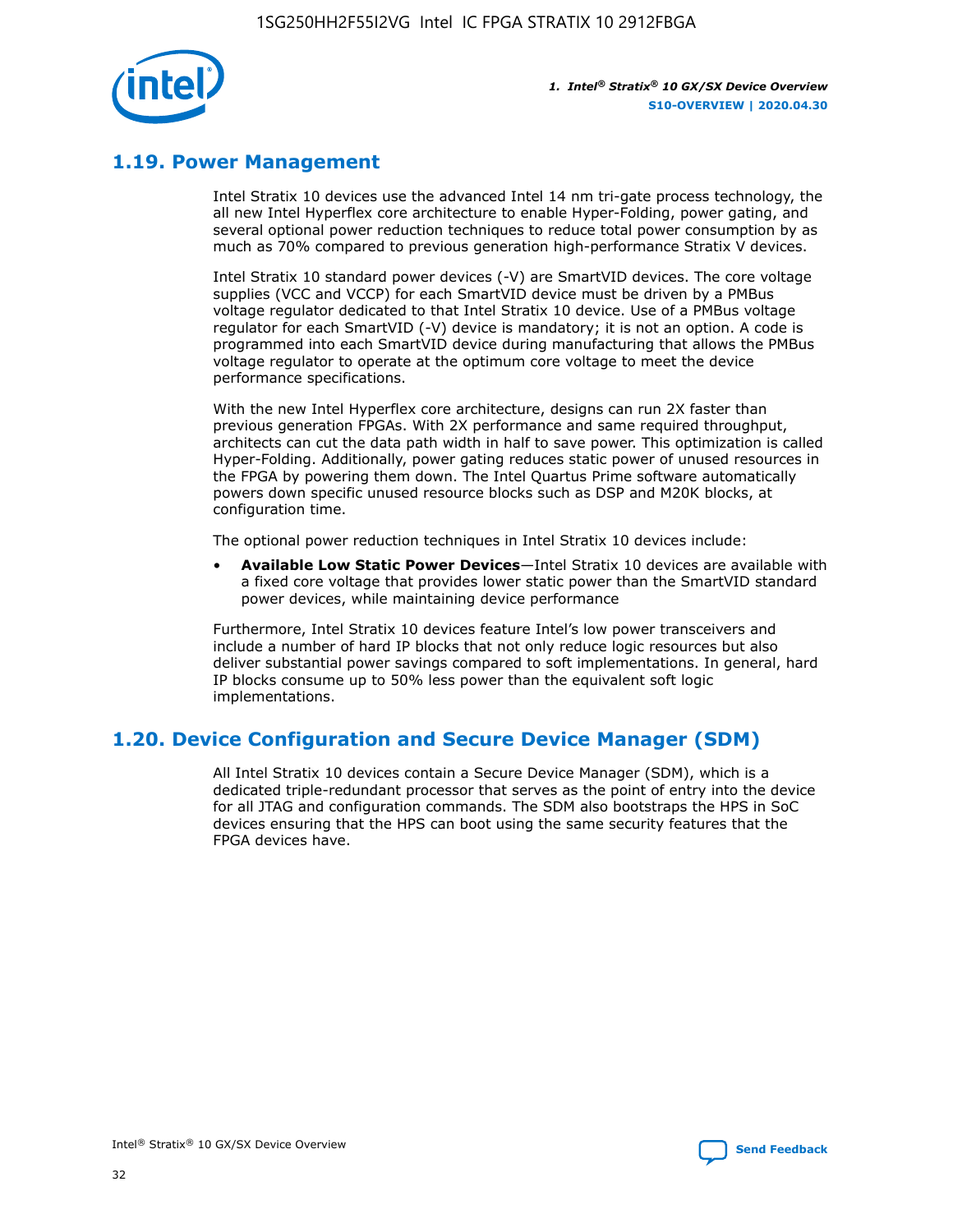





During configuration, Intel Stratix 10 devices are divided into logical sectors, each of which is managed by a local sector manager (LSM). The SDM passes configuration data to each of the LSMs across the on-chip configuration network. This allows the sectors to be configured independently, one at a time, or in parallel. This approach achieves simplified sector configuration and reconfiguration, as well as reduced overall configuration time due to the inherent parallelism. The same sector-based approach is used to respond to single-event upsets and security attacks.

While the sectors provide a logical separation for device configuration and reconfiguration, they overlay the normal rows and columns of FPGA logic and routing. This means there is no impact to the Intel Quartus Prime software place and route, and no impact to the timing of logic signals that cross the sector boundaries.

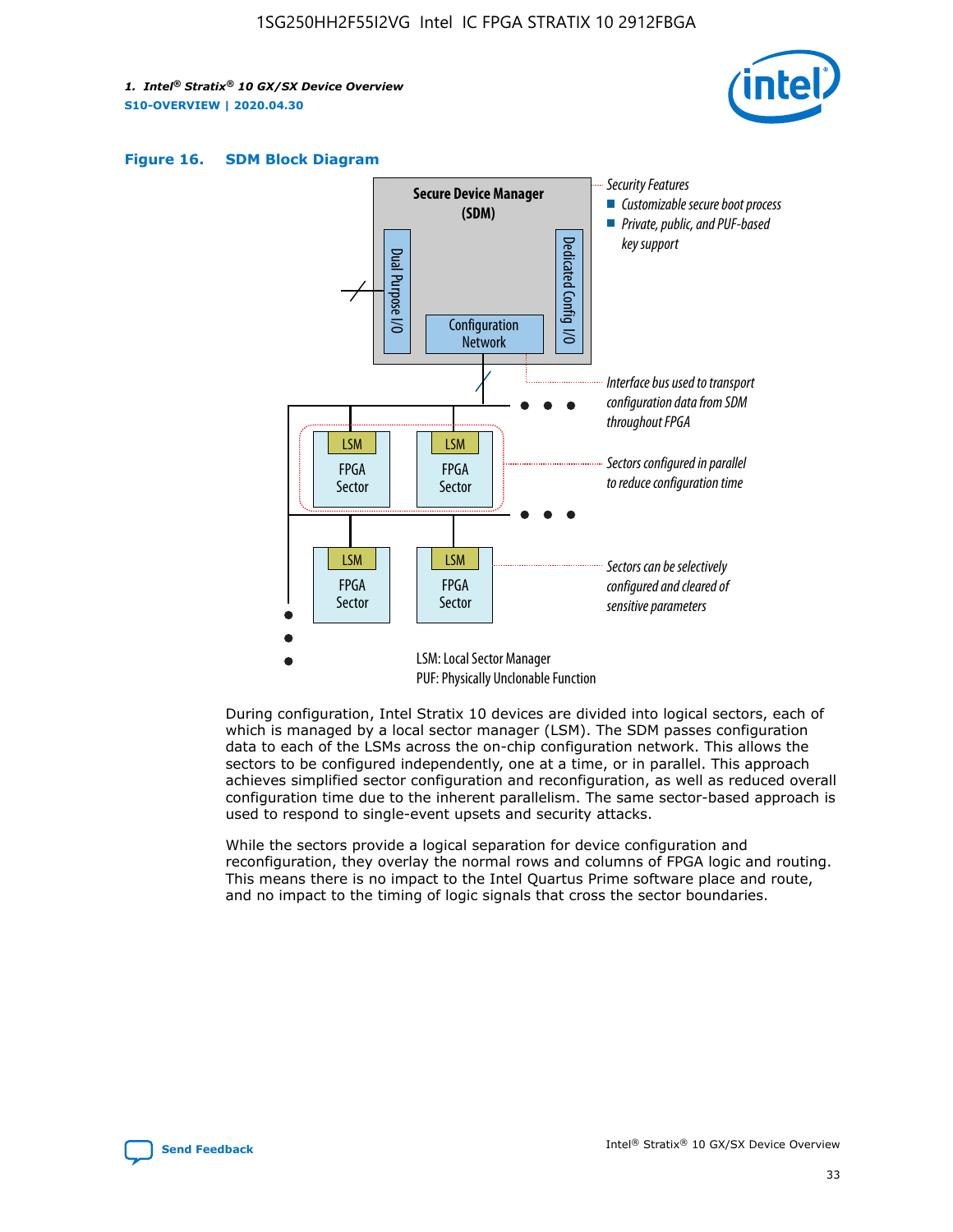

The SDM enables robust, secure, fully-authenticated device configuration. It also allows for customization of the configuration scheme, which can enhance device security. For configuration and reconfiguration, this approach offers a variety of advantages:

- Dedicated secure configuration manager
- Reduced device configuration time, because sectors are configured in parallel
- Updateable configuration process
- Reconfiguration of one or more sectors independent of all other sectors
- Zeroization of individual sectors or the complete device

The SDM also provides additional capabilities such as register state readback and writeback to support ASIC prototyping and other applications.

## **1.21. Device Security**

Building on top of the robust security features present in the previous generation devices, Intel Stratix 10 FPGAs and SoCs include a number of new and innovative security enhancements. These features are also managed by the SDM, tightly coupling device configuration and reconfiguration with encryption, authentication, key storage and anti-tamper services.

Security services provided by the SDM include:

- Bitstream encryption
- Multi-factor authentication
- Hard encryption and authentication acceleration; AES-256, SHA-256/384, ECDSA-256/384
- Volatile and non-volatile encryption key storage and management
- Boot code authentication for the HPS
- Physically Unclonable Function (PUF) service
- Updateable configuration process
- Secure device maintenance and upgrade functions
- Side channel attack protection
- Scripted response to sensor inputs and security attacks, including selective sector zeroization
- Readback, JTAG and test mode disable
- Enhanced response to single-event upsets (SEU)
- Black key provisioning
- Physical anti-tamper

See the *Intel Stratix 10 Device Security User Guide* for a complete list of all security features.

The SDM and associated security services provide a robust, multi-layered security solution for your Intel Stratix 10 design.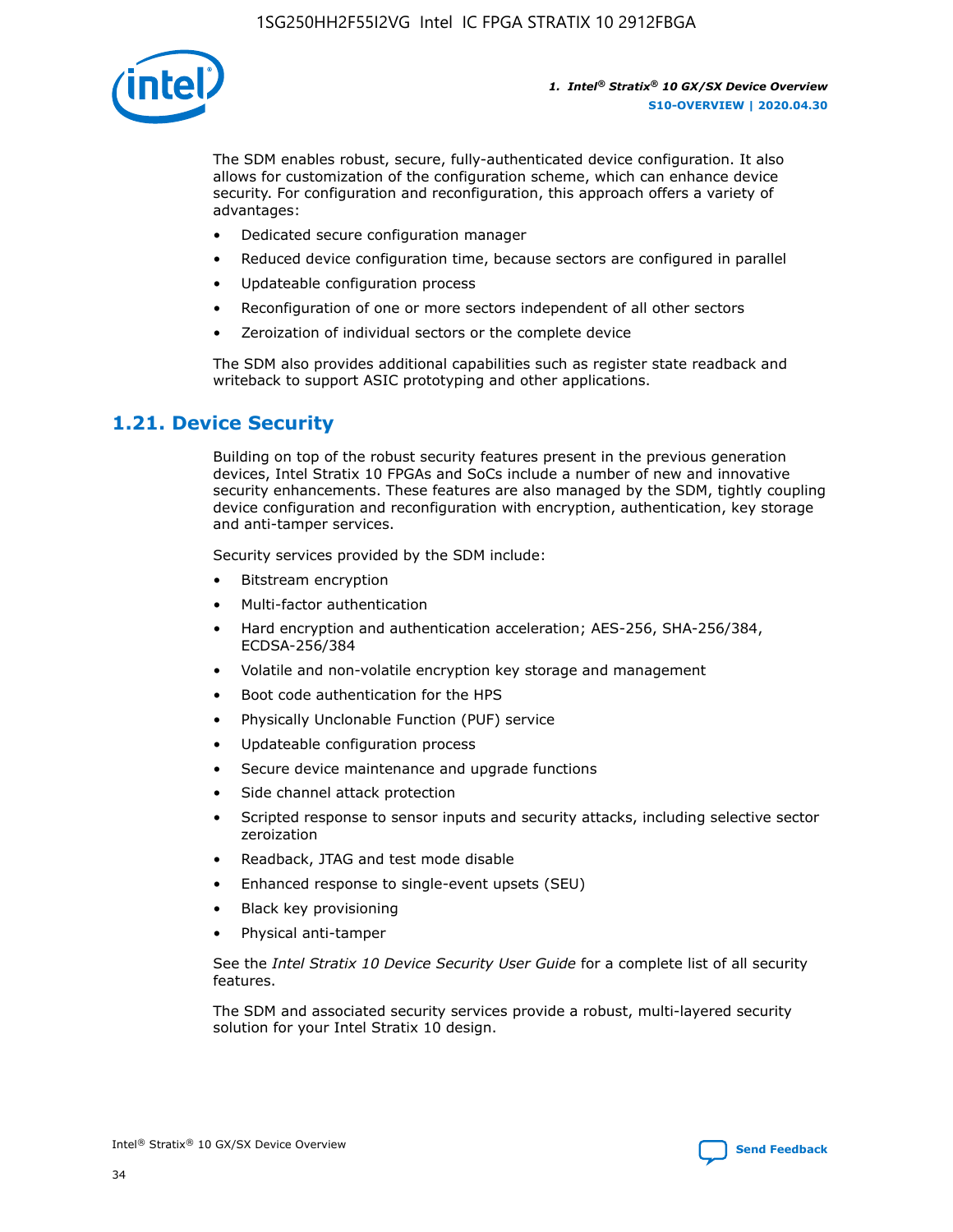

#### **Table 14. Device Security**

| <b>Intel Stratix 10 Family Variant</b> | <b>Bitstream Authentication</b> | <b>Advanced Security Features</b> <sup>(12)</sup> |
|----------------------------------------|---------------------------------|---------------------------------------------------|
| GX/SX                                  | All devices                     | -AS suffix part number required                   |

#### **Related Information**

- [My Intel Support](https://www.intel.com/content/www/us/en/programmable/my-intel/mal-home.html)
- [Intel Stratix 10 Device Security User Guide](https://www.intel.com/content/www/us/en/programmable/documentation/ndq1483601370898.html#wcd1483611014402)

## **1.22. Configuration via Protocol Using PCI Express**

Configuration via protocol using PCI Express allows the FPGA to be configured across the PCI Express bus, simplifying the board layout and increasing system integration. Making use of the embedded PCI Express hard IP operating in autonomous mode before the FPGA is configured, this technique allows the PCI Express bus to be powered up and active within the 100 ms time allowed by the PCI Express specification. Intel Stratix 10 devices also support partial reconfiguration across the PCI Express bus which reduces system down time by keeping the PCI Express link active while the device is being reconfigured.

## **1.23. Partial and Dynamic Reconfiguration**

Partial reconfiguration allows you to reconfigure part of the FPGA while other sections continue running. This capability is required in systems where uptime is critical, because it allows you to make updates or adjust functionality without disrupting services.

In addition to lowering power and cost, partial reconfiguration also increases the effective logic density by removing the necessity to place in the FPGA those functions that do not operate simultaneously. Instead, these functions can be stored in external memory and loaded as needed. This reduces the size of the required FPGA by allowing multiple applications on a single FPGA, saving board space and reducing power. The partial reconfiguration process is built on top of the proven incremental compile design flow in the Intel Quartus Prime design software

Dynamic reconfiguration in Intel Stratix 10 devices allows transceiver data rates, protocols and analog settings to be changed dynamically on a channel-by-channel basis while maintaining data transfer on adjacent transceiver channels. Dynamic reconfiguration is ideal for applications that require on-the-fly multiprotocol or multirate support. Both the PMA and PCS blocks within the transceiver can be reconfigured using this technique. Dynamic reconfiguration of the transceivers can be used in conjunction with partial reconfiguration of the FPGA to enable partial reconfiguration of both core and transceivers simultaneously.

## **1.24. Fast Forward Compile**

The innovative Fast Forward Compile feature in the Intel Quartus Prime software identifies performance bottlenecks in your design and provides detailed, step-by-step performance improvement recommendations that you can then implement. The Compiler reports estimates of the maximum operating frequency that can be achieved

<sup>(12)</sup> Contact My Intel Support for additional information.

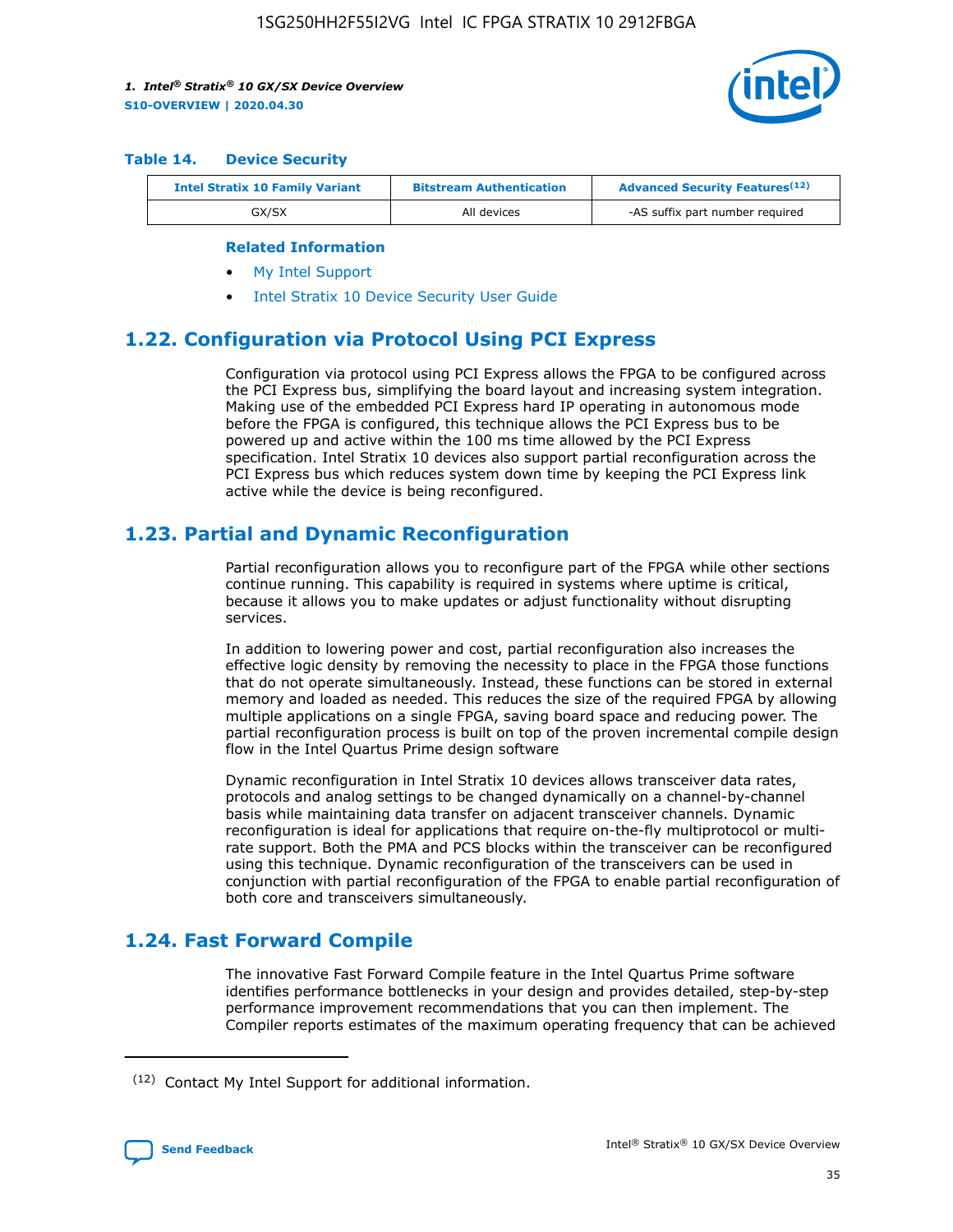

by applying the recommendations. As part of the new Hyper-Aware design flow, Fast Forward Compile maximizes the performance of your Intel Stratix 10 design and achieves rapid timing closure.

Previously, this type of optimization required multiple time-consuming design iterations, including full design re-compilation to determine the effectiveness of the changes. Fast Forward Compile enables you to make better decisions about where to focus your optimization efforts, and how to increase your design performance and throughput. This technique removes much of the guesswork of performance exploration, resulting in fewer design iterations and as much as 2X core performance gains for Intel Stratix 10 designs.

## **1.25. Single Event Upset (SEU) Error Detection and Correction**

Intel Stratix 10 FPGAs and SoCs offer robust SEU error detection and correction circuitry. The detection and correction circuitry includes protection for Configuration RAM (CRAM) programming bits and user memories. The CRAM is protected by a continuously running parity checker circuit with integrated ECC that automatically corrects one or two bit errors and detects higher order multibit errors.

The physical layout of the CRAM array is optimized to make the majority of multi-bit upsets appear as independent single-bit or double-bit errors which are automatically corrected by the integrated CRAM ECC circuitry. In addition to the CRAM protection, user memories also include integrated ECC circuitry and are layout optimized for error detection and correction.

The SEU error detection and correction hardware is supported by both soft IP and the Intel Quartus Prime software to provide a complete SEU mitigation solution. The components of the complete solution include:

- Hard error detection and correction for CRAM and user M20K memory blocks
- Optimized physical layout of memory cells to minimize probability of SEU
- Sensitivity processing soft IP that reports if CRAM upset affects a used or unused bit
- Fault injection soft IP with the Intel Quartus Prime software support that changes state of CRAM bits for testing purposes
- Hierarchy tagging in the Intel Quartus Prime software
- Triple Mode Redundancy (TMR) used for the Secure Device Manager and critical on-chip state machines

In addition to the SEU mitigation features listed above, the Intel 14 nm tri-gate process technology used for Intel Stratix 10 devices is based on FinFET transistors which have reduced SEU susceptibility versus conventional planar transistors.

## **1.26. Document Revision History for the Intel Stratix 10 GX/SX Device Overview**

| <b>Document</b><br><b>Version</b> | <b>Changes</b>             |
|-----------------------------------|----------------------------|
| 2020.04.30                        | Made the following change: |
|                                   | continued                  |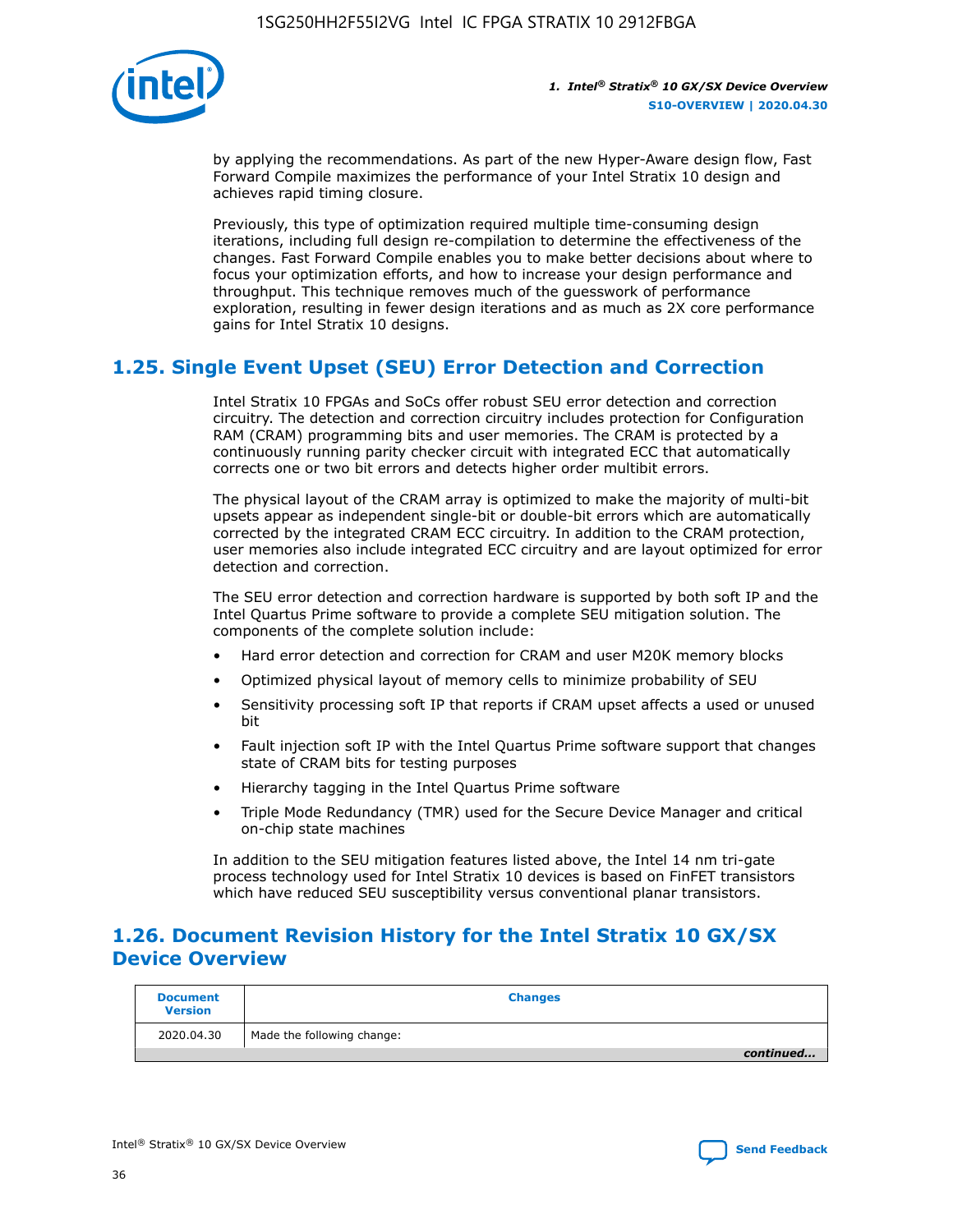

| <b>Document</b><br><b>Version</b> | <b>Changes</b>                                                                                                                                                                                                                                                                                                                                                                                                                                                                                                                                                                                                                                                                                                                                                                                                                                                                                                                                                                                      |
|-----------------------------------|-----------------------------------------------------------------------------------------------------------------------------------------------------------------------------------------------------------------------------------------------------------------------------------------------------------------------------------------------------------------------------------------------------------------------------------------------------------------------------------------------------------------------------------------------------------------------------------------------------------------------------------------------------------------------------------------------------------------------------------------------------------------------------------------------------------------------------------------------------------------------------------------------------------------------------------------------------------------------------------------------------|
|                                   | Added the GX 10M variant.                                                                                                                                                                                                                                                                                                                                                                                                                                                                                                                                                                                                                                                                                                                                                                                                                                                                                                                                                                           |
| 2020.03.24                        | Made the following changes:<br>Added advanced security (-AS) devices.<br>Added level shifter details for the Intel Stratix 10 SX/GX 400 device.                                                                                                                                                                                                                                                                                                                                                                                                                                                                                                                                                                                                                                                                                                                                                                                                                                                     |
| 2019.08.19                        | Made the following changes:<br>Added composition details for the leaded and lead-free contact device options.<br>$\bullet$<br>Updated the I/O PLL counts.                                                                                                                                                                                                                                                                                                                                                                                                                                                                                                                                                                                                                                                                                                                                                                                                                                           |
| 2019.02.15                        | Made the following changes:<br>Changed the number of included logic elements globally.<br>$\bullet$<br>Removed logic density 450, logic density 550, and package code 48 from the "Sample Ordering<br>$\bullet$<br>Code and Available Options for Intel Stratix 10 Devices" figure.<br>Updated description of the higher density in the "Innovations in Intel Stratix 10 FPGAs and SoCs"<br>section.<br>Updated description of the general purpose I/Os in the "Intel Stratix 10 FPGA and SoC Common<br>$\bullet$<br>Device Features" table.<br>Removed support for LPDDR3 globally.<br>Updated the "Intel Stratix 10 FPGA and SoC Architecture Block Diagram" figure.<br>$\bullet$<br>Updated the "Intel Stratix 10 GX/SX FPGA and SoC Family Plan-FPGA Core (part 1)" table.<br>٠<br>Updated the "Intel Stratix 10 GX/SX FPGA and SoC Family Plan-Interconnects, PLLs and Hard IP<br>(part 2)" table.<br>Updated and merged the "Intel Stratix 10 GX/SX FPGA and SoC Family Package Plan" tables. |
| 2018.08.08                        | Made the following changes:<br>Changed the specs for QDRII+ and QDRII+ Xtreme and added specs for QDRIV in the "External<br>$\bullet$<br>Memory Interface Performance" table.<br>Updated description of the power options in the "Sample Ordering Code and Available Options for<br>Intel Stratix 10 Devices" figure.<br>Changed the description of the technology and power management features in the "Intel Stratix 10<br>FPGA and SoC Common Device Features" table.<br>Changed the description of SmartVID in the "Power Management" section.<br>Changed the direction arrow from the coefficient registers block in the "DSP Block: High Precision<br>٠<br>Fixed Point Mode" figure.                                                                                                                                                                                                                                                                                                          |
| 2017.10.30                        | Made the following changes:<br>Removed the embedded eSRAM feature globally.<br>$\bullet$<br>Removed the Low Power (VID) and Military operating temperature options, and package code 53<br>٠<br>from the "Sample Ordering Code and Available Options for Stratix 10 Devices" figure.<br>Changed the Maximum transceiver data rate (chip-to-chip) specification for L-Tile devices in the<br>"Key Features of Intel Stratix 10 Devices Compared to Stratix V Devices" table.                                                                                                                                                                                                                                                                                                                                                                                                                                                                                                                         |
| 2016.10.31                        | Made the following changes:<br>• Changed the number of available transceivers to 96, globally.<br>Changed the single-precision floating point performance to 10 TFLOP, globally.<br>Changed the maximum datarate to 28.3 Gbps, globally.<br>٠<br>Changed some of the features listed in the "Stratix 10 GX/SX Device Overview" section.<br>٠<br>Changed descriptions for the GX and SX devices in the "Stratix 10 Family Variants" section.<br>٠<br>Changed the "Sample Ordering Code and Available Options for Stratix 10 Devices" figure.<br>Changed the features listed in the "Key Features of Stratix 10 Devices Compared to Stratix V<br>Devices" table.<br>Changed the descriptions of the following areas of the "Stratix 10 FPGA and SoC Common Device<br>Features" table:<br>- Transceiver hard IP<br>- Internal memory blocks<br>- Core clock networks<br>- Packaging<br>Reorganized and updated all tables in the "Stratix 10 FPGA and SoC Family Plan" section.                        |
|                                   | continued                                                                                                                                                                                                                                                                                                                                                                                                                                                                                                                                                                                                                                                                                                                                                                                                                                                                                                                                                                                           |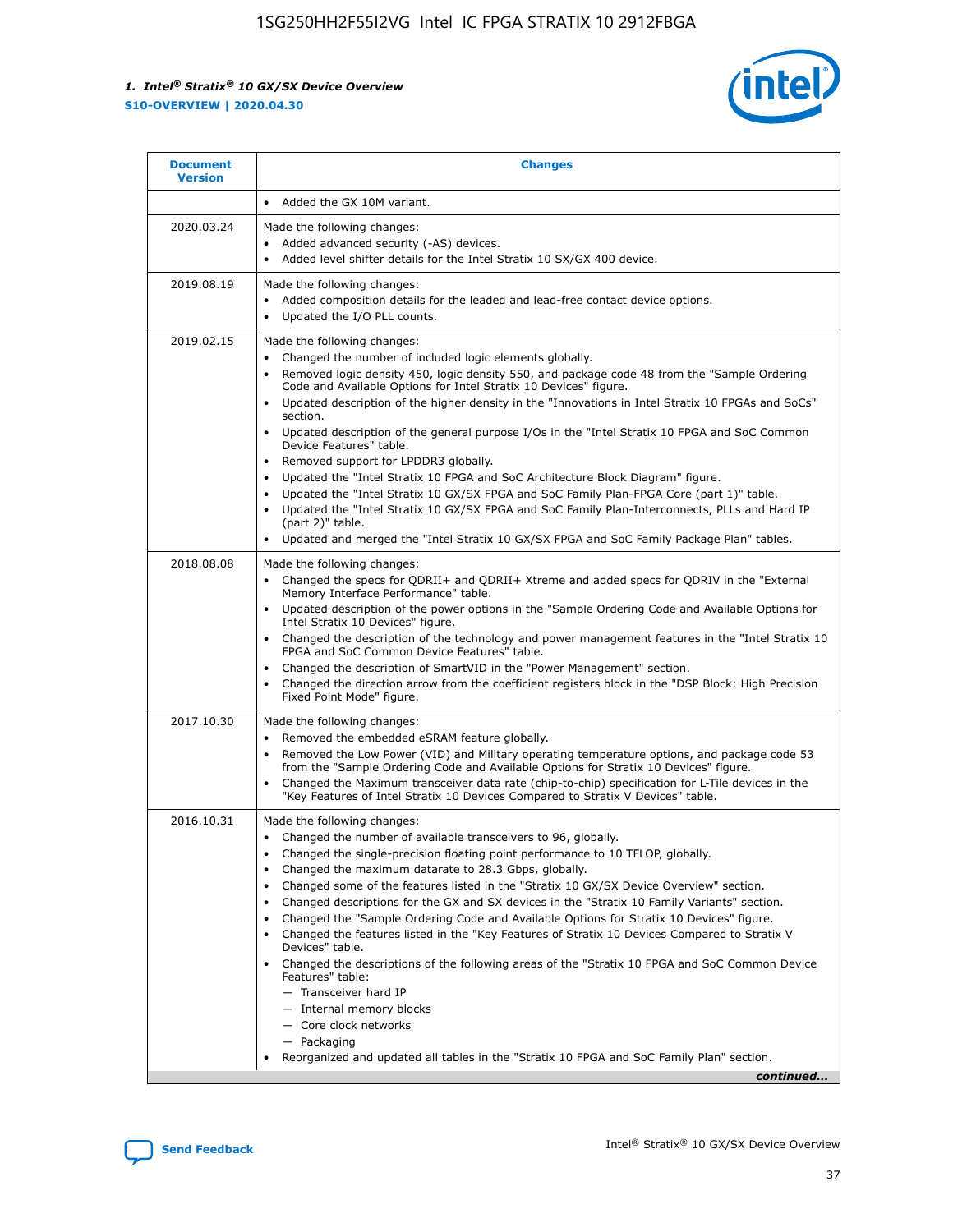

| <b>Document</b><br><b>Version</b> | <b>Changes</b>                                                                                                                                                                                                                                                                                                                                                                                                                                                                                                                                                                                                                                                                                                                                                                                                                                                                                                                                                                                     |
|-----------------------------------|----------------------------------------------------------------------------------------------------------------------------------------------------------------------------------------------------------------------------------------------------------------------------------------------------------------------------------------------------------------------------------------------------------------------------------------------------------------------------------------------------------------------------------------------------------------------------------------------------------------------------------------------------------------------------------------------------------------------------------------------------------------------------------------------------------------------------------------------------------------------------------------------------------------------------------------------------------------------------------------------------|
|                                   | Removed the "Migration Between Arria 10 FPGAs and Stratix 10 FPGAs" section.<br>Removed footnotes from the "Transceiver PCS Features" table.<br>Changed the HMC description in the "External Memory and General Purpose I/O" section.<br>Changed the number of fPLLs in the "Fractional Synthesis PLLs and I/O PLLs" section.<br>Clarified HMC data width support in the "Key Features of the Stratix 10 HPS" table.<br>Changed the description in the "Internal Embedded Memory" section.<br>Changed the datarate for the Standard PCS and SDI PCS features in the "Transceiver PCS Features"<br>table.<br>Added a note to the "PCI Express Gen1/Gen2/Gen3 Hard IP" section.<br>Updated the "Key Features of the Stratix 10 HPS" table.<br>Changed the description for the Cache coherency unit in the "Key Features of the Stratix 10 HPS"<br>table.<br>Changed the description for the external SDRAM and Flash memory interfaces for HPS in the "Key<br>Features of the Stratix 10 HPS" table. |
| 2015.12.04                        | Initial release.                                                                                                                                                                                                                                                                                                                                                                                                                                                                                                                                                                                                                                                                                                                                                                                                                                                                                                                                                                                   |